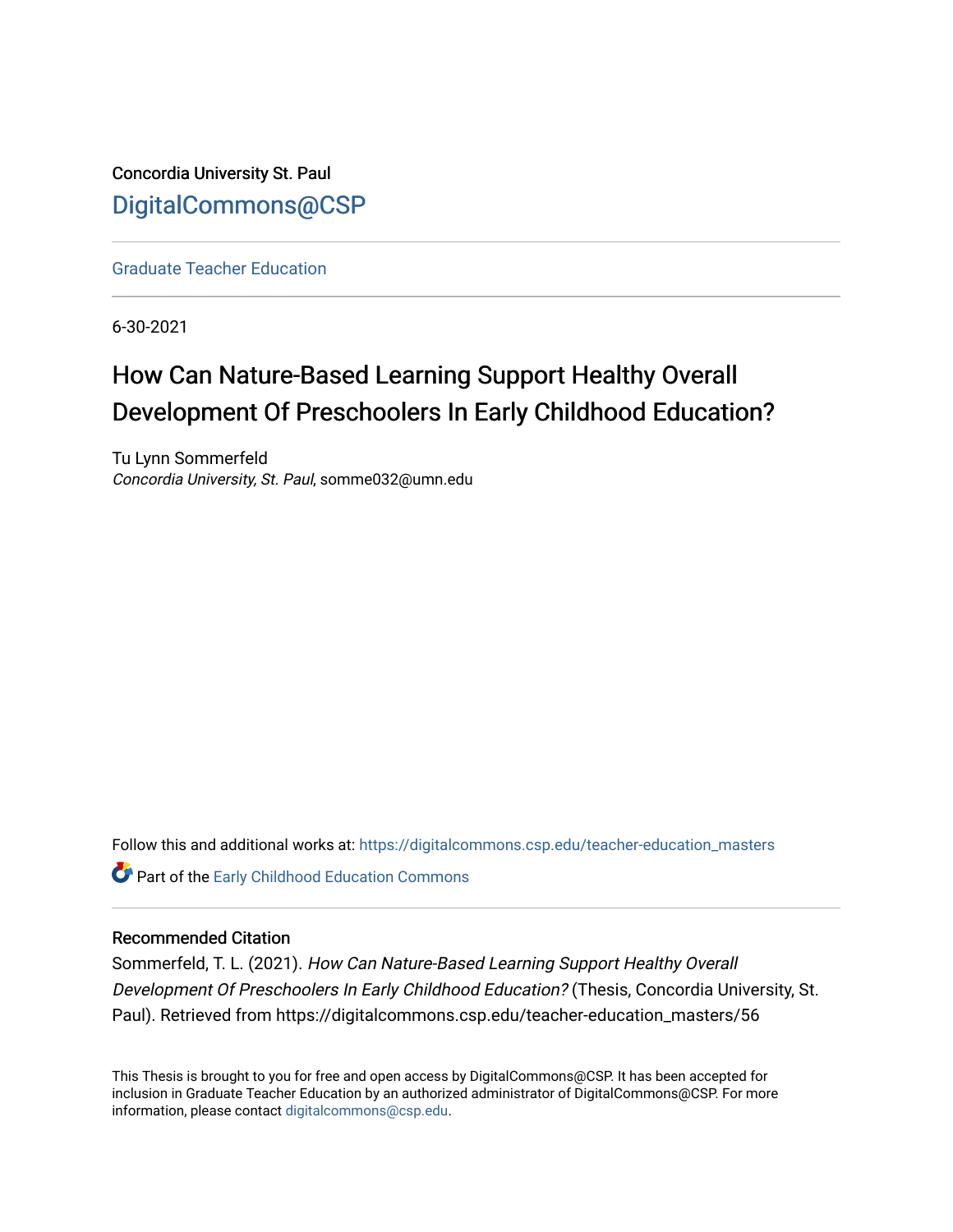How Can Nature-Based Learning Support Healthy Overall Development Of

Preschoolers In Early Childhood Education?

Tu Lynn Sommerfeld

Concordia University, St. Paul

MA in Education: Early Childhood Education

ED 590 Course Instructor: Dr. Kelly Sadlovsky

Second Reader: Dr. Tamara Nuttall

June 25, 2021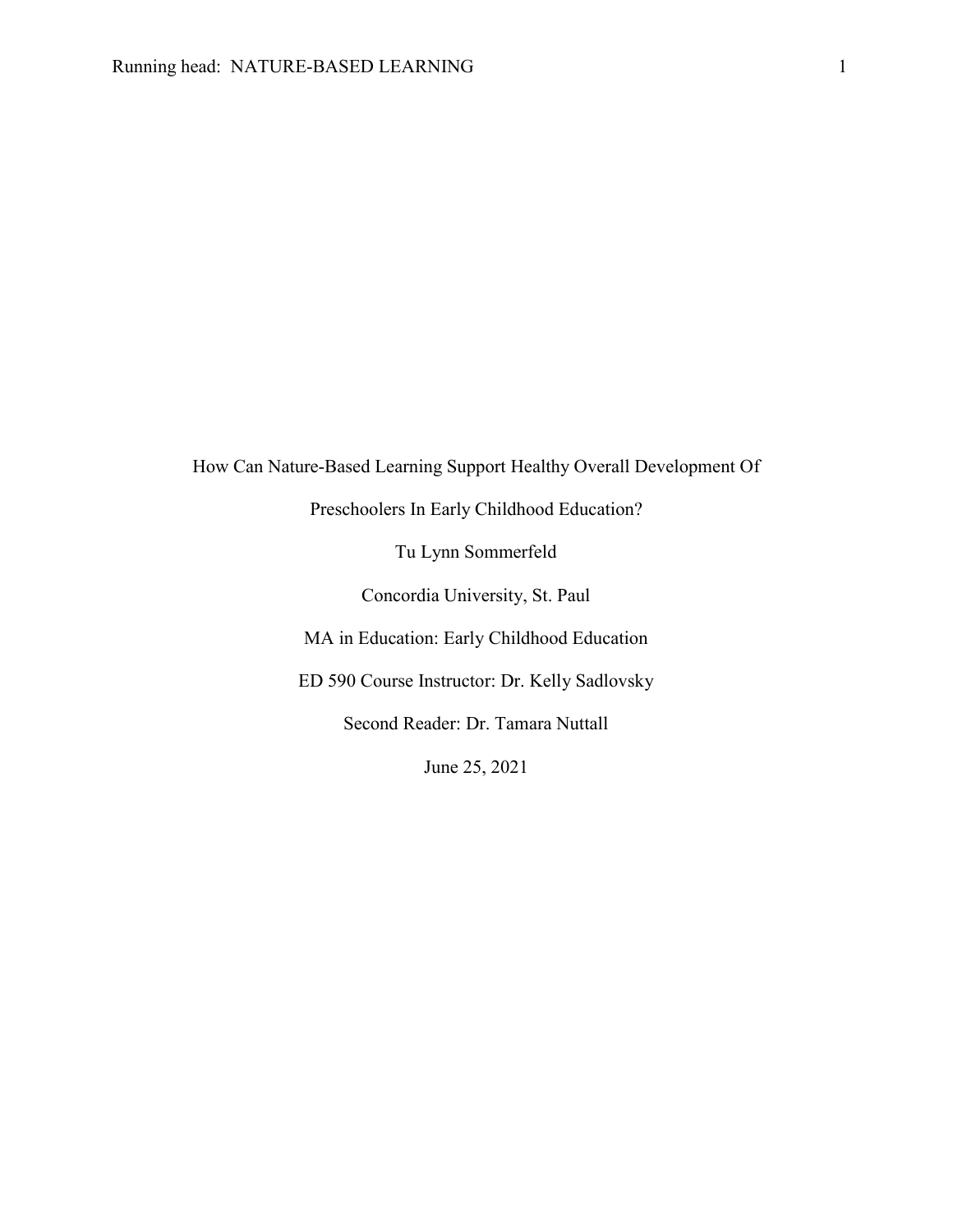# Table of Contents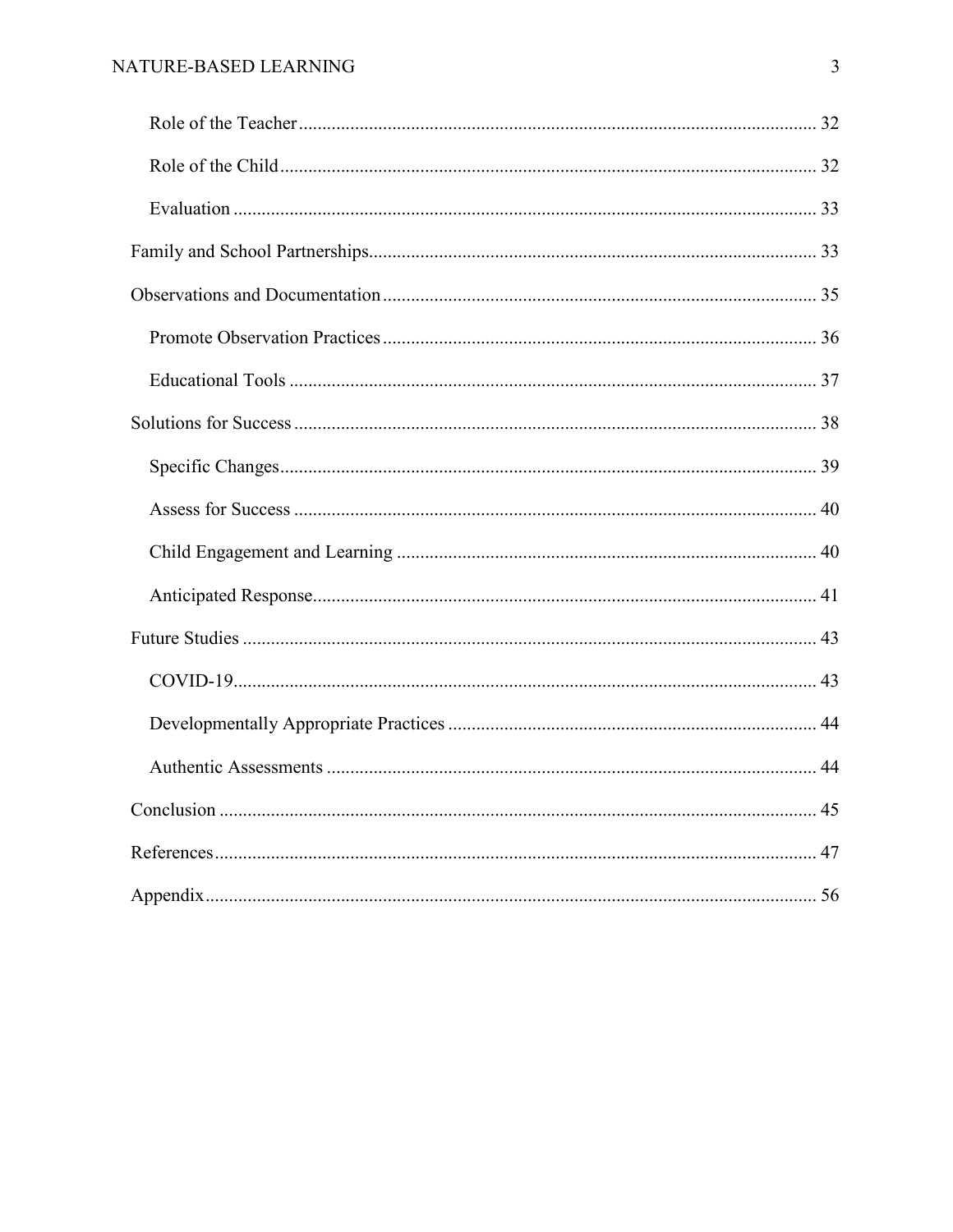#### Abstract

<span id="page-4-0"></span>As nature-based learning is gaining momentum in early childhood education programs (Jordan & Chawla, 2019), this is an opportunity for early childhood educators to recognize how naturebased learning can support the healthy overall development of preschoolers in early childhood education. The purpose of this capstone project was to evaluate current research to understand how nature-based learning can provide equitable learning opportunities for preschoolers enrolled in early childhood education programs. Knowing what nature-based learning opportunities are, early childhood educators can incorporate developmentally appropriate practices (NAEYC, 2020), along with scaffolding, and the use authentic assessments and observations to provide evidence of what and how the child is learning (Snyder & Delgado, 2019). The findings indicate how nature affects what children learn and how children learn. There needs to be opportunities for children to have guided and free play in an outdoor environment to support children's overall wellbeing (Nedovic & Morrissey, 2013). Early childhood educators need to be provided with professional development opportunities to build on an educator's current knowledge on child development. Using developmentally appropriate practices and following the NAEYCS guiding principles (NAEYC, 2020) to provide equitable learning opportunities in nature, so children can explore, experiment, engage, use appropriate risk taking, problem solve, and master skills to support whole child learning.

*Keywords:* nature-based learning, whole child development, developmentally appropriate practices (DAP), scaffolding, authentic assessments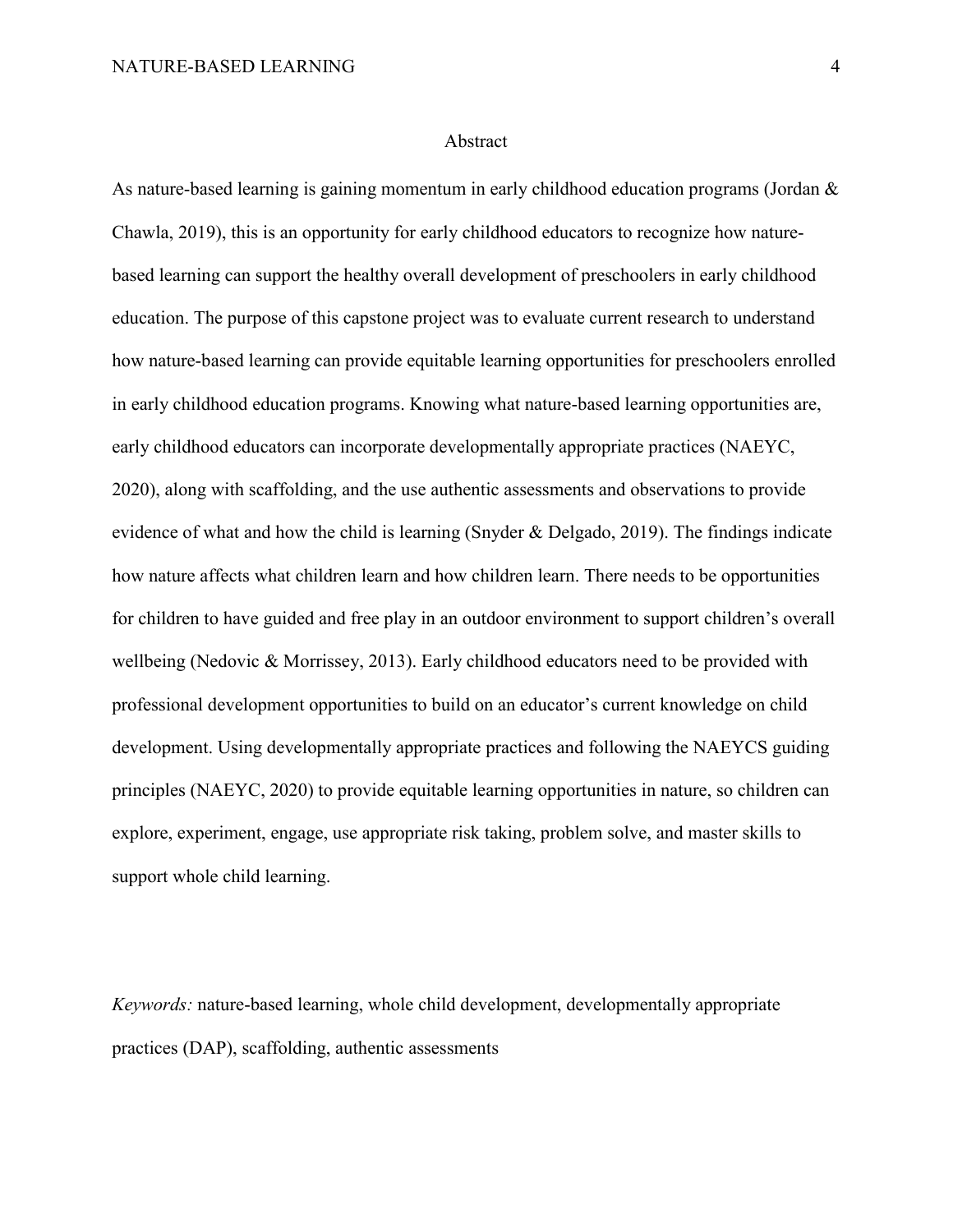#### Chapter One: Introduction

<span id="page-5-0"></span>Early childhood educators can promote the benefits of nature by engaging children in learning opportunities the outdoor environment provides (Deaver & Wright, 2018). The research examined indicated that when early childhood educators have a better understanding about the benefits of nature, early childhood educators can promote whole child development. Through teacher planned daily activities to unplanned equitable learning opportunities, nature-based learning can support overall healthy development in preschoolers in early childhood education programs (Crinall & Somerville, 2019; Laird, McFarland-Piazza, Allen, 2014; Wilson, 2018, cited in Dunst, 2020). The indoor classroom is still viewed as the ideal environment for an early childhood education program and outside time is often referred to as recess. Recess is often viewed as an opportunity to release the children's energy, so children can "focus" on learning when children go back to the indoor classroom. Deaver & Wright (2018) outlines how early childhood educators can plan for engaging nature-based experiences where additional learning opportunities can support the needs of the whole child.

Early childhood education is where young children go to school to play and learn. Learning often takes place in a school, most often with a philosophy, curriculum, and schedule. Learning can also take place outside, known as nature-based learning. Learning though exposure to nature and nature-based activities occurs in natural outdoor settings that may include plants, animals, and water (Jordan & Chawla, 2019). Early childhood educators can extend preschool children's learning beyond the four walls of a classroom. Through outdoor play and a more natural setting within the broad scope of whole child development, early childhood educators can achieve this by providing a variety of engaging developmentally appropriate practices in learning environments for preschoolers. Nature-based learning needs to be included in early childhood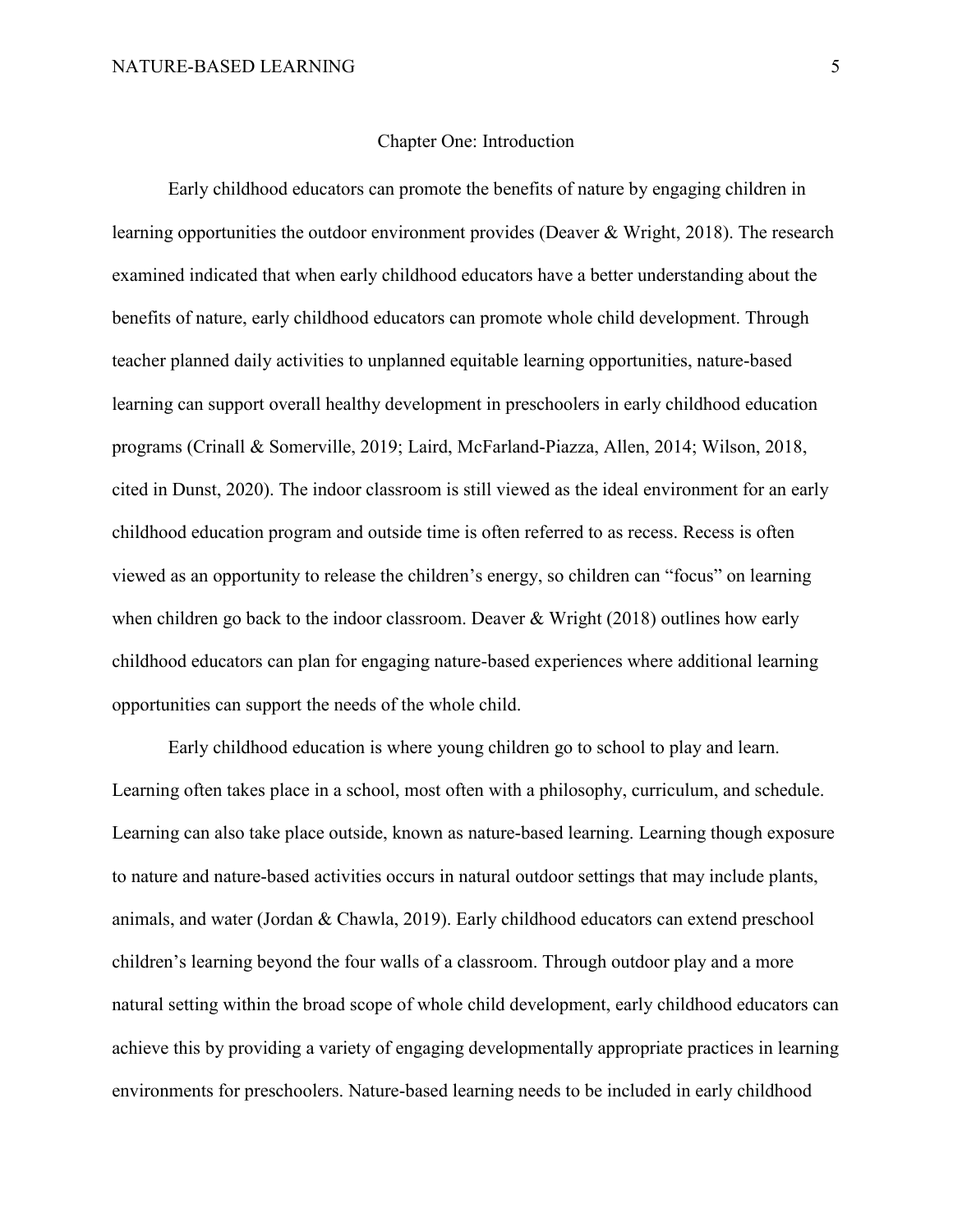education because there is a multitude of learning opportunities to meet the needs of every child in an inclusive classroom. Yıldırım & Akamca (2017) reveal how the effects of an outdoor learning environment supports the cognitive, physical, social-emotional, and language in young children. Early childhood educators play an important role in supporting the healthy overall development of preschoolers in high quality care and education programs. Early childhood educators can enrich children's experiences where learning is fun and including natural environments supports whole child development.

## **Outside Time**

<span id="page-6-0"></span>According to Child Care Aware of America (2021), more than 12 million children under the age of five are spending a great deal of time in a childcare or early childhood programs. Around 60% of children from birth to five, are being cared for by a non-parent and 56% of children attend a center-based child care (National Center for Education Statistics, 2013, as cited in McClintic and Petty, 2015). Many early childhood programs include some outside time for children, not only to have children exert that extra energy, but to include time for children to play freely. Research has shown this is an exceptional time to encourage early childhood educators to allow children to be outside longer, to enjoy the fresh air, but to also learn through self-discovery or teacher guided activities that meets whole child development.

Nature-based learning provides equitable learning opportunities that supports the socialemotional development of preschoolers. Kuo, Barnes & Jordan (2019) assert that children are less stressed, more self-disciplined, more engaged and interested when in nature, which allows the learner to be motivated and immersed in their learning that is surrounded by the wonders of what nature offers. Nature allows children to increase a child's academic learning, but also support personal development that includes perseverance, problem solving, taking initiative and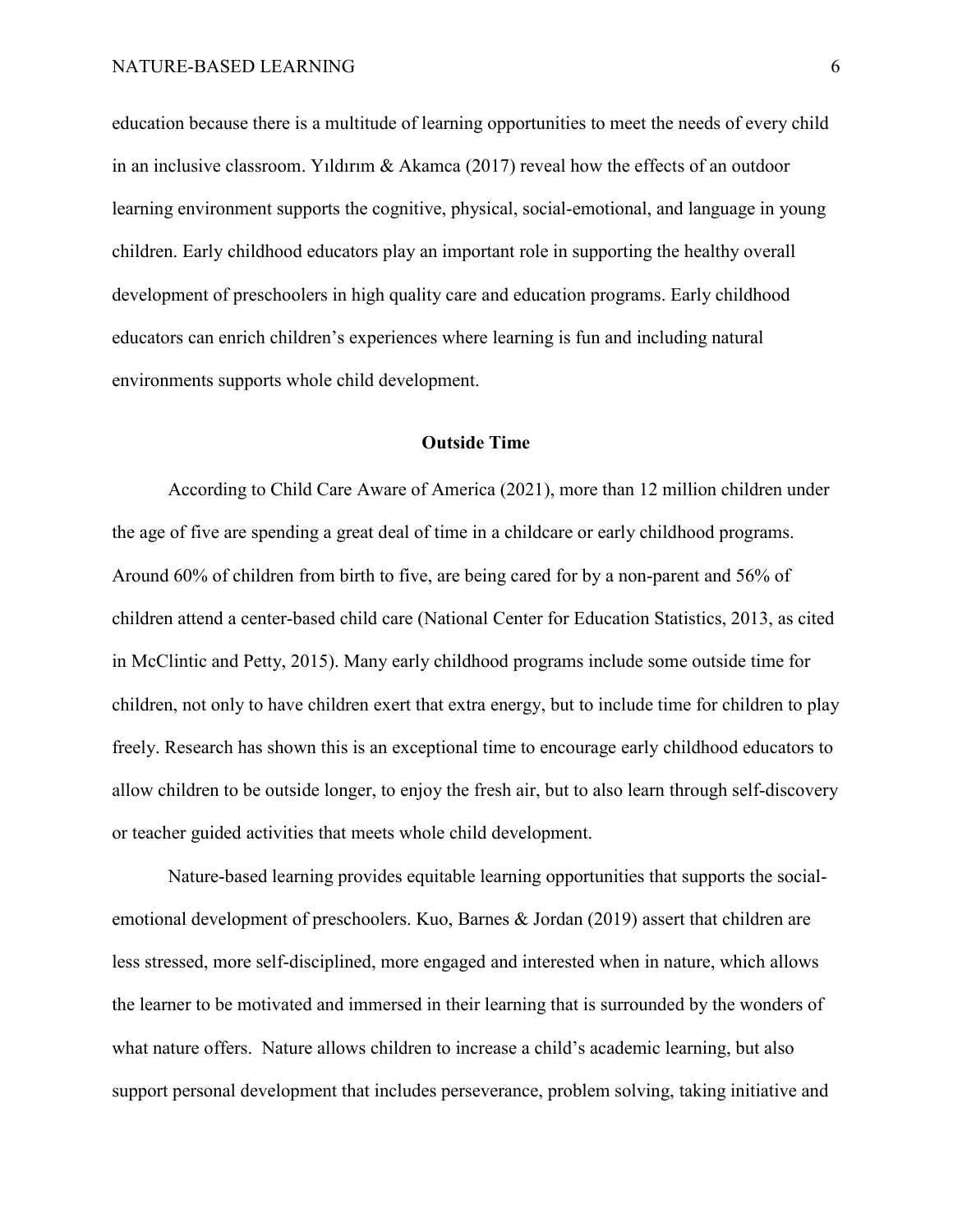communication skills (Kuo, Barnes, & Jordan, 2019). The National Association for the Education of Young Children (NAEYC) Code of Ethical Conduct and Statement of Commitment provides early childhood educators guidelines with a set of ideals, guiding principles and moral obligations in the field of early childhood education. Early childhood educators have a responsibility and obligation to meet the needs of the children and families being served in any early childhood education (NAEYC, 2011)**.** Through outdoor play and a more natural setting within the broad scope of whole child development, early childhood educators can achieve this by providing a variety of engaging learning environments for preschoolers.

## **Meeting the Needs of the Whole Child**

<span id="page-7-0"></span>Currently, many early childhood educators are always searching for ways to provide learning opportunities for children to grow and support healthy overall development. The National Association for the Education of Young Children (NAEYC) advocates for the support of the whole-child development. Whole child development emphasizes on meeting all the developmental areas (social/emotional, cognitive, and physical) (NAEYC, 2009). The research findings explored ways that teachers can plan for learning activities that support more than one developmental area at a time. For example, a child can help water the flowers, taking turns with a friend, supporting social development. The other child can show excitement when getting a turn to water the flowers, supporting emotional development. Teachers can support language by asking a child questions, like what is the color of the flower, how does it feel, what does it smell like, engaging children into investigating and gaining cognition of the natural elements. Filling the watering can support fine motor skills by feeding a hose into it the opening of the can. Walking with it to the garden and pouring water unto the plant also supports large motor development. As Deaver & Wright (2018) demonstrates, early childhood educators can provide a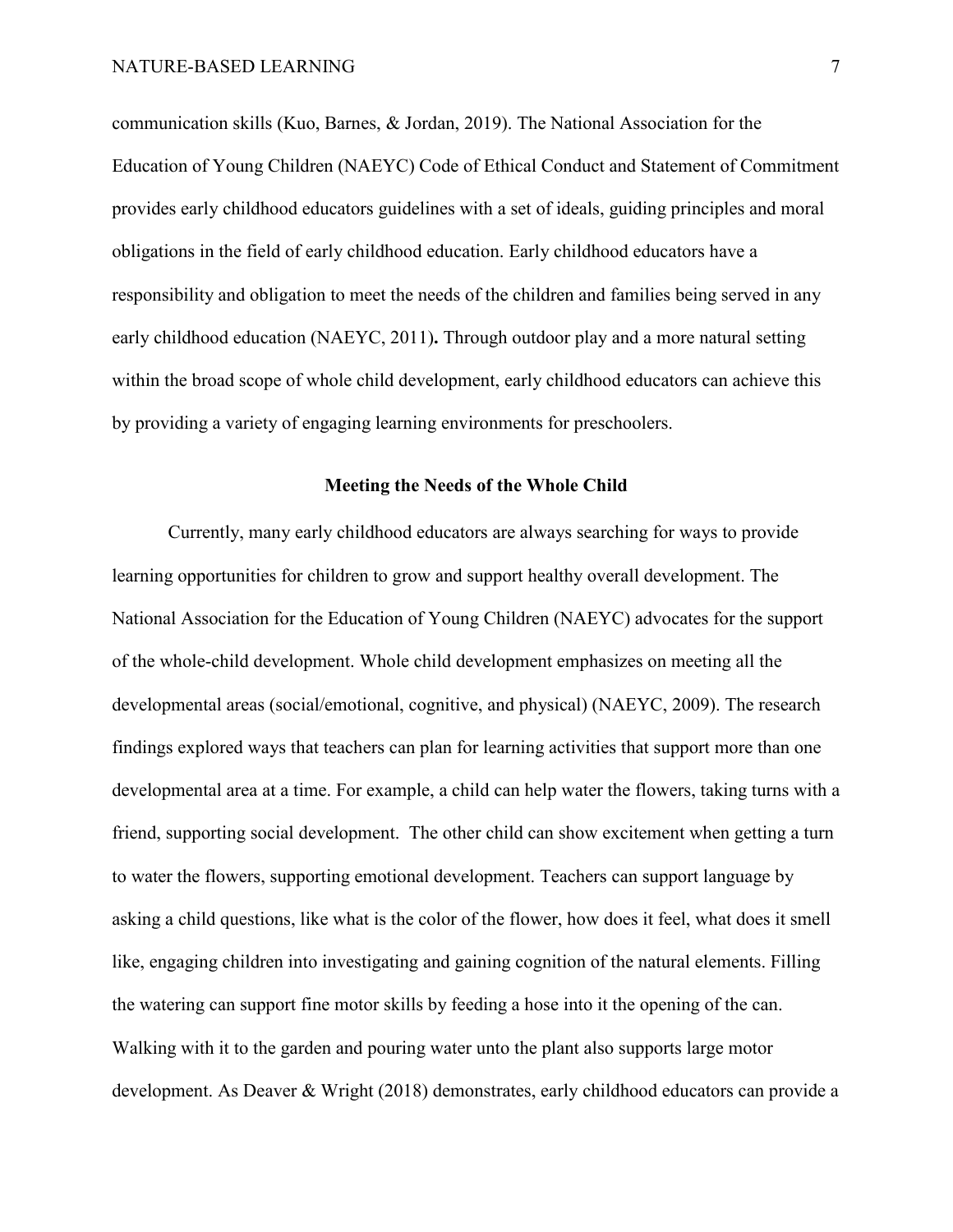multitude of learning opportunities where outdoor experiences promotes learning in all developmental areas, meeting the needs of the whole child.

#### **Keywords**

- <span id="page-8-0"></span>*Nature-based learning:* Learning through exposure to nature and nature-based activities that occur in natural settings that may include elements of plants, animals, and water (Jordan & Chawla, 2019).
- *Whole Child Development:* Whole child development emphasizes on meeting all of the child's developmental areas (social/emotional, cognitive, and physical) (NAEYC, 2009).
- *Developmentally Appropriate Practices (DAP):* Methods of teaching based in research in child development and learning to promote each child's optimal development using play-based approach to engaged learning. (NAEYC, 2009).
- *Scaffolding:* New information or task is introduced, often demonstrated by a variety of instruction, to meet the needs of each child. Scaffolding is a process of transition from a teacher assisting a child to child independence (Wood, Bruner & Ross, 1976, as cited in Bodrova & Leong, 2001).
- *Authentic Assessment:* The on-going process of observing and collecting information on child's daily routine. (Bagnato et al., 2014)

## **Conclusion**

<span id="page-8-1"></span>As nature-based learning is continuing to gain attention in the United States. These kinds of programs are being implemented to create an optimal learning environment beyond the walls of a traditional school classroom setting (Dennis & Kiewra, 2018). This extension of learning is not to replace recess or extend recess. It is meant for additional learning opportunities to take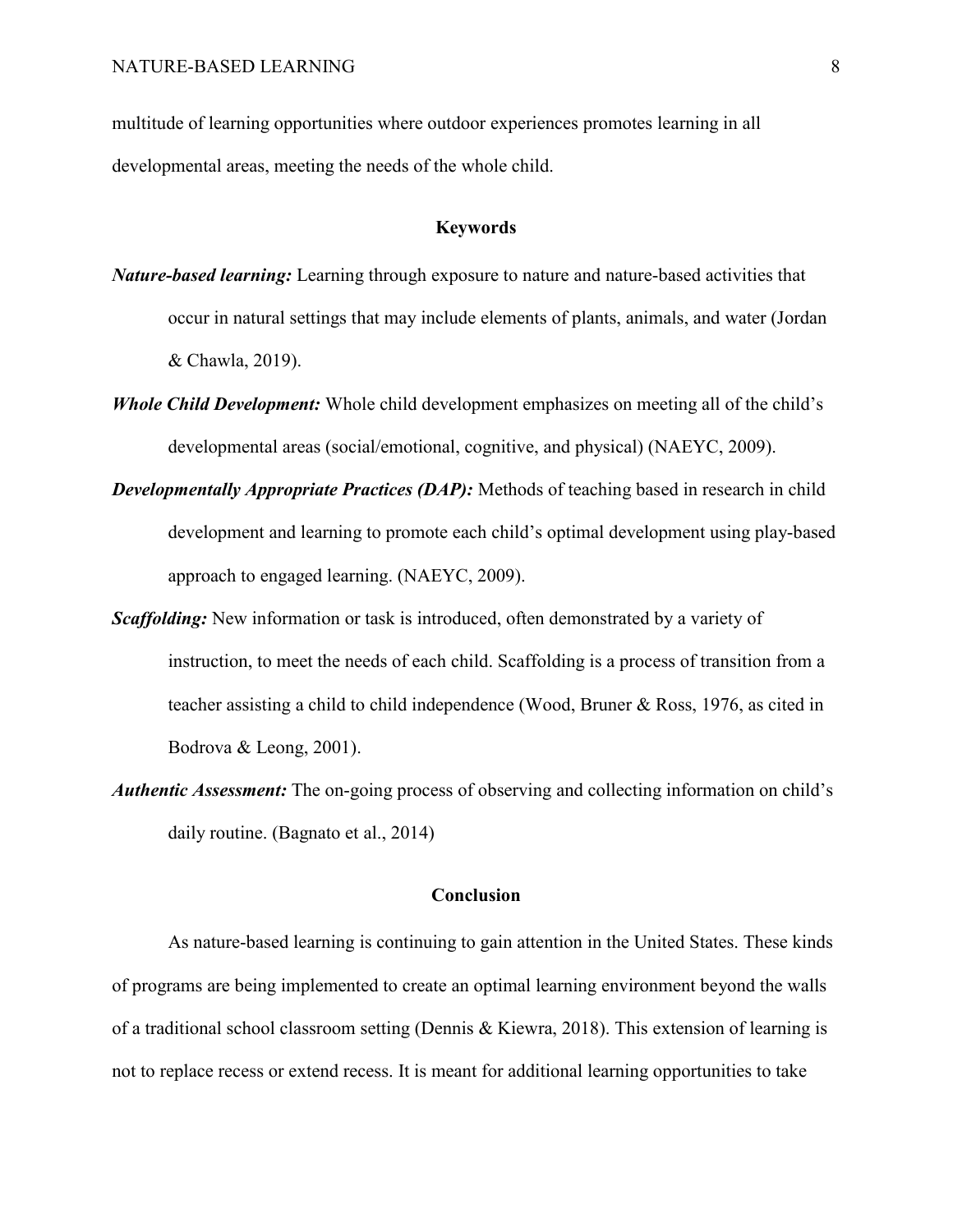place outside. Nature-based learning environments are supportive of preschool learning and is not intended to replace the indoor learning environment. It is to be an *extension* of the learning environment that takes place outside, in a natural, outdoor setting that endorses a high quality early childhood education preschool program.

Outdoor learning encourages social interactions, promotes social and emotional skills and provides opportunities that impact children's academic performance (Deaver & Wright, 2018). It is the role of the early childhood educator to provide intentional learning opportunities indoors and outdoors. Children are curious learners. Deaver & Wright (2018) acknowledges that the outdoors provides opportunities for children to make observations, inquire, investigate, and learn through free play or scaffolding by adults or with peers. When early childhood educators connect children to nature it provides children to be immersed in the environment where natural learning occurs. The Reggio Emilia approach identifies three educators, one is the teacher, the second is the child, and the third the environment (Strong-Wilson & Ellis, 2007). Early childhood educators can use this approach to inform best practice.

The role of the early childhood educator is to educate and care for the youngest learner. Hickey (2019-2020) reports there is a growing momentum for early childhood educators to build on professional competencies, which includes being knowledgeable, educated and accountable when supporting children's learning. Blatt & Patrick (2014) indicate that early childhood educators need to recognize the benefits of implementing nature-based instruction because children are growing up with less experiences in nature. When early childhood educators include outside time in a child's day at school, it can provide an abundance of learning opportunities (Deaver & Wright, 2018). Research studied identified evidence that nature-based learning supports overall healthy development of preschoolers in early childhood education.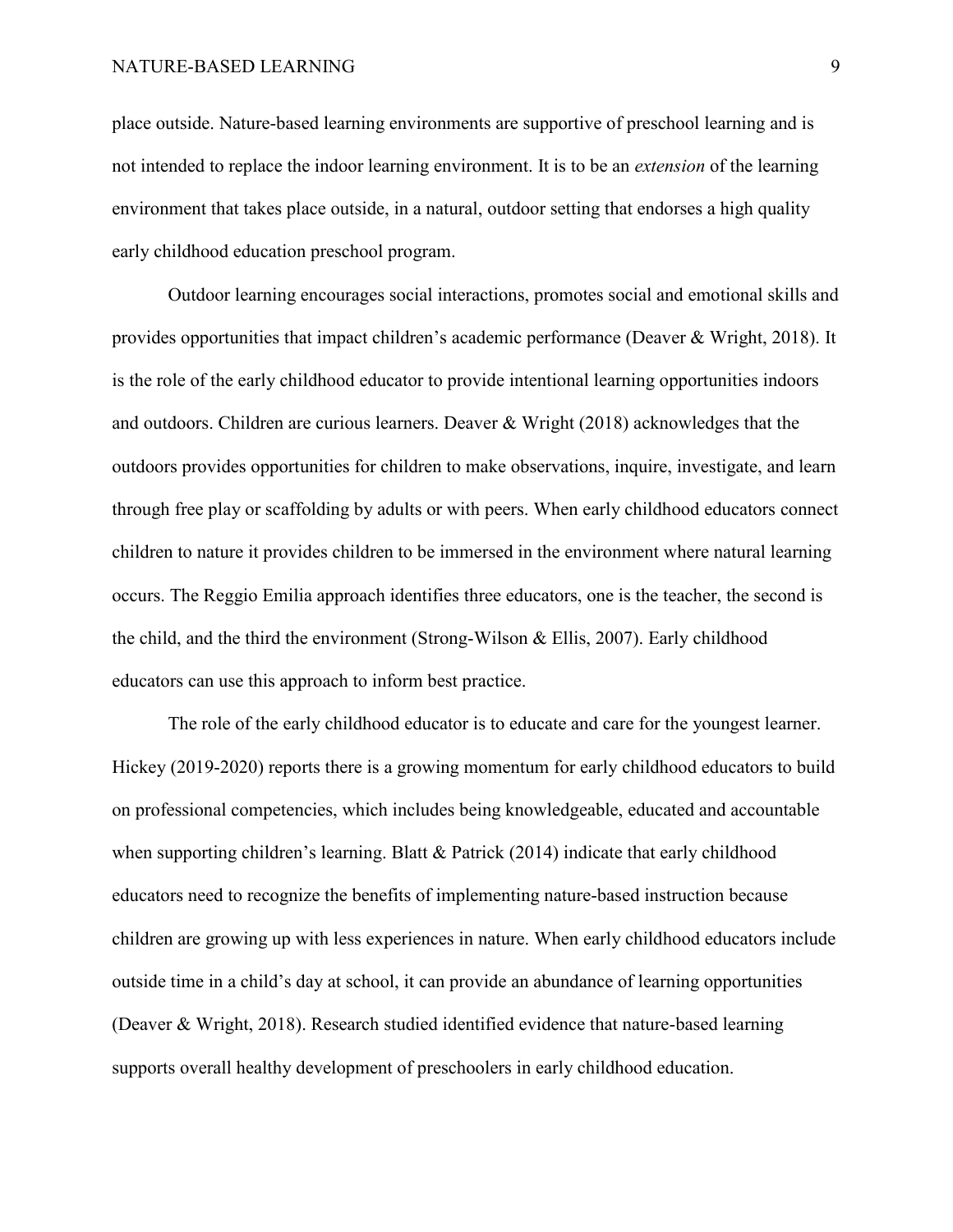#### Chapter Two: Literature Review

<span id="page-10-0"></span>Research findings has shown that the outdoor environment can provide for engaging, developmentally appropriate experiences that children learn through self-exploration and through scaffolding with peers and adults. Machado (2016) states that one of the goals of the educator is to create a classroom environment that is inviting and comfortable for children to explore. There is not one specific teaching method that meet all the children's needs, as Neuman, Copple and Bredekamp (2000) demonstrate that good teachers that provide play and a variety of teaching methods to embrace the diversity of all the children, will have the most effective learning outcomes. The literature review in this chapter explored how preschoolers can learn in nature when supported by effective teacher's that provide meaningful, outdoor learning experiences.

Nature-based learning is an important aspect of the Reggio Emilia philosophy that emphasizes a child-led, play based natural learning environment for preschool aged children, where the ideas were based on fundamental principles that were developed by John Dewey, Jean Piaget, Lev Vygotsky, David Hawkins, Jerome Bruner, and Howard Gardner (Kelemen, 2013). The first teacher is the parent, who is an active participant in guiding their child's education. The second teacher is the classroom teacher, who conducts research and engages children through intentional teaching that includes meaningful experience and conversations. The third teacher is the environment, which is set to be functional for the child to learn but also esthetically appealing and reflective of what the children are learning. Beirmeier (2014) states that all these relationships encompasses the child to be motivated in their learning where the teacher has an understanding of think, inquire, and explore in the natural environment.

The review examines studies that nature can support the overall healthy development of preschool aged children. Research supports inquiry, where children's learning involves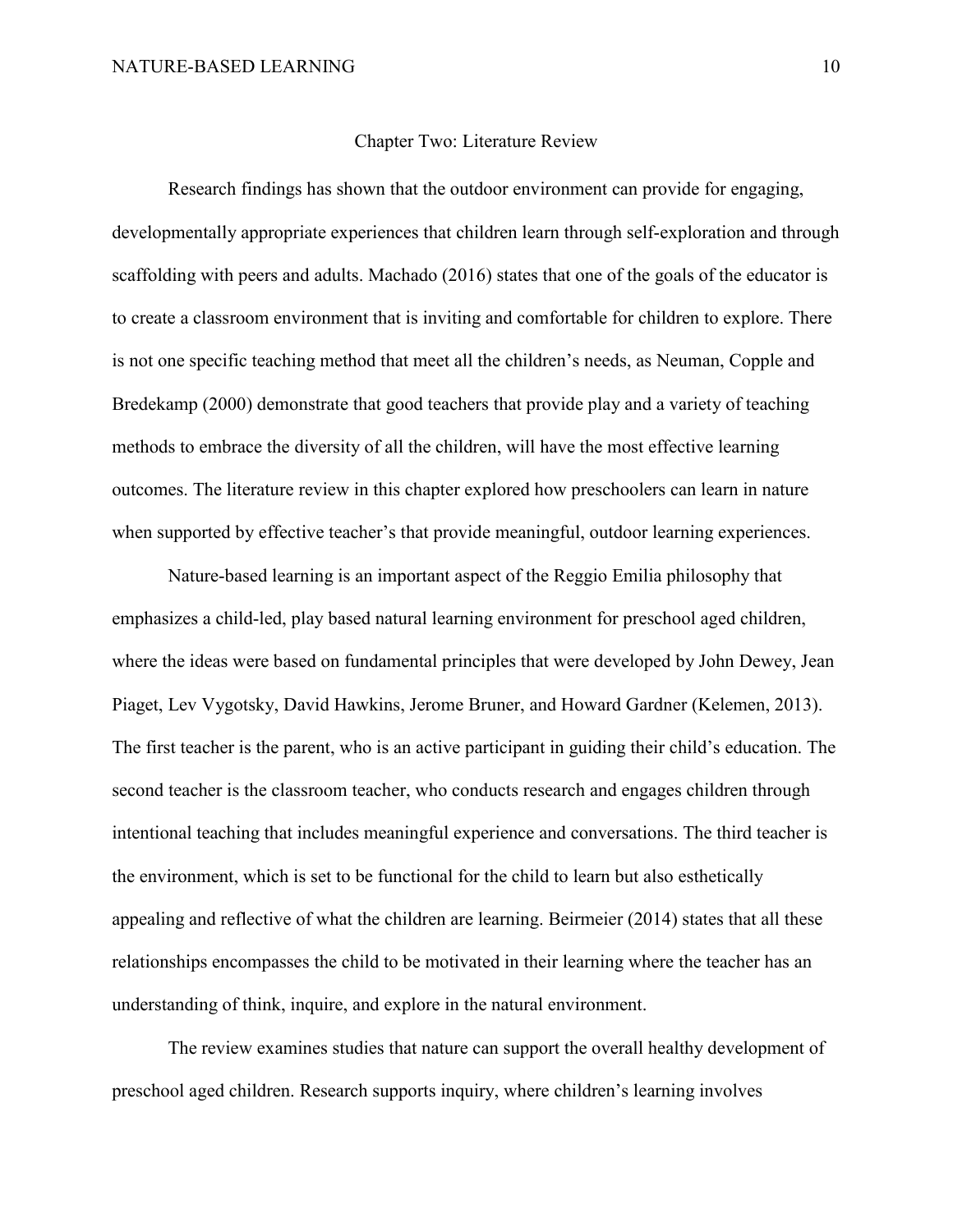exploring, investigating, and understanding what children know and using that information to acquire more knowledge. Kelemen (2013) states that giving children the opportunity to participate in activities makes the child aware of the child's capabilities in acquiring new knowledge. Stacey (2015) states the ability to observe with knowledge of whole child development and listen with intent of learning is what early childhood educators need to practice daily. Using developmentally appropriate practices allows early childhood educators to support whole child development (NAEYC, 2009) whether it is implemented inside of a classroom or outside in nature.

## **Connecting with Nature**

<span id="page-11-0"></span>Research has shown that nature can provide preschool children with tools to enhance learning. The children are able to discover, problem-solve, and be creative in play and selfexploration. Preschoolers can often be observed having conversations with plants and animals, where the child is not necessarily expecting a response, but connecting with nature in a child's own little world. Ward (2014) examines how exposure to nature with young children creates a sense of calmness and encourages children to be curious in the learning environment, which also supports social, emotional, and physical health. Watching children explore nature and all of its beauty gives early childhood educators a little glimpse of a child's world. Early childhood educators can gain a better understanding of how children think, play, and move about in the learning environment. Ward (2014) also contends that learning in and about the environment will help children be prepared for primary education. Early childhood educators need to expose children to nature to continue to support a variety of learning opportunities.

Results of a study by Ernst and Tornabene (2012) encouraged the use of the natural setting with young children, which can reconnect children with nature. By children exploring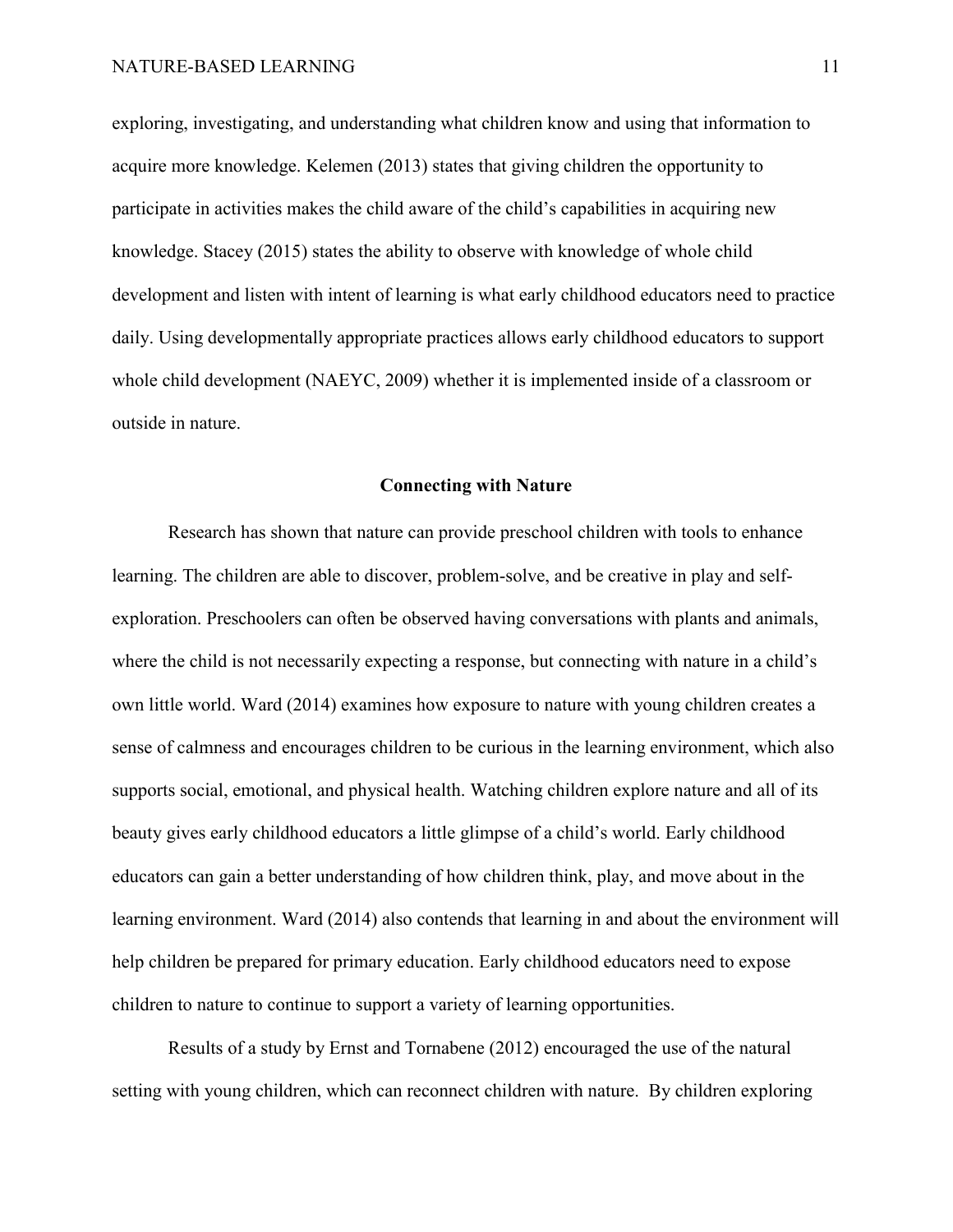and deciding how grass feels that day, searching under rocks for living things, watching a butterfly, smelling a flower, hearing and maybe even seeing a plane in the sky. Children can have active play like running, jumping and climbing, which increases physical activity, but children also get to enjoy the wonders of nature through all of one's senses, where learning is happening simultaneously. Children can develop in nature that includes outdoor play, where children are exploring in with a sense of curiosity and simply observing one's surroundings. Gustavsson & Pramling (2014) suggests that an expanding body of research is showing that children still need some adult scaffolding for children to recognize certain features and phenomena when learning about nature. These findings demonstrate how early childhood educators can truly offer additional support and enhance learning for preschool children in nature based learning environment.

## **Reggio Emelia Approach**

<span id="page-12-0"></span>The Reggio Emilia Approach comes from educational pedagogies and philosophies within early childhood settings from the small town of Reggio Emilia in Northern Italy. The community was supported by Loris Malaguzzi, who was a teacher, philosopher and poet. The families built a school that was centered around community and its culture. The program emphasized a child-led, play based natural learning environment for preschool aged children, though the ideas were based on fundamental principles that were developed by John Dewey, Jean Piaget, Lev Vygotsky, David Hawkins, Jerome Bruner, and Howard Gardner (Kelemen, 2013). During this time, Malaguzzi had noted that the families wanted to recognize the right of each child and to sustain each child's curiosity at a high level (Edwards et al., as cited in MacDonald, 2011). It is the role of the educator to provide an environment where children are engaged in learning. Biermeier (2015) asserts that a flexible learning environment allows the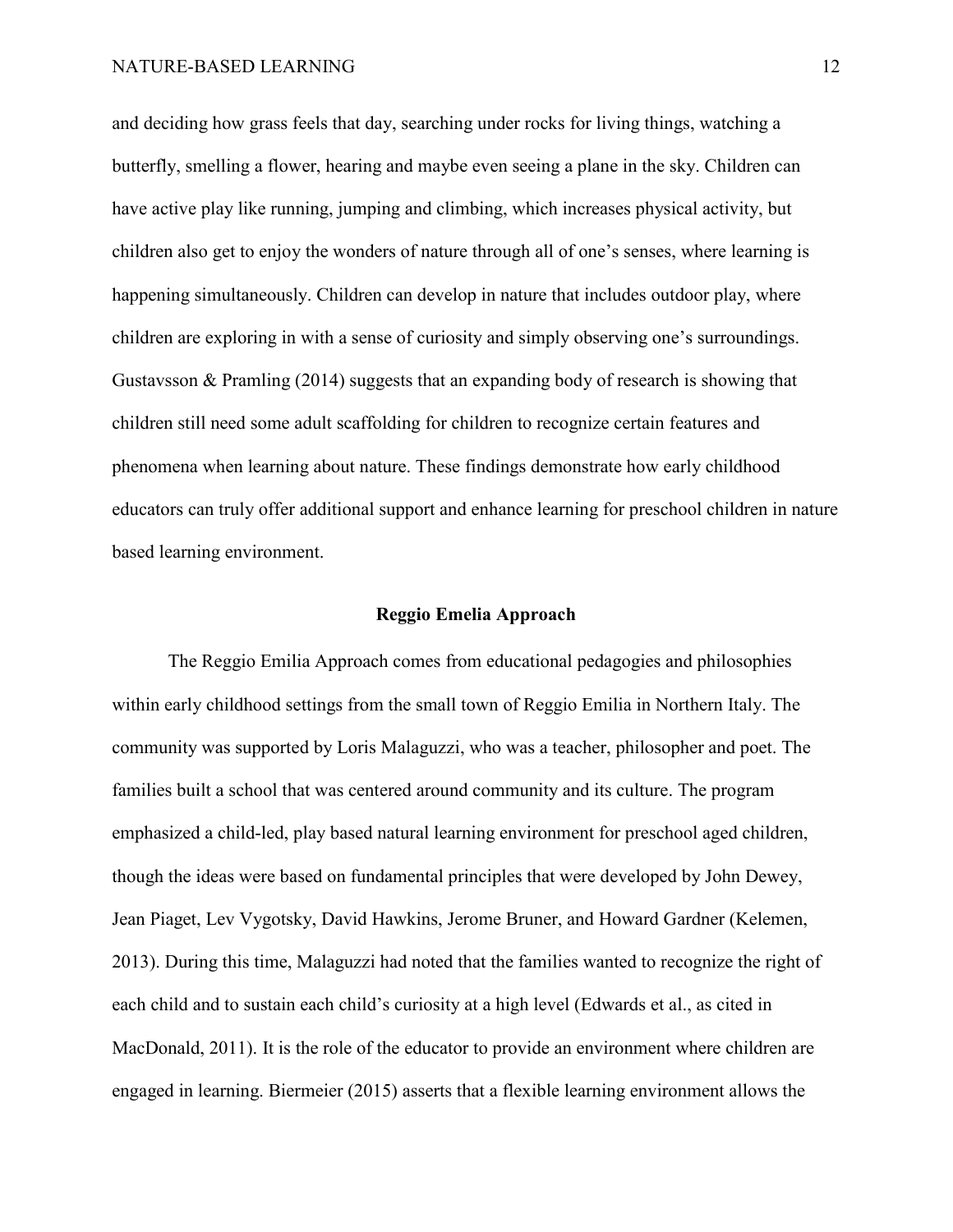teacher to be responsive to the needs of the children and where children can construct new knowledge or build on current knowledge.

## <span id="page-13-0"></span>**Philosophy**

The Reggio Emilia Approach to early childhood education is an educational philosophy that has three core principles; the child, the teacher, and the environment. It based on the image of the child and being recognized as capable learners. This approach views a child's learning as a self-guided curriculum where the child steers the child's own learning. According to Arseven (2014) this approach is centered on the child, where children are encouraged to use self-express and use the child's experiences in different ways when teachers provide an appropriate learning environment. The three core principles combined, provides for a relationship-driven learning environment, which Reggio Emilia emphasis is building and sustaining relationships (Biermeier, 2015). This educational philosophy encourages play-based, hands-on learning in an emergent curriculum.

It is John Dewey's philosophy that is mostly noticed in a Reggio Emilia early childhood classroom. The Reggio Emilia schools are built upon the social constructivist framework of John Dewey, Jean Piaget, Lev Vygotsky, and Jerome Bruner (Gandini as cited in Dodd-Nufrio, 2011). The socio-constructivist models reports the "both the children and adults co-construct their knowledge through interaction with people and the environment (Dodd-Nufrio, 2011, p 235- 236). This model supports the idea that children participate in the child's learning. The Reggio Emilia approach sees the image of the child as capable in constructing the child's own knowledge, and when given the opportunities to explore the environment and engage in the child's learning, this provides for optimal learning.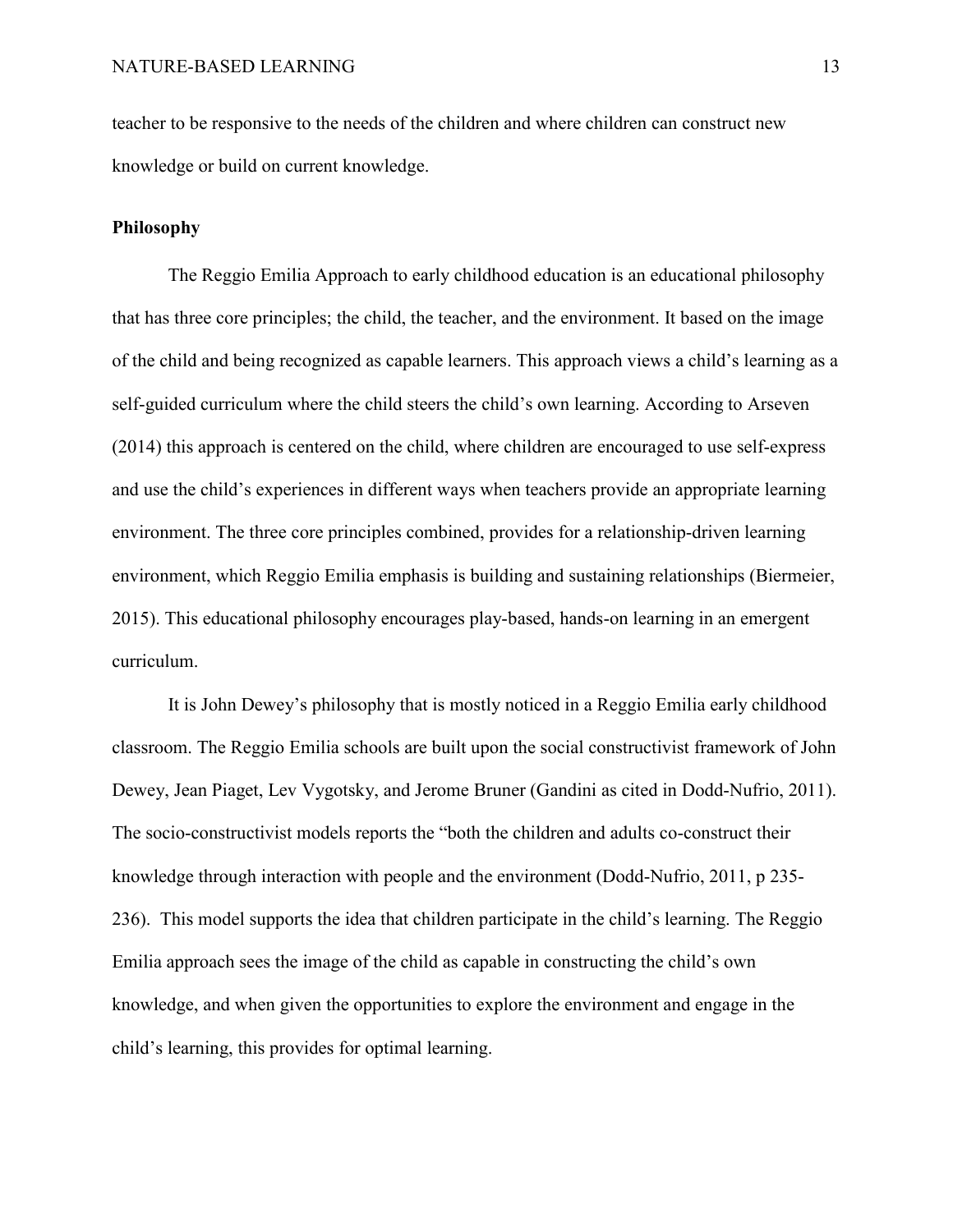#### **Natural Learning**

<span id="page-14-0"></span>There are a multitude of opportunities for preschool children to learn in nature. Yıldırım and Akamca (2017) conducted a study on thirty-five preschool children with low socio-economic status unable to attend kindergarten. The children participated in outdoor activities five days a week for ten weeks. The activities were based on preschool education of the Turkish Ministry of Education. A non-parametric test, Wilcoxon signed-ranked test, which is a statistical test that compares two paired groups, was used for pre-test and post-test scoring. According to Yıldırım & Akamca (2017), the results of the analysis data showed a difference of cognitive scores, showing cognitive skills were enhanced after the ten week education study. The children's linguistic skills improved, as well as the children's social-emotional skills and improved motor skills, all these outdoor activities contributed to support the healthy overall development of preschool children.

When children play, children learn through experiences and practice. Allowing children more control and opportunities to share ideas, build self-esteem, and encourage positivity will often reduce behavioral problems, too (Elkins, 2019). When children are also involved in the planning and learning within a classroom, it becomes more meaningful and often more hands on. Research has shown the more meaningful experiences and learning is for students, the more the students will retain and comprehend. When children are immersed in natural surroundings, this deepens current and new knowledge about nature and what the outside world provides (Ward, 2014). Including nature indoors, using natural materials can continue to encourage children to explore, manipulate, and improve thinking, while learning about the natural materials nature provides.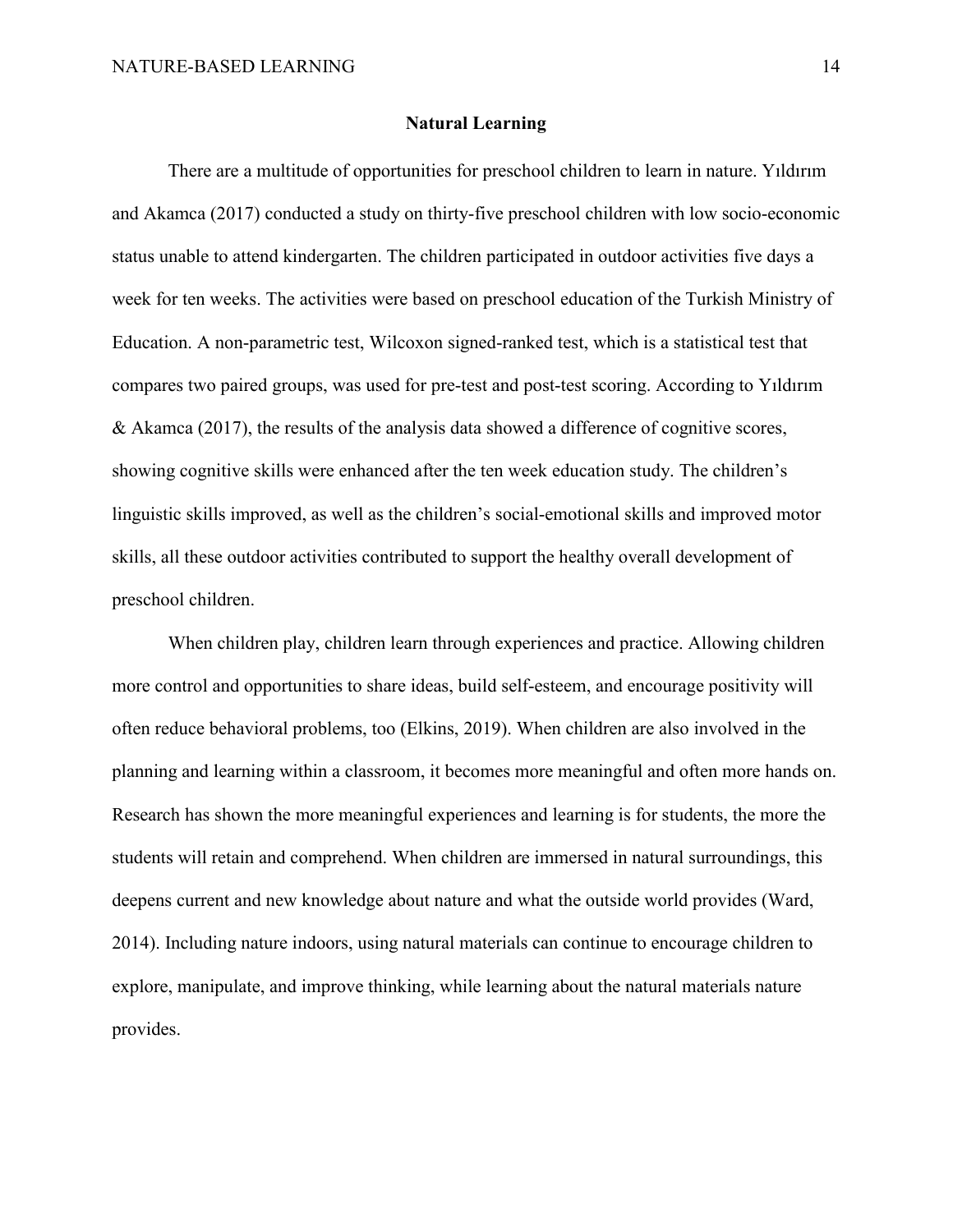When educators continue to practice and incorporate learning for preschool children in the outdoors, it will become a natural part of learning in a preschool education program…for the teacher and the child. Incorporating open ended materials-loose parts can provide children with endless possibilities of using those "loose parts" to be build, move, and be creative with the loose materials (McClintic, 2014). To provide a high-quality learning opportunities, early childhood programs need to have variety of equipment and materials in the indoor classroom to support the children's learning. Including equipment and a variety of materials outside will provide the same learning opportunities (using different material) that support the overall healthy development of children. Loose parts can be natural material such as bark, seeds, stones, leaves, twigs, sand, etc. (Frost as cited in McClintic, 2019) or recycled objects such as boxes, cloth, tools, buckets, baskets, dramatic play props, etc. (Drew and Rankin as cited in McClintic, 2014). These loose parts can be incorporated into all areas of play, similar to the learning centers that are offered inside, where children can explore, discover, and create, using their imagination freely.

Another study by Klaar and Öhman (2014), researched the relations that existed between how teachers teach and how children learn of nature in preschool. Using an epistemological move analysis (EMA) and substantive learning quality (SLQA) analyses helped identify functions of teachers' action and the responses of the children that allowed for other opportunities for children to learn. One example that highlights the process of teaching and learning in nature is where a child pushed another child who had entered into an area where the student and teacher were planting wild strawberry plants. The teacher immediately intervenes but encourages the child that was pushed to join in on the planting. The teacher and children work together where the teacher is guiding with instruction and through the process of planting together, the children were learning social skills, including moral learning (being a friend), while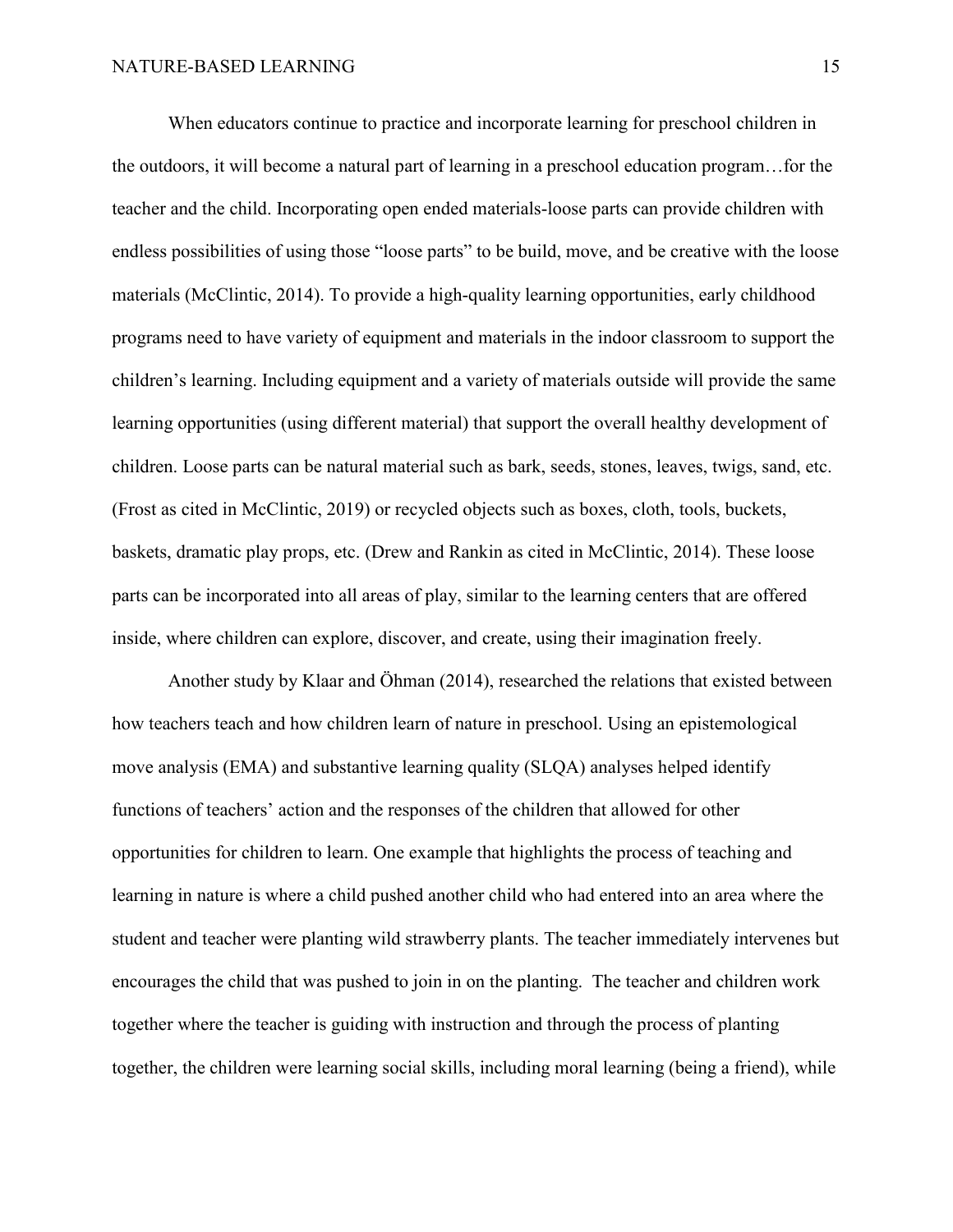nature-oriented teaching was being instilled through cognition (talking about physical attributes of the plan), social skills (taking turns, following instruction), and supporting physical activity (fine and large motor). Klaar and Öhman (2014) showed how including nature content in preschool can promote meaningful experiences for the child and demonstrate educators teaching with intent and building on a child's learning in nature.

A qualitative study that included an action research approach that focused on children's responses to an organic outdoor learning environment (Nedovic and Morrissey, 2015). This group also included a kindergarten teacher, a kindergarten assistant, and the center director, which data was collected throughout the action research cycle. This study points out that the research participants all have a shared interest in the development of a garden for the center that supports the overall development for preschool children. (Kemmis and McTaggart as cited in Nedovic & Morrissey, 2017). Using of teacher's and children's ideas, a garden was created with intent for learning and meeting the interests of the children who would be participating in one's own learning. Overall, this qualitative study, using an action research cycle, concluded that a garden in a childcare center showed the importance of providing children with natural elements and using the recorded data collected, reported positive outcomes.

## **Physical Health**

<span id="page-16-0"></span>Physical activity in nature, also provides positive outcome for preschoolers that supports a preschooler's physical development (Deaver & Wright, 2018). Preschoolers seem to always be on the move, self-exploring from one area of self- interest to another. A study by Ernst and Tornabene (2012) reports that from a physical perspective, preschool children were more active during play outside, than play being observed in the indoor classroom (Baranowski et al., 1993, as cited in Ernst & Tornabene, 2012). Active preschoolers also need unstructured play where one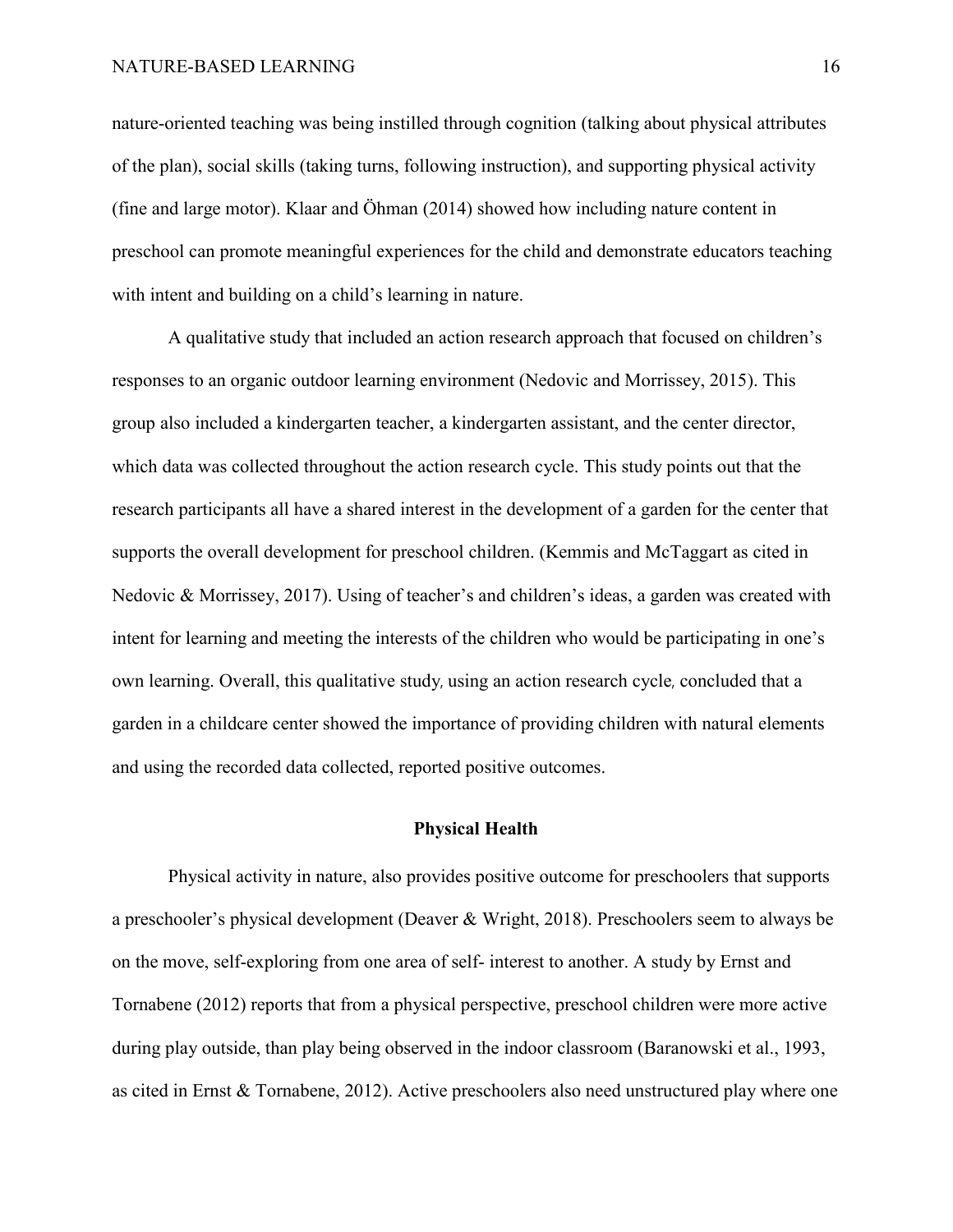can have wide open spaces to move about freely within an early childhood program. Indoor spaces can restrict that open forum of play.

According to Gehris, Gooze, and Whitaker (2015), many early childhood classrooms often see children displaying a need to move and keep one's bodies functioning in a healthy way. What better way to move and exert that young energy into playful learning outside. When physical activities are encouraged, these opportunities also provide children with learning about healthy habits, which can also help diminish childhood obesity (CDC, 2016). Research findings indicated that being active is just one preventative measure than can add to children's healthy development.

When children are able to move and explore, nature-based learning provides physical outdoor activity which can increase children's functioning and decrease children's functioning in terms of ADD or ADHD symptoms (Taylor & Kuo, 2009). Based on research conducted by Taylor and Kuo (2009), found that children with Attention-Deficit/Hyper-Activity Disorder (ADHD) concentrate better after a walk in the park, versus children who walked downtown or walked within a residential setting did not benefit as much as the walk in the park. The Center for Disease Control (CDC) data and statistics about ADHD are staggering. There are 6.1 million children diagnosed with ADHD in the US. Nearly 2 of 3 children with ADHD, also have one other mental, emotional of behavioral disorder. About one out of two children have a behavior problem and one out three children had anxiety. When children have time outdoors and in nature, these health risks have been shown to reduce symptoms of ADHD (Mårtensson et al., 2009). Some schools provide recess as an opportunity to get those wiggles out and exert some of that extra energy building up in the classroom. This outside time, can include nature-based learning, which can be identified as an extension of the classroom, and not just recess. Dunst (2020)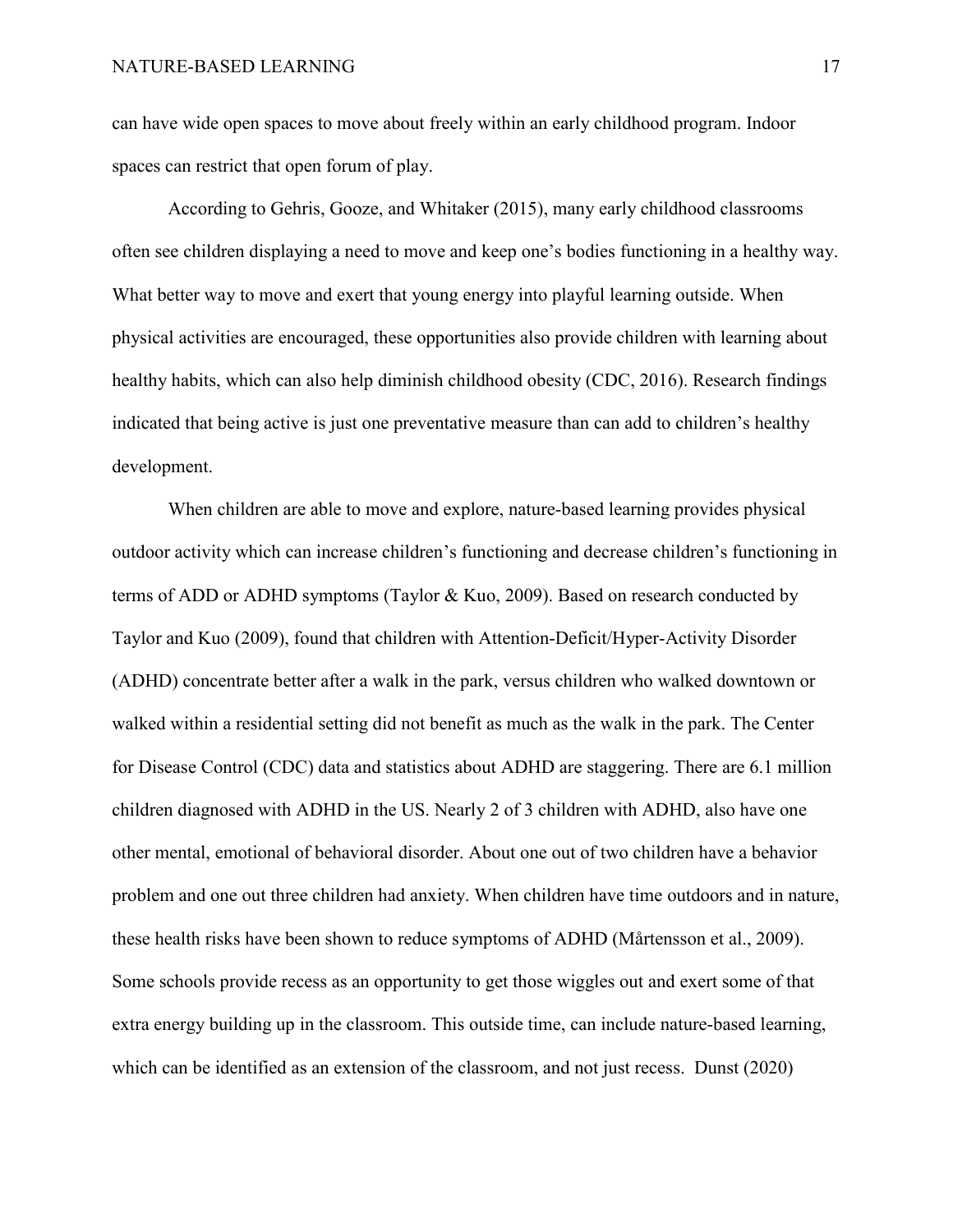contends that young children with or without disabilities or delays are engaged in daily activities that include informal natural experiences that offers a variety of learning opportunities.

Natural areas can provide a positive environment for children with ADHD. In a mix methods research study between two groups of children with ADHD, two groups of children were observed and evaluated in a natural and a built environment (van den Berg and van den Berg, 2011). Based on van den Berg's previous research on the health benefits of nature, it was expected that children would respond better in a natural setting. This expectation was partially confirmed, as the study concluded that the children with ADHD appeared to function at a consistent higher level in the wood. The research methods used, were a combination of qualitative and quantitative methods of data analysis, found that the behaviors in the built setting showed a lower level of cognitive functioning (van den Berg and van den Berg, 2011). By incorporating nature in the curriculum, children with ADHD can have improved functioning, even if it is a temporary effect. Van den Berg and Van den Berg (2011) suggests that the natural environment can play a role in reducing the symptoms of ADHD and creating alternative treatments without the use of pharmaceutical treatments. As educators seek ways to improve learning for all children, providing an additional learning environment, can lead to additional learning opportunities. Brillante (2017) emphasizes when early childhood educators are planning for and implementing effective learning opportunities, regardless of individual needs, using best practices for every child requires modifications to meet each child's abilities to learn and develop.

Jacobi-Vessels (2013) research indicates that outdoor learning provides many benefits to young children that includes physical activity, helping to reduce obesity, and improve concentration and enhanced social skills. Playing outside provides free play and allows play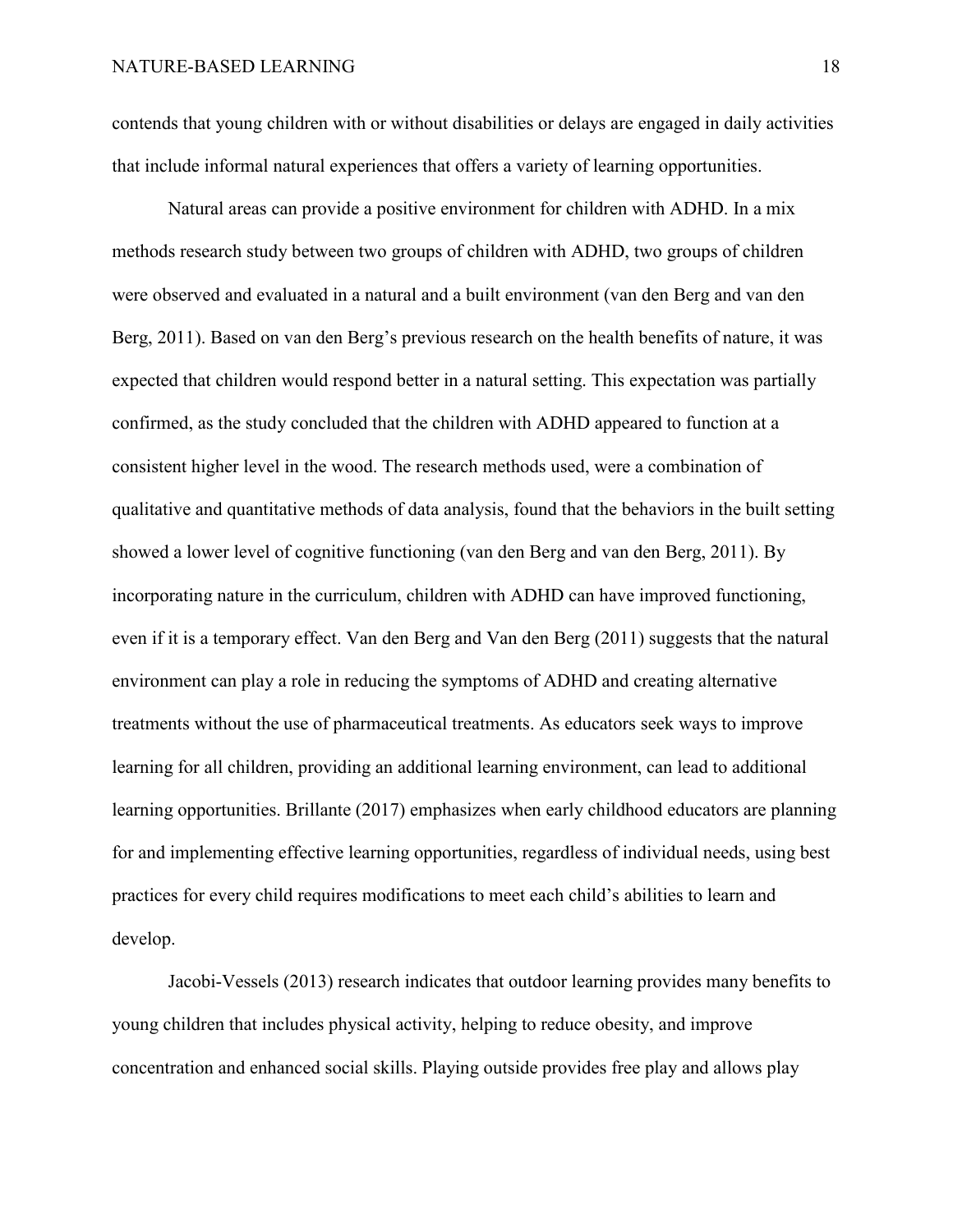without structure, too. Adding outdoor spaces, that include vegetation, could also better increase the amount of children's physical activity compared to a typical commercial playground structure. (Jacobi-Vessels, 2013). Early childhood educators can provide opportunities for preschoolers to observe the natural wonders of the outdoors and let children's curiosity be the motivation in wanting to learn more about nature. Research has shown that being outside allows room for a variety of learning opportunities.

Physical activity in the outdoors has been associated with learning and brain-related function (Lundy and Trawick-Smith, 2021). Research has indicated to find that active play and cognition enhances preschooler's performance on measures of executive functions, such as inhibition and attention. Lundy and Trawick-Smith (2021) found that 21, three-five year olds were compared under two conditions-one, where children played outside prior to an on-task experience and the other did not. This study indicated that the group who were exposed to outdoor play prior to an on-task experience, resulted in greater on-task behavior.

## **Challenges**

<span id="page-19-0"></span>One study by Nedovic and Morrissey (2017) included that the educators in this study reported two negative effects on the children's behaviors from the natural garden. The examples given were children would hide behind the teepee and "sword fight" with sticks, the children would pick flowers, leaves or step on the plants (2017). To resolve the tee pee situation, the educators included putting up a mirror near the teepee, so the children could be seen by the adults, and the children would still continue to play. To also resolve the issue of the flowers being picked or stepped on by the children, the planting areas would be moved to lower traffic areas. As with finding solutions, it is important to also educate the children to appreciate nature.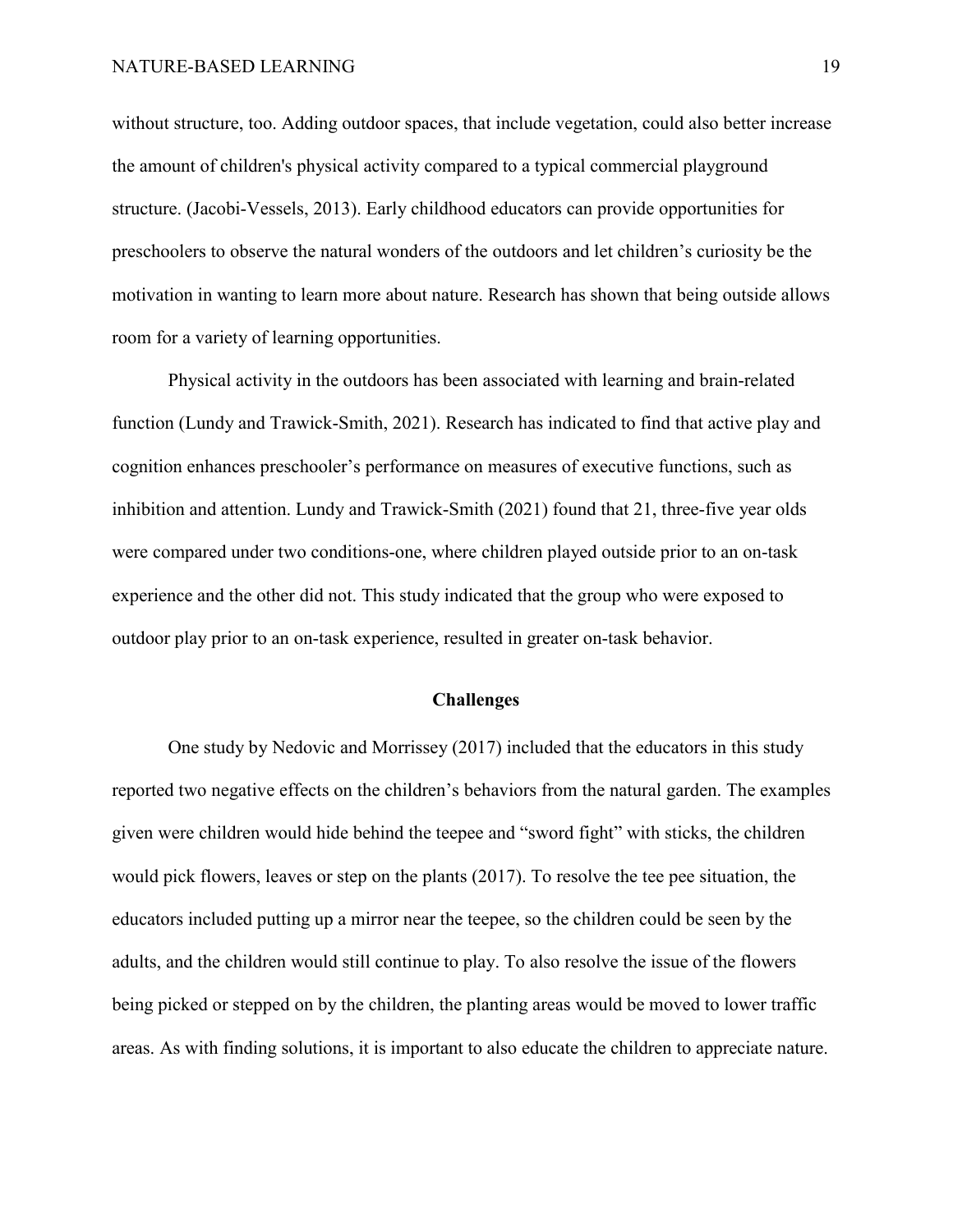Research findings included video recording devices and found that it was sometimes difficult to hear conversations between the children, so it limited the observers understanding of everything that was being said (Brussoni, Ishikawa, Brunelle, & Herrington, 2017). Though other forms of materials and methods were used to measure and analyze data to support this research study, one can state that observations were subjective, through the eyes of an educator (Brussoni, Ishikawa, Brunelle, & Herrington, 2017). One of the many roles of an early childhood educator is to educate families by helping families understand the importance of children connecting with nature. Wirth and Rosenow (2012) points out the importance of involving families in the child's education. Informing families about the benefits of children having daily interactions with the natural word can help families understand the value in outdoor learning and how children can be supported in the children's overall development (Wirth and Rosenow, 2012). Supporting children's learning is a shared responsibility. Communicating with families about what is happening at school and what a child is learning is building an important teacherfamily relationship. Wirth and Rosenow (2012) suggest the importance of early childhood educators to inform families on the benefits of children's daily interactions with the outside world. During observation in outdoor play, and documenting and assessing a child's engagement with nature, early childhood educators can provide ample information on how much the child is learning at school. With sharing of the importance of outdoor play and being in nature, it can encourage families to allow a child to spend more time outside, for continued learning.

#### **Barriers**

<span id="page-20-0"></span>In 2011, The National Resource Center for Health and Safety in Child Care and Early Education reports that not all states require daily outdoor time in an early childhood setting, where regulations to the amount of time outside and the minimum outdoor space per child varies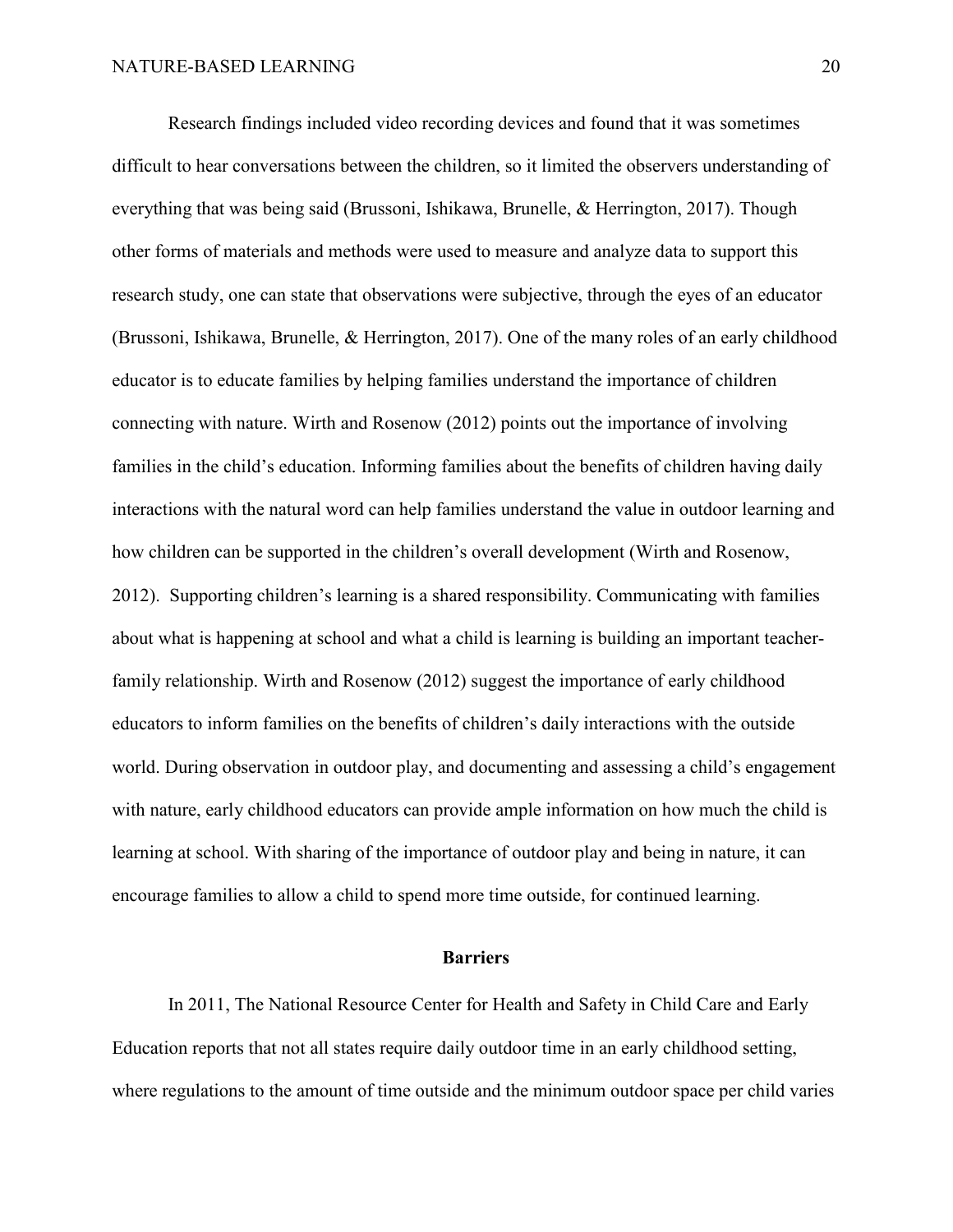(Ernst & Tornabene, 2012). Some early childhood programs that are located in highly populated cities may not have the space in a rural of suburban location. Deaver and Wright (2018) claim that children must have the opportunities to get outside, as outdoor play boosts sensory development, even if it is just for some fresh air.

Research has shown that children who get enough sleep have a healthier immune system, perform better in school, better behaviors, increased memory, and improved [mental health](https://www.healthychildren.org/English/healthy-living/sleep/Pages/Sleep-and-Mental-Health.aspx) (American Academy of Pediatrics Supports Childhood Sleep Guidelines, 2016). Outdoor play allows children to take appropriate risks while being active in exploration and taking risks to investigate the great outdoors. Kinser (2019) contends that children who play outdoors sleep better at night, due to physical activity, less stress, and having exposure to natural light can create a happy, tired child who sleeps well.

Having limited physical space can be a challenge for early childhood programs, as adding more physical space often comes with a cost. Using existing space and incorporating natural elements, like soil, plants, rocks and water can provided activities in nature. Also, the lack of professional development in this topic and having an understanding and awareness of the benefits, is why outside play can be perceived as only "free time" for children. In one research, it is noted where early childhood teachers had a "philosophy-reality conflict" (Hatch & Freeman, 1988, p. 158, as cited in McClintic & Petty, 2015) where children are free to play, though teachers still had a need to have some sort of organization and reinforcement of outside play rules.

Research stated it can be a challenge to promote nature-based learning, when there is often so much construction of new buildings and bigger parking lots. Crain (2001) poses the question of how do people and children reconnect with nature as early childhood educators in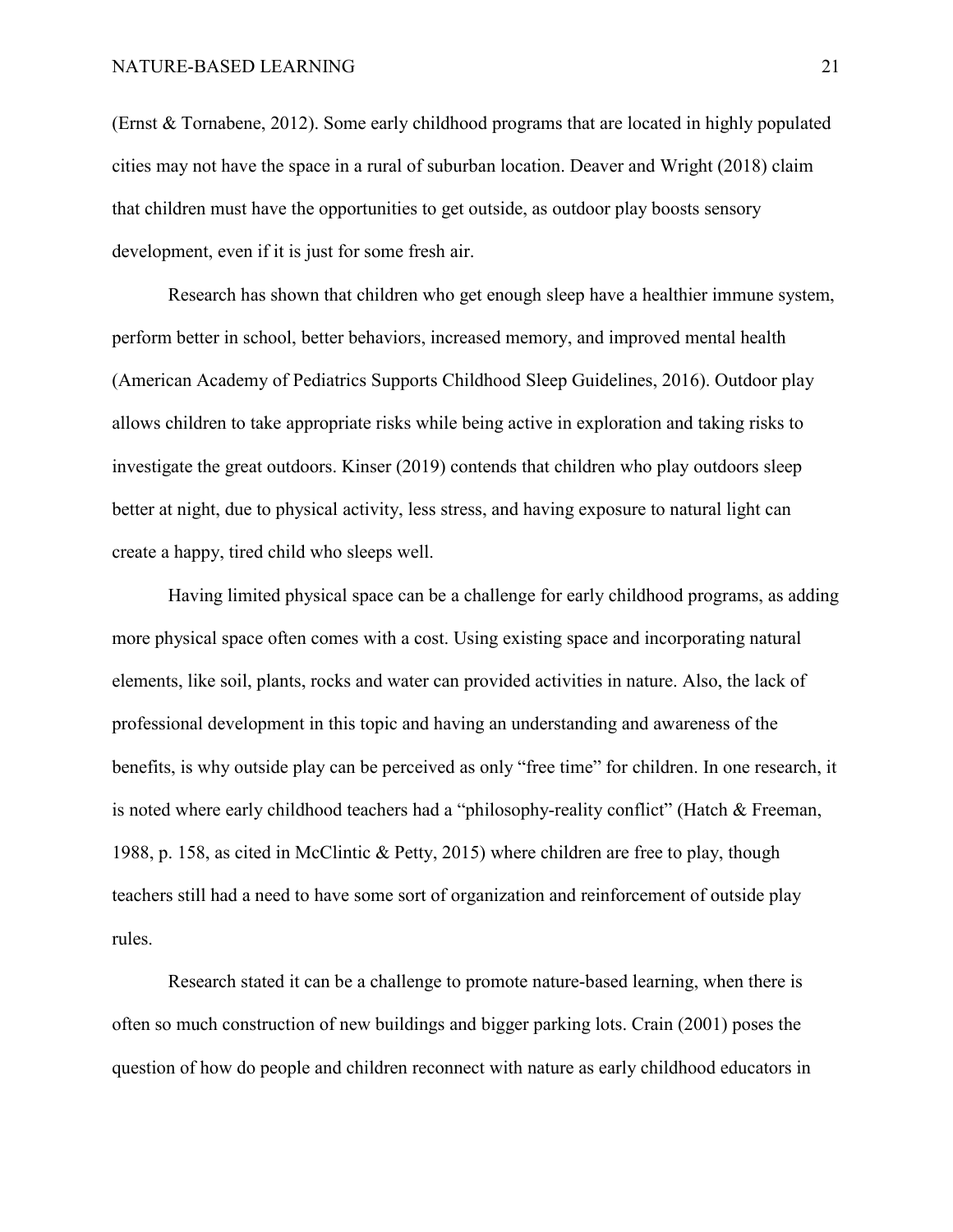bigger cities will need to be creative when teaching about the nature, where there is less natural settings, then in a smaller, rural community. Crain (2001) proclaims that everyone needs to do take some responsibility in protecting our natural surroundings. Crain (2001) also emphasizes on the fact that if children cannot connect with to the natural surroundings (trees and the earth), if there are no natural surroundings around for children to see.

Living in a region that has long winters can also be a challenge. While nature-based learning can provide children with an abundance of natural resources in the outdoor classroom, teachers can bring nature inside when extreme weather conditions prevent children from being outside. Olsen (2013) suggests providing bird feeders or corn trays for squirrels, close to windows, can be one way of seeing nature from inside. Teachers can provide snow in sensory bins, allowing children to have their gloves on and play "in the snow" inside.

Wirth and Rosenow (2012) acknowledge that educators, administrators and even families, often express two concerns about having a nature-based environment: maintenance and safety in the outdoors. The natural outdoor classroom can have native plants, flowers or even a garden, where children can explore and learn. Children, teachers and families can help maintain and take care of the outdoor space (Wirth & Rosenow, 2012). By involving everyone, creating a sense of community and belongingness, this also provides opportunities for families to invest in their child's education and see the importance of the nature-based learning environment. Whether children are inside or outside, safety is always a concern when it comes to children playing. When teachers and families communicate and have open conversations about safety in the outdoors, it allows teachers to educate families how children will learn to take appropriate risks (Wirth & Rosenow, 2012). Providing nature-based learning environments, just like the traditional playgrounds with commercial equipment, will always need supervision by adults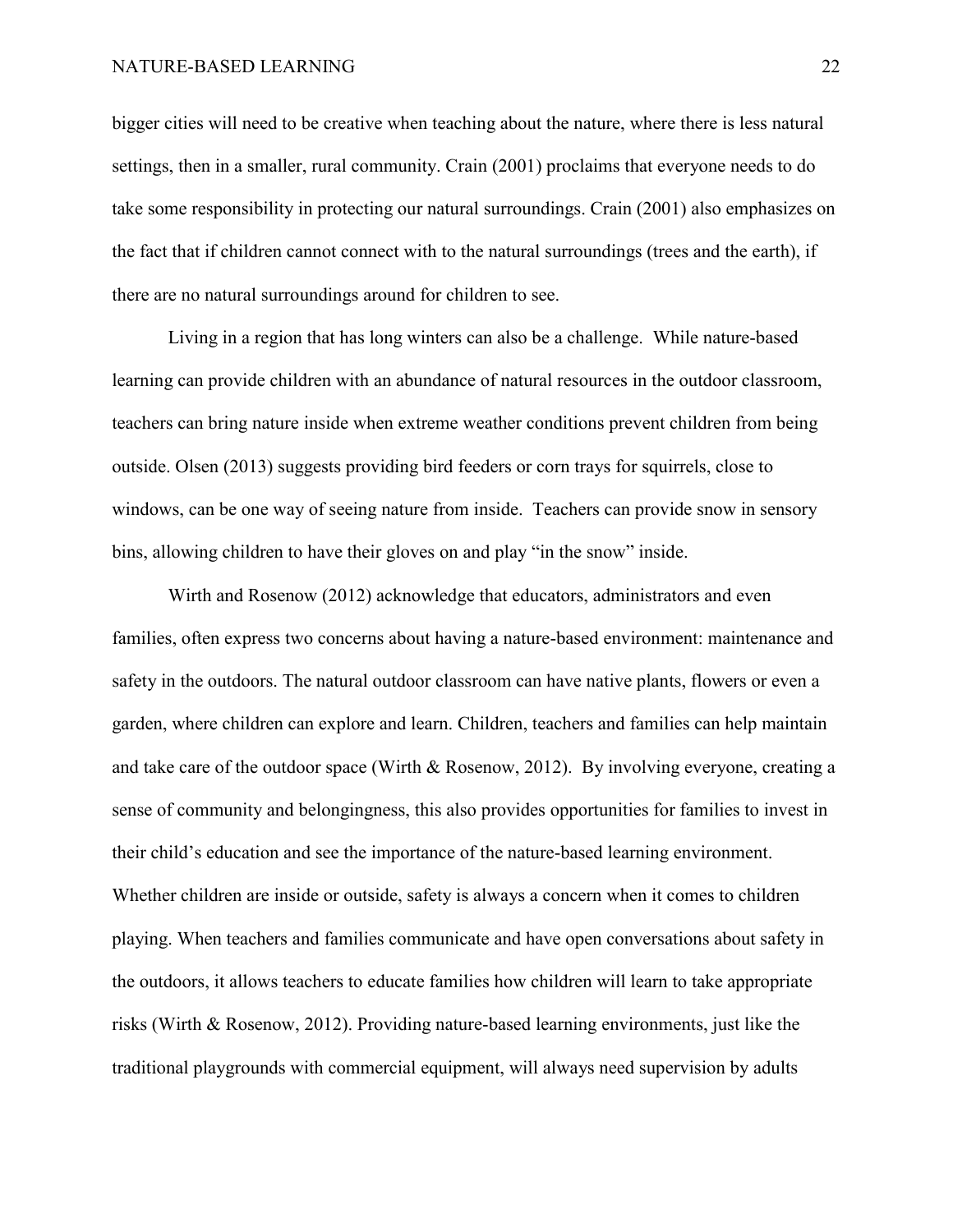whenever children are at play. Olsen (2013) admits that while providing a safe place to play, it is also important to allow children to discover, learn and move about, which provides plenty of opportunities to incorporate curriculum in an outdoor environment.

To help address such issues, Wirth and Rosenow (2012) asserts involving families in their child's education. One of the many roles of an early childhood educator has, is to educate families by helping families understand the importance of children connecting with nature. Informing families about the benefits of children having daily interactions with their natural word can help families understand the value in outdoor learning and how children can be supported in their overall development (Wirth & Rosenow, 2012). Supporting children's learning is a shared responsibility.

Some early childhood educators may still see outside time as just a break from learning, which is often known as "recess" at school. Learning is just happening differently at this time, with very little or no interactions between adult and child. McClintic and Petty (2015) study concludes that expanding the teacher's professional development on the importance of outdoor play for young children and how teachers need to become advocates for the importance of outdoor play. Research shows that learning is still happening in many different developmental levels in the outdoors. The National Association of Early Childhood Specialists in State Departments of Education (2001) states that recess is an important part of education and that school children should have opportunities to have active, free play with peers in the school day. Recess and play supports the social, emotional, physical, and cognitive development in young children (National Association of Early Childhood Specialists in State Departments of Education, 2001). During recess and active play, learning is still happening as children are making choice, investigating, problem solving and being creative.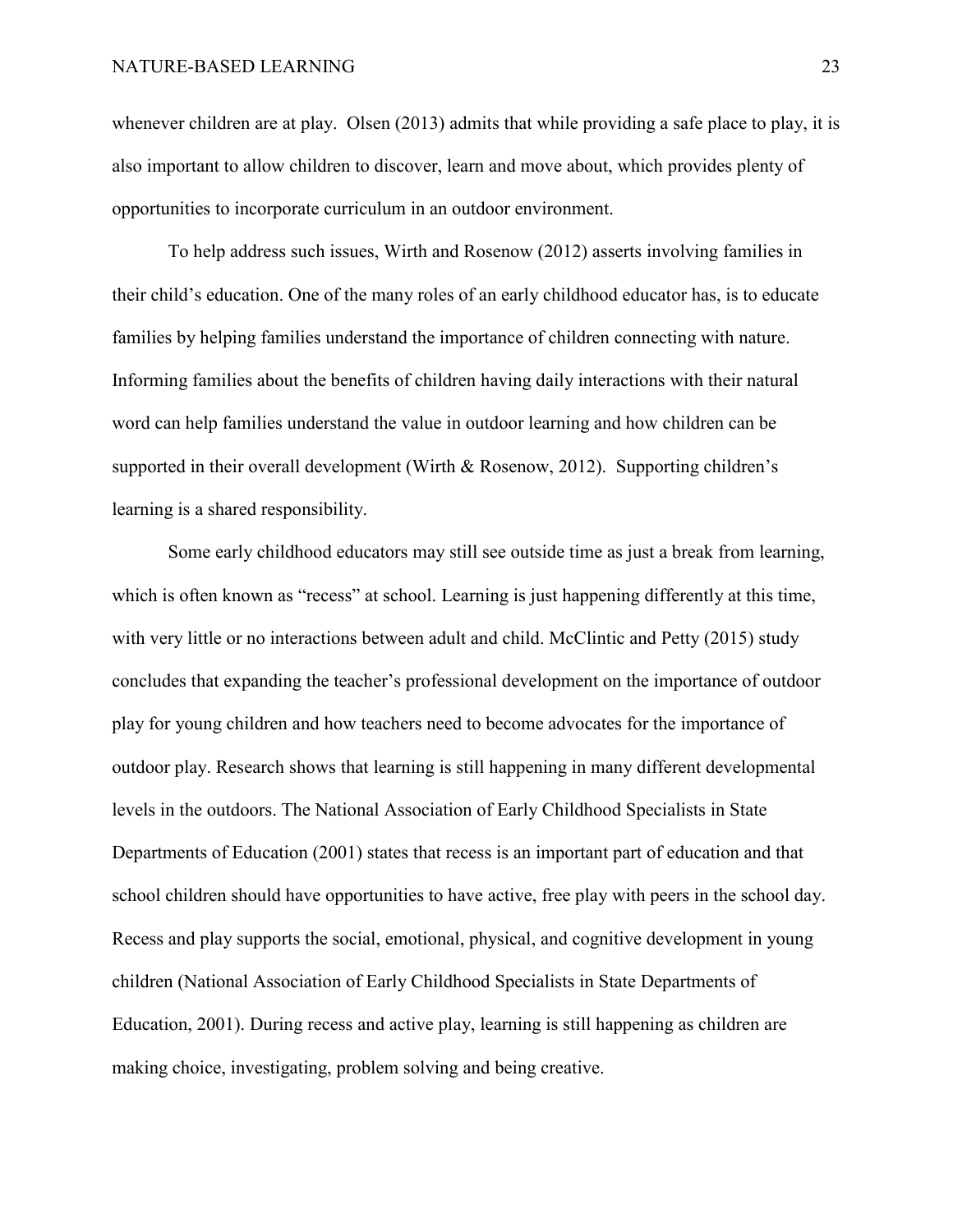## **Risk Taking in Play is Learning**

<span id="page-24-0"></span>Though risk taking can often be seen as a negative effect, risky outdoor play that typically includes varied physical activity, does supports a child's healthy development. A case study conducted by Brussoni, Ishikawa, Brunelle, and Herrington (2017) used a mixed-methods design of quantitative and qualitative research to support its finding that children can learn in an environment that includes nature and risky play and studying the effects of intervention to promote risky play with two childcare centers, two timelines, each illustrating quantitative research and qualitative research. Findings of this investigative research study found that risky outdoor play allows for opportunities for children to develop social skills, support mental health and have active play (Brussoni, Ishikawa, Brunelle, and Herrington, 2017). Using this mixed method of measures, analyses and questionnaires, offer dual insight of an outdoor learning environment. Brussoni, Ishikawa, Brunelle, Herrington (2017) illustrate that the evidence-based interventions in a nature based learning environment can have a positive influence on the health and wellbeing of children. Risk taking in play allows children to explore and allows a child to figure out how world works. McFarland and Laird (2018) report that many parents thought that outdoor risky play was important and that the outdoors can provide appropriate activities to engage in children's learning. In any form of play that a child prefers, safety is important, and can be balanced with some fun, self-exploring, teacher scaffolding, outdoor learning, too.

Providing nature-based learning environments, just like the traditional playgrounds with commercial equipment, will always need supervision by adults whenever children are at play. When teachers and families communicate and have open conversations about safety in the outdoors, it allows teachers to educate families how children will learn to take appropriate risks. (Wirth & Rosenow, 2012). It is important to provide safety guidelines but also allow the children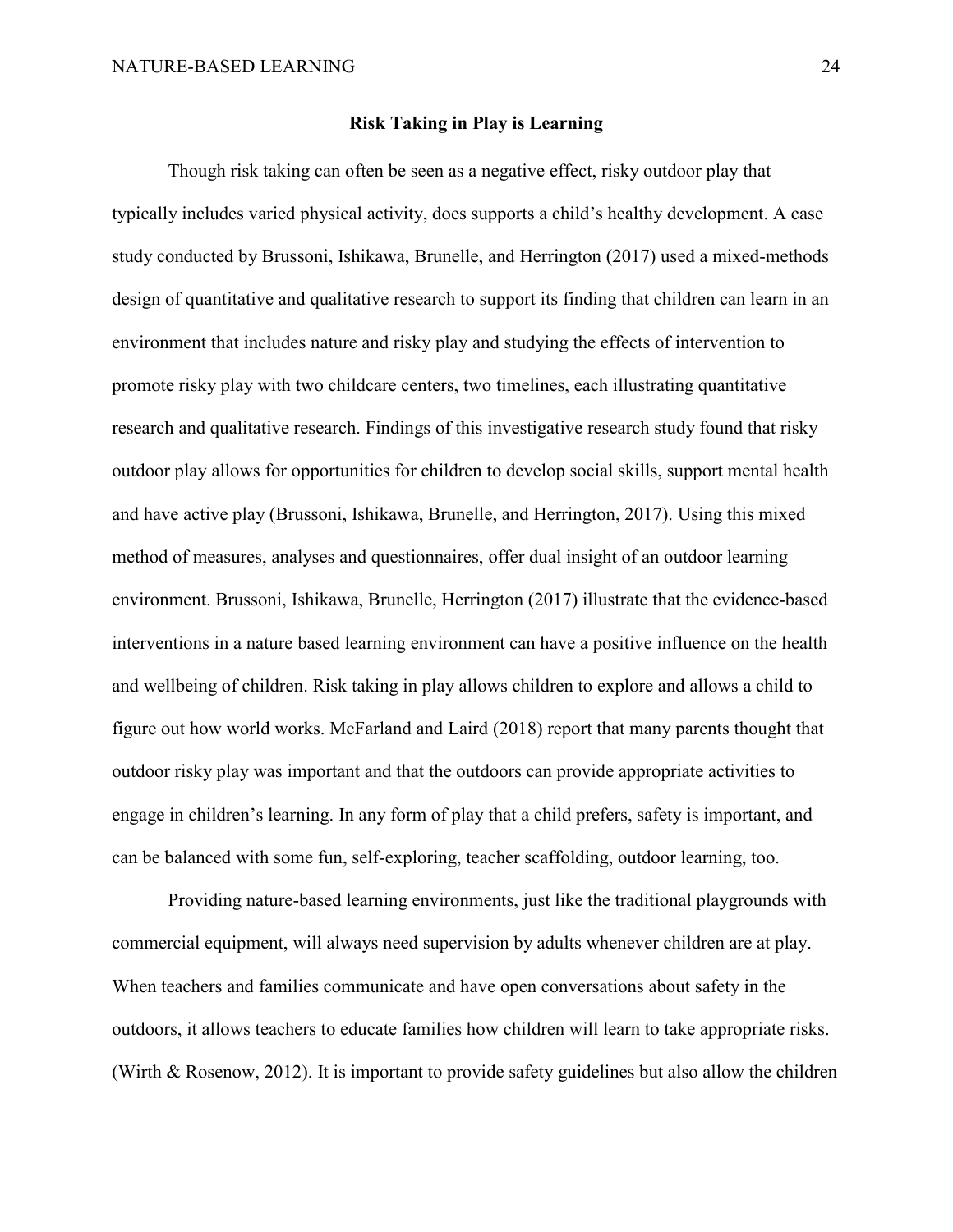to explore, learning to make decisions, and beginning to understand those decisions have consequences, too. Olsen (2013) admits that while providing a safe place to play, it is also important to allow children to discover, learn and move about, which provides plenty of opportunities to incorporate intentional learning opportunities in an outdoor environment. Using documentation and assessments also provides evidence that the teacher is provides a plan with a purpose.

#### **Conclusion**

<span id="page-25-0"></span>Early childhood educators create and implement varied equitable learning opportunities to support the youngest learners. Ward (2014) states that children benefit from nature in numerous ways, which includes witnessing children being better observers and connecting with nature. Ward (2014) points out how children with challenging behaviors are able to focus longer when immersed in a natural setting. Because preschool children are active learners, nature supports physical and mental health. When children are learning outdoors, in nature, the natural elements provides opportunities for children to expand their learning through self-exploration, free play and guided play, where scaffolding can take place with adults and or peers (Nedovic & Morrissey, 2013).

The research in this chapter provided studies on how nature-based learning can support the overall heathy development of preschoolers. Children learn through play and when children have opportunities to explore and investigate, children are learning. Outdoor learning has positive impacts on children's school performance, developing peer relationships, and improving social and emotional wellbeing (Deaver & Wright, 2018). Early childhood educators can use the outdoor space to allow children to have free play but also include developmentally appropriate activities to support children's learning. According to Kinsner (2019), the outdoor provides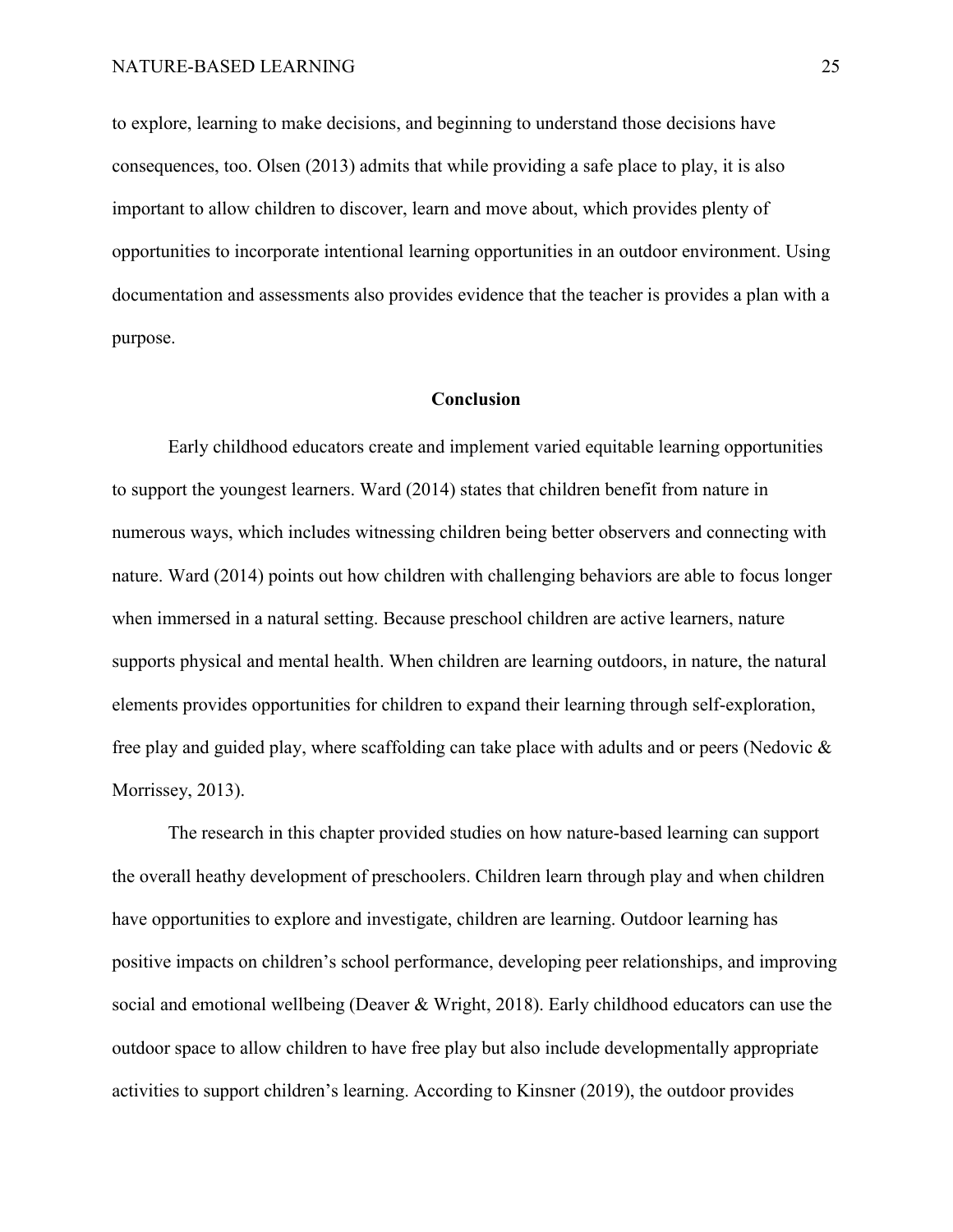numerous benefits for children and educators, where children learn about science, where social interaction and collaboration occurs, promotes physical heath, intentional learning opportunities, promotes better sleep, where being outside leads to better physical and mental health, and where children are learning are developing a more comprehensive knowledge on what nature provides.

Providing professional development for educators on the importance of nature-based learning not only supports the child's learning but allows for early childhood educators to share with families how children are provided with numerous learning opportunities outside. The National Association and Education of Young Children's Code of Ethical Conduct and Statement of Commitment (2011), where people who work with children are willing to hold the values and moral obligations of the field of early childhood education. This includes having ethical responsibilities to children and families. As Riojas-Cortez & Berger (2020) imply, having respect for all families, which includes collaborating with families to provide safe and healthy experiences to support child's development, creating a trusting relationship between families and educators. When educators share the importance of learning outdoors, it can provide parents with a better understanding of how children can learn at school, along with ideas or activities that families can provide at home.

The barriers of limited outdoor space or regions that extreme weather conditions limit outdoor play, educators can be creative when it comes to planning and implementing curriculum. Hughes (2015) points out the importance of building the children's relationships with nature and provide numerous experiences outdoors, as well as bringing in open-ended materials for children to investigate the natural elements. Research demonstrated that self-exploration of natural elements promotes creativity in children, connecting experiences and learning opportunities that nature can provide.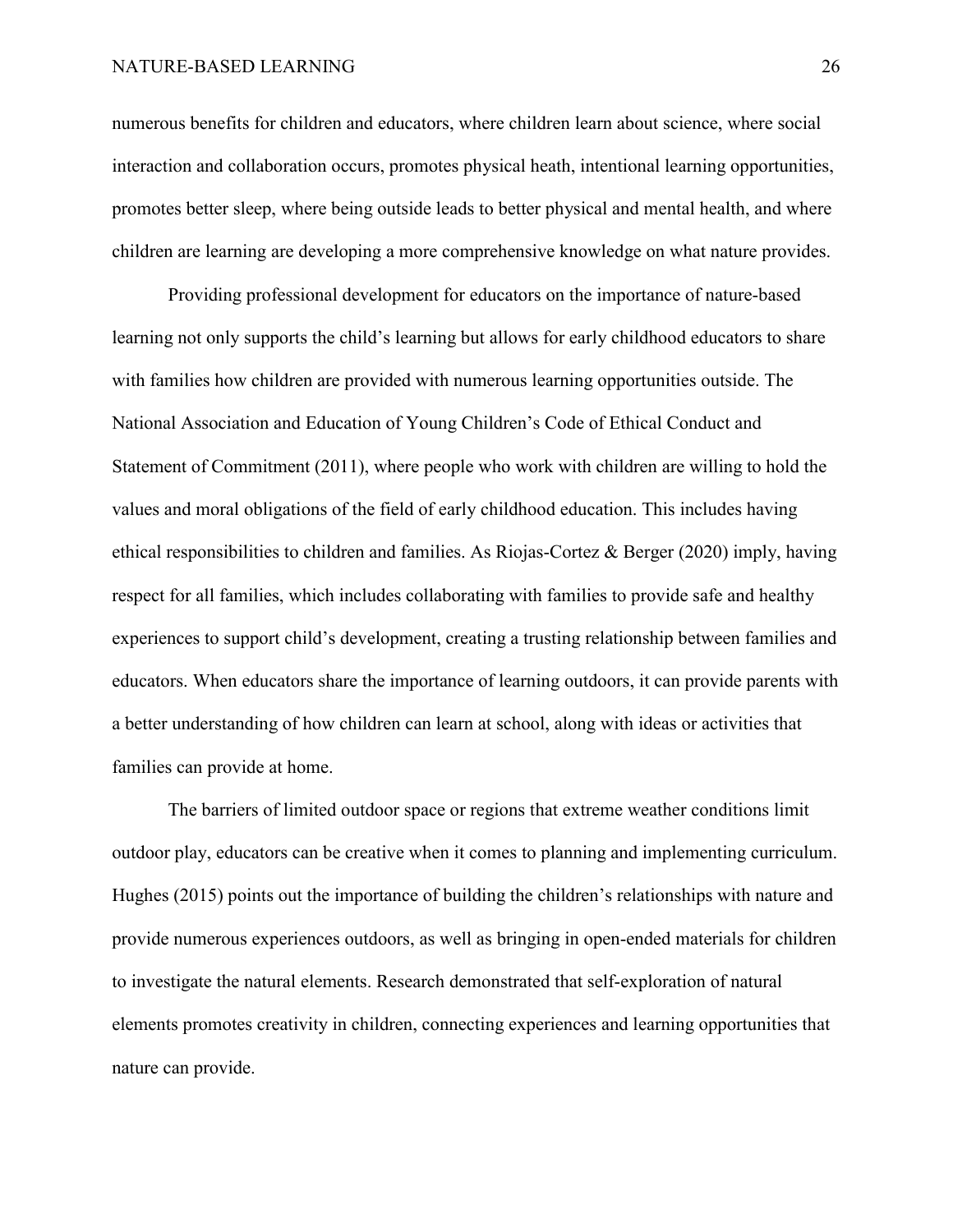Early childhood educators can create safe outdoor environments that can support risk taking in play and children's interests. Olsen (2013) addresses how maximizing the outdoor environments is an important part of early childhood programs where nature can provide children the right to play while including the curriculum for outside learning. Risky plays allows children to make choices, problem-solve and understand the consequences of their actions, good or bad, and figure out the limits and possibilities that nature can provide.

Nature benefits children and educators, adding an additional environment of learning and an opportunity for fresh air, to move about and enjoy the sight and sounds of the outdoors. Kinser (2019) states that outdoor play is an important part of child care and education programs that supports learning across all domains which children and the adults can enjoy. Deaver & Wright (2018) acknowledges how early childhood educators can provide experiences with nature to support the learning opportunities in the indoor and outdoor classrooms. Early childhood educators can apply a multitude of learning opportunities that support the overall healthy development of preschool children, with research findings, developmentally appropriate practices, intentional and effective teaching, documentation and assessments, which provides evidence that children can develop a world of learning, whether it is inside the four walls of a classrooms or outdoors, immersed in nature. The next chapter will arrange for discussions and applications that research findings of how nature based learning can support the overall healthy development of preschoolers.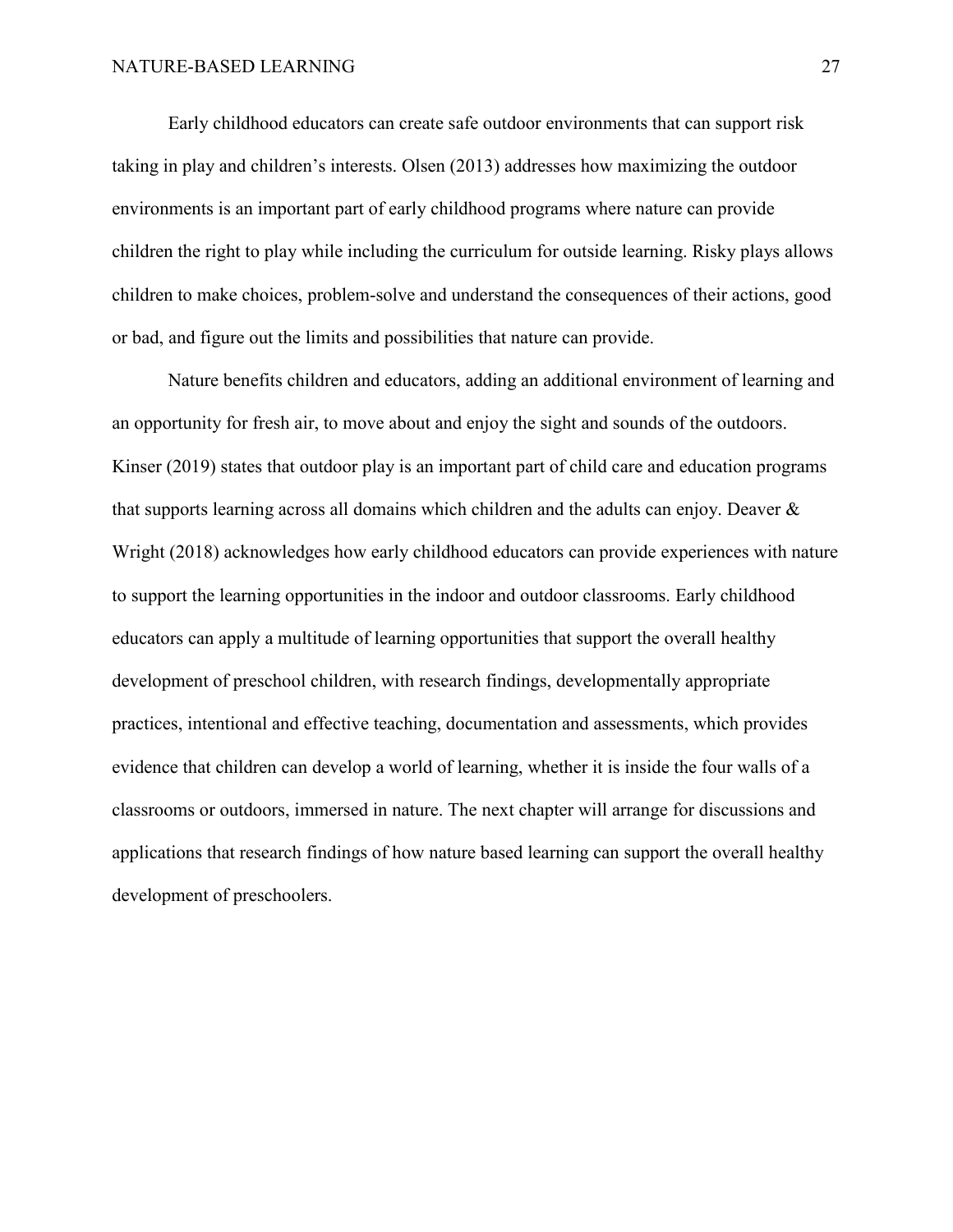#### Chapter Three: Discussions and Applications

<span id="page-28-0"></span>The National Association for the Education of Young Children (NAEYC) advocates for the support of the whole-child development. Whole child development emphasizes on meeting all the developmental areas (social/emotional, cognitive, and physical) (NAEYC, 2009). The fundamental values in the Reggio Emilia Approach offers guidance that focuses on the education of the whole child, valuing who the children are as individuals. Emergent curriculum stems from the interest of the child. The NAEYC (2009) states that improving the educational experiences for all young children and having rational for those experiences. Allowing the curriculum to emerge with children's interests, supports how children construct knowledge and understanding that can support all developmental areas.

According to Abdelfattah (2015), the NAEYC recommends that teachers provide Developmentally Appropriate Practice (DAP) resources for children to have opportunities to explore materials. It is the educator's responsibility to promote the quality and care for young children, which the Reggio Emilia approach expects the educator to practice as well in an intentional learning environment. The NAEYC position statement provides a framework for best practice outlining how to promote a young child's optimal learning.

## **Developmentally Appropriate Practice**

<span id="page-28-1"></span>Abdelfattah (2015) states that the National Association of Young Children (2009) defines Developmentally Appropriate Practice (DAP) as age appropriateness and individual appropriateness. The learning environment allows for individual appropriateness which acknowledges that teachers need to accommodate their individual needs and development levels or milestones. Knowledge of DAP is a requirement that teachers should have knowledge of,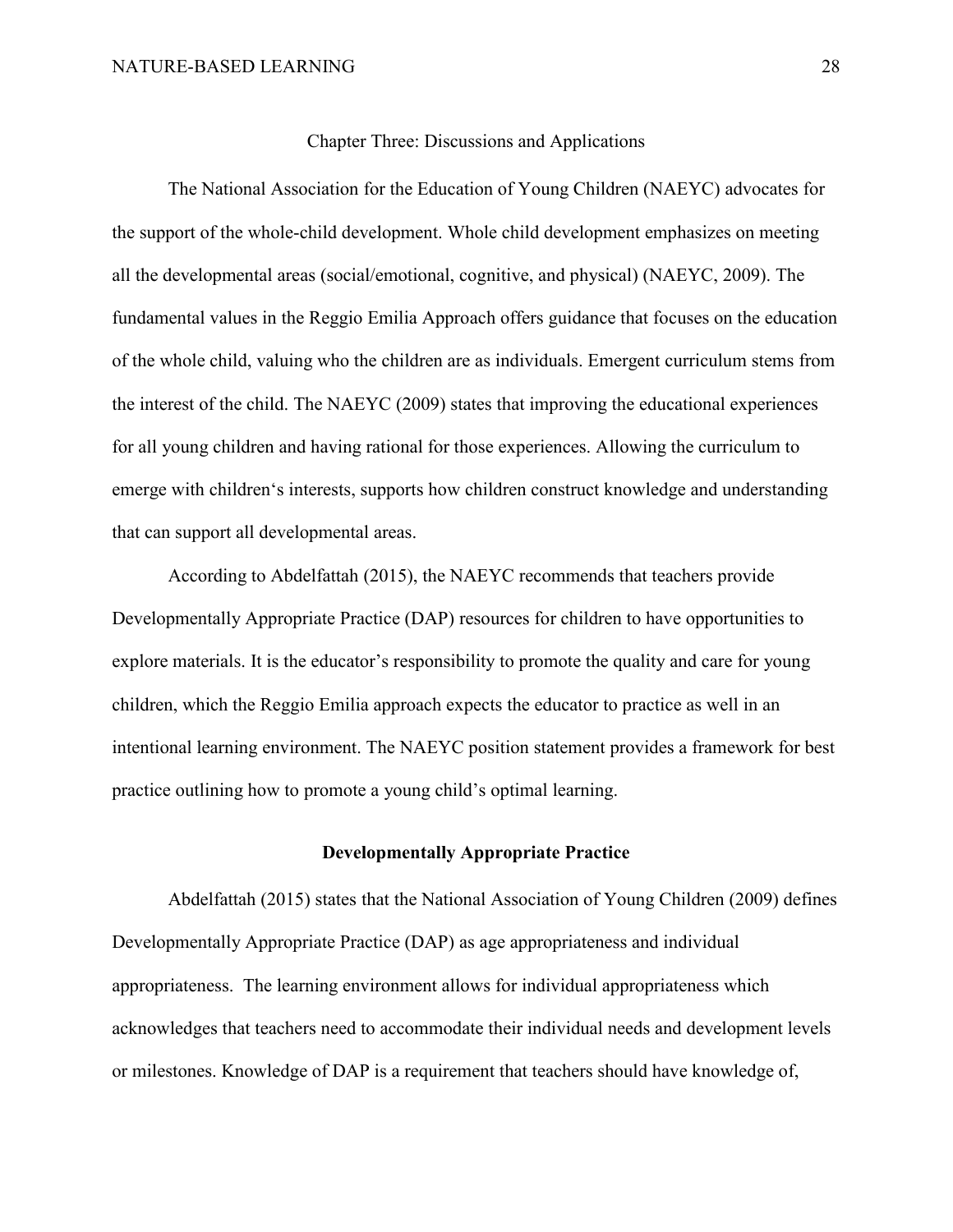being a responsive and engaged, and recognizing where the child is at developmentally to support the child in reaching learning goals. According to Shabazian (2016) early childhood educator's use of documentation makes learning visible and allows teachers to be responsive to children, the children's interests, initiating dialogue to further understand the child while addressing learning goals. Reggio-inspired teaching aligns with current research on how children learn. (Wurm, as cited in Abdelfattah, 2015). The Reggio Amelia approach sees the child as unique, where children are self-guided in personal interest. Educators provide DAP to improve children's learning.

## **Reggio Emilia Approach**

<span id="page-29-0"></span>The Reggio Emilia Approach is an opportunity to support children's curiosity, influence teaching and learning, along with using fundamental principles to guide the educator, and provide learning. This approach brought international attention it was reported to be one of the best in early childhood education in Newsweek "The 10 Best School" (Wurm, as cited in Abdelfattah, 2015). It inspired schools across the nations to look deeper into how early childhood education can best support children's learning. Research has shown the Reggio Emilia Approach allowed early childhood educators to provide opportunities for the overall growth and development of the young learner.

## <span id="page-29-1"></span>**Description of the Curriculum**

The North American Reggio Emilia Alliance (2020) emphasizes the "strong image of children, of adults, of educations, of life, and flows from a set of guiding principles". The Reggio Emilia Approach to early childhood education sees children as capable of constructing a child's own learning, in which the child is guided the child's interest to understand and know more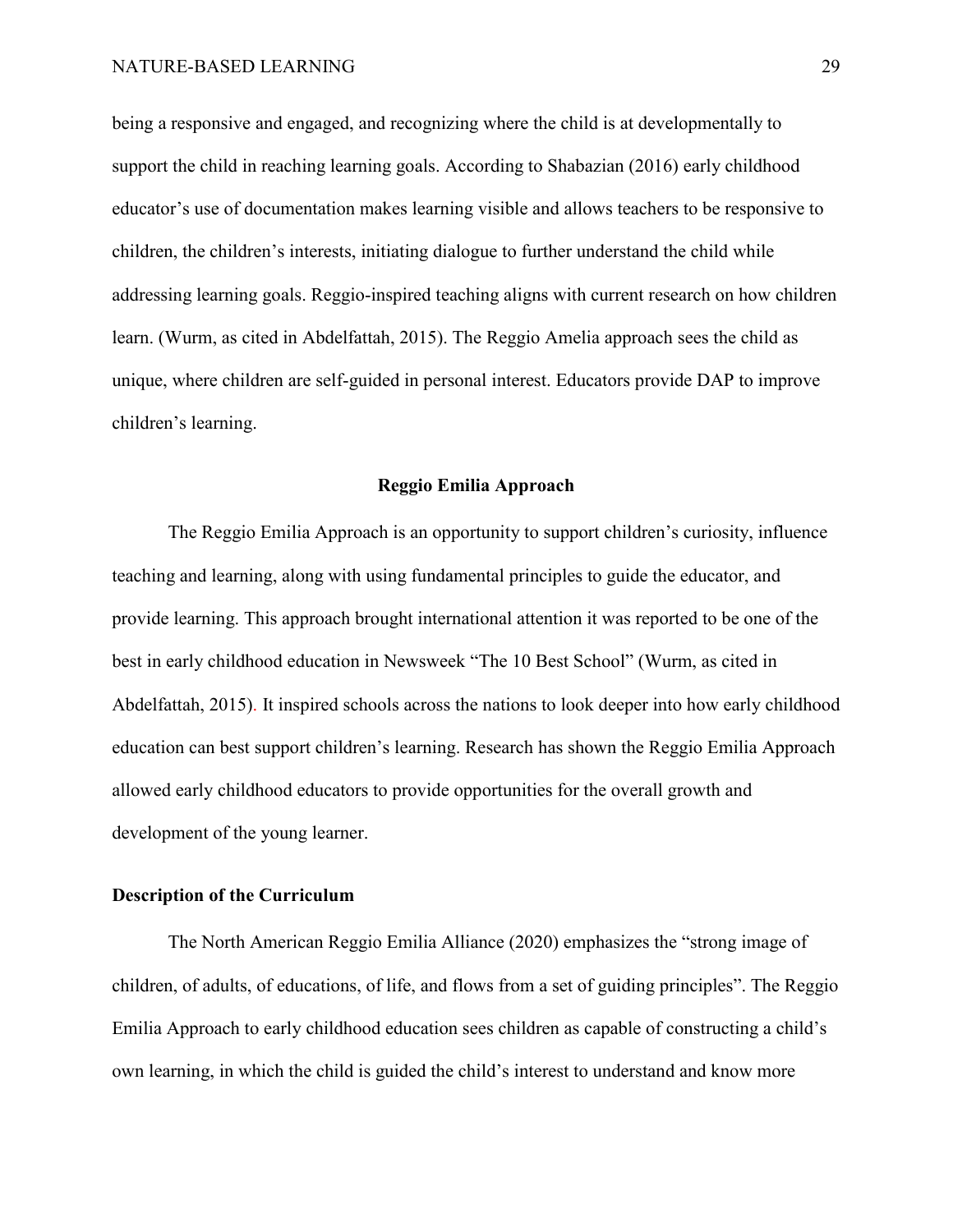about the world and where the child fits into this world. Biermeier (2015) states that using fundamental principles guides the teachers in provide learning opportunities, along with the environment playing an important role, too. The curriculum framework is child-centered where learning takes place during through self-exploration. This includes teacher's observations of children's interest, family background, as well as current events that can provide curriculum topics to enhance further learning. The teacher is then able to provide a learning environment that is based on the information that is collected about each child's interests.

O'Donoghue (2011) points out the several key principles that guide the educator, which include: the image of the capable child who is able to construct their own learning, the environment is the third teacher, the importance of teachers as researchers, documenters, observer and listeners. Another key principle that supports the Reggio Emilia Approach is the hundred languages of children, which means children have many different ways to discover, invent, imagine, and the ability to self-express, through thoughts and creativity (Arseven, 2014). When children are able to discover and learn in ways that children are comfortable with, especially in things that the child is interested in, the child will continue to learn through selfexploration and sometimes through dialogue with a teacher or even a peer. Every person is able learn in one's own way, when given the opportunities to do so.

## <span id="page-30-0"></span>**Physical Environment**

The Reggio Emilia's physical environment includes an equipped environment that allows for the opportunity for each child to explore items and construct knowledge. Arseven (2014) reports that children are natural researchers, asking questions, experimenting, problem solving and making guesses on self-discoveries. When children have opportunities to explore the outdoors, children can become immersed in the natural environment. This form of open-ended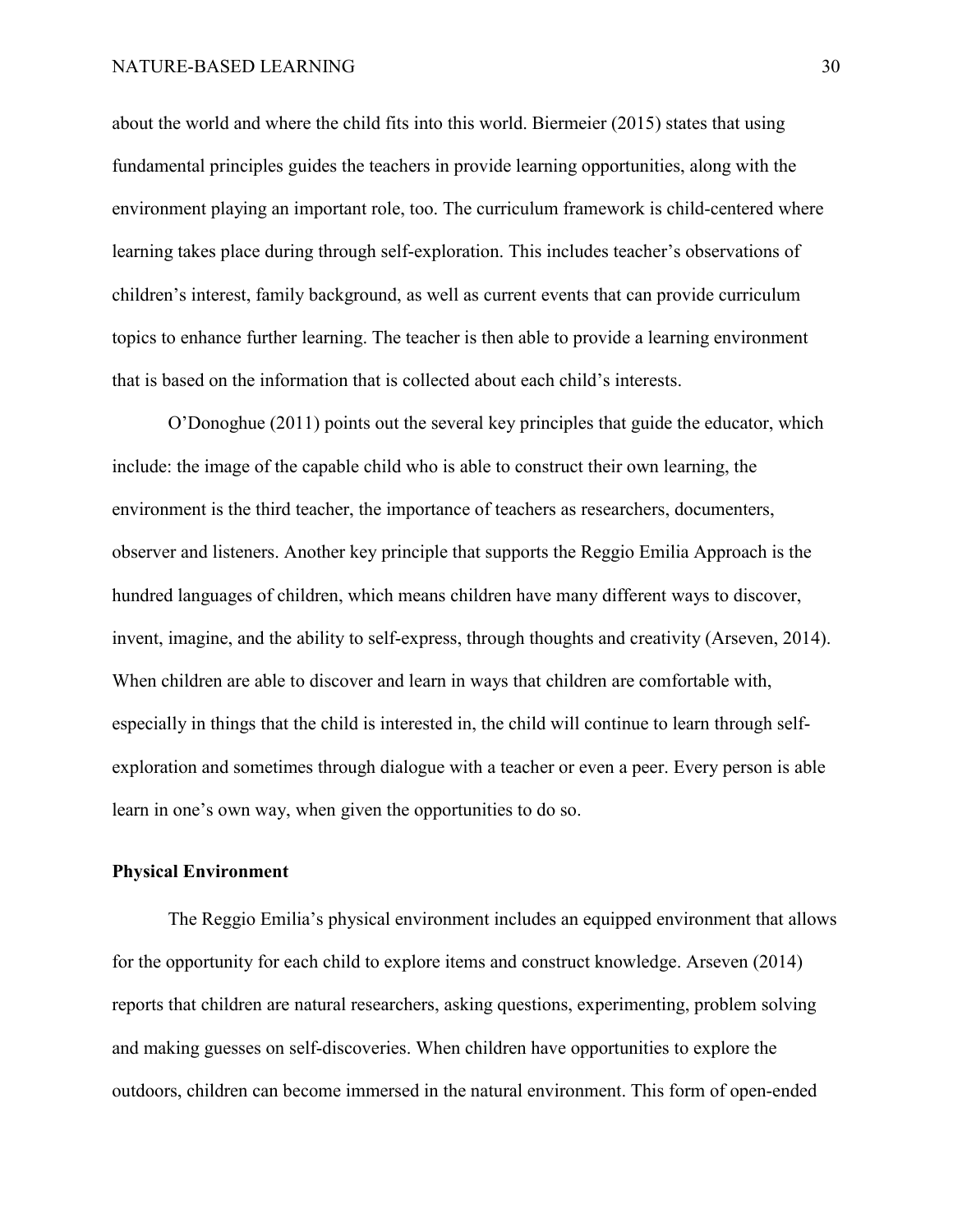play supports the imagination of the child. Crain (2001) asserts, "Nature instills a sense of peace and being at one with the world" (p. 23). Watching children explore nature, being immersed in natural surroundings, children are using all of one's senses, allowing the true beauty of nature. It gives early childhood educators a little glimpse of a child's world.

## <span id="page-31-0"></span>**Classroom Materials**

The arts is one way to make personal connection to lived experiences, this form of communication is not a new idea (McCann, 2014). When children have the freedom to communicate, "words taken by themselves are not the expressions; they only hint at it. The expressiveness, the esthetic meaning, is the picture itself" (Dewey, p. 17, as cited in McCann, 2014). Having paint, various writing tools such as crayon, markers, watercolors, can provide a means for child to express thoughts and feelings. Because many preschool children are just learning the concept of print and reading, children at this age can often draw what a child knows, has experienced, and what a child understands (McCann, 2014). This is an opportunity for the teacher to communicate with the child about the child's creations and possibly get a glimpse of what a child is thinking or already knows.

Nature can provide children with tools, loose parts, to enhance their learning. Loose parts are materials that moved and used in numerous ways. Examples of loose parts that can be found in nature are rocks, sticks, flowers, pinecones, leaves, water, sand, dirt, just to name a few. If there is a mud puddle outside, that is often the first place where one would find a child playing and jumping in it. Crain (2001) describes how nature foster creativity through children's art and poetry. Young children can be seen talking to plants and animals, not necessarily expecting a response, but connecting with nature in self-talk or conversation. The outdoors provides natural materials for children to learn through exploration and investigation.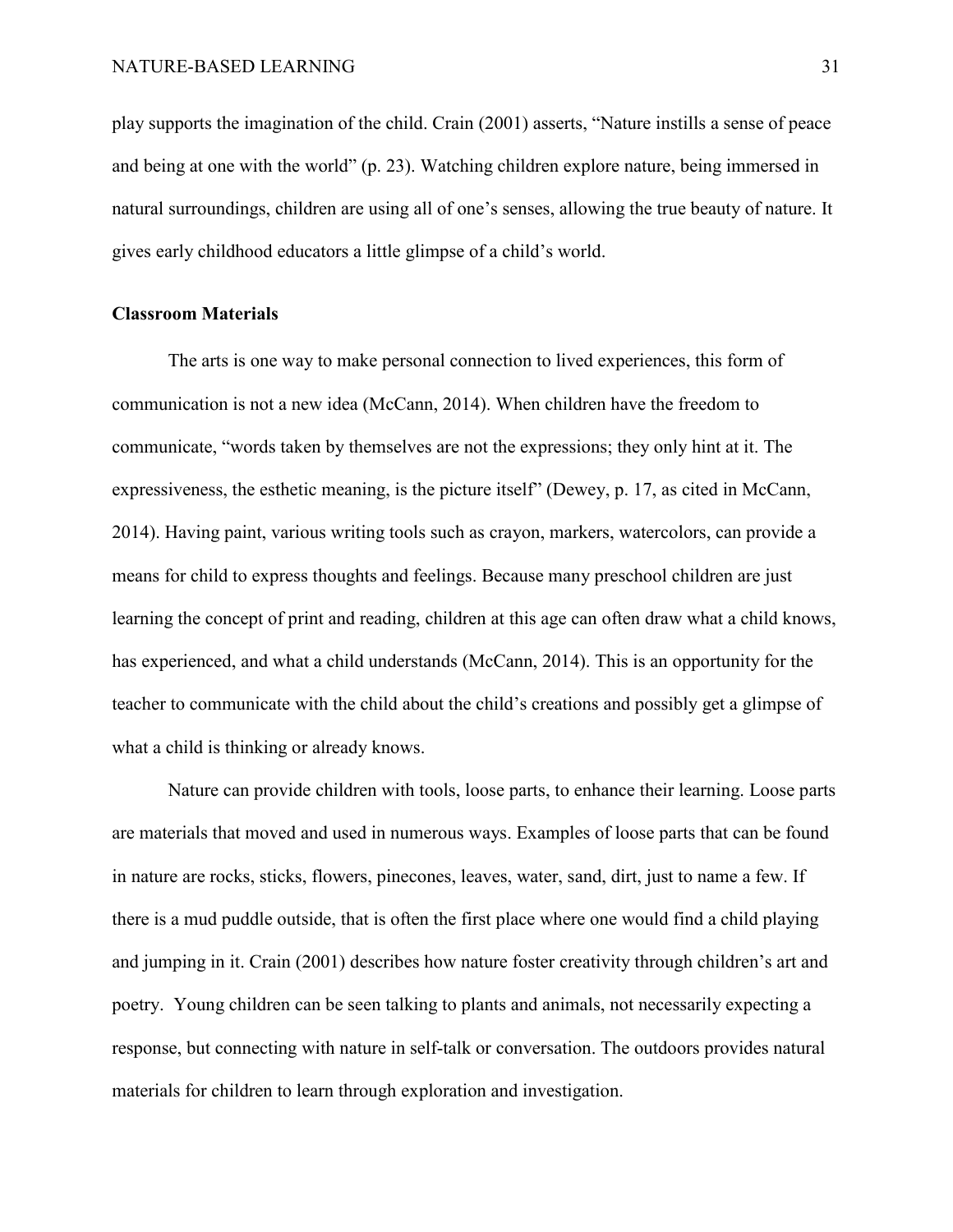## <span id="page-32-0"></span>**Role of the Teacher**

Teachers need to be flexible and creative in getting to know each child, as each child is unique, and building those relationships is a good start to understanding the child and then trusting the teacher enough to share what the child knows. Teachers are learning, along with the children, and considered guides or mentors in a child's learning. The teachers role is to also observe, listen, find out what the children's interest are and provide children with opportunities to expand on those interests. When teachers display children's work, it is not only essential for a child's learning process, but also for discovering something more, the child's inner voice (Shabazian, 2016). When children see their work displayed, children feel valued. When teachers inquire or ask about a child's work, the child feels heard.

## <span id="page-32-1"></span>**Role of the Child**

Each child is unique. The child's culture, family, traditions, family systems, all shape who the child will become (Riojas-Cortez & Berger, 2020). When a child has better understanding of self and the child's place in the world, the child is more apt to seek knowledge through one's own investigation. The Reggio Emilia approach allows the child to decide what to learn about and the length of time to engage. A child can initiate and create interactions in the surrounding environment.

Children are communicators, using language as play. Children are naturally driven by self-guided interests, where self-exploration and discovering things, allows children to understand and want to know more. The Reggio Emilia approach to educational experiences is supported in the form of projects, that teachers create and the children are encouraged to participate in those experiences.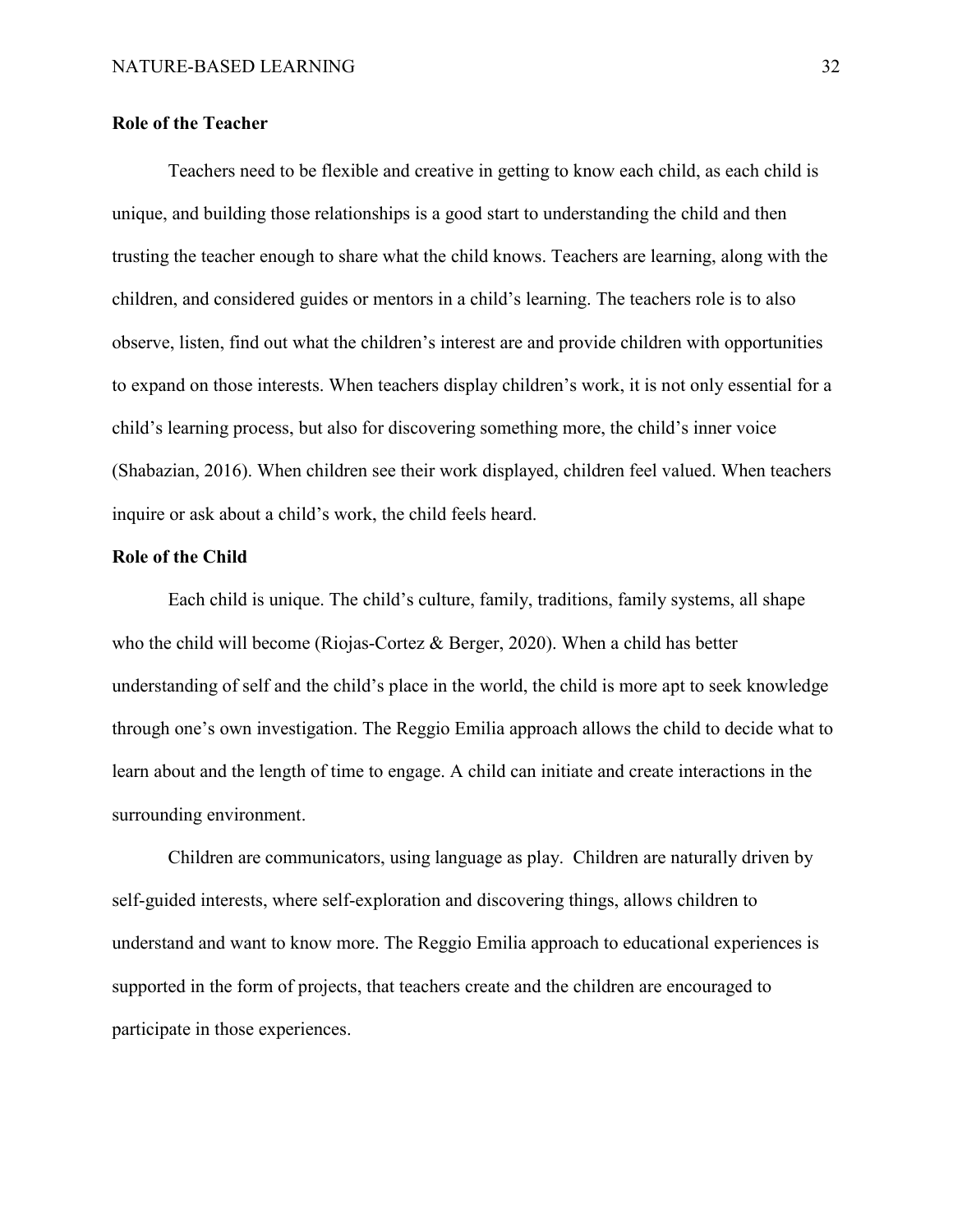## <span id="page-33-0"></span>**Evaluation**

An evaluation of the curriculum framework is consistent with the principles of the DAP, with the criteria found in the NAEYC Position Statement and consistent with the principles of Vygotskian Instructional strategies. In the Reggio Emilia Approach to education, socialconstructivism allow children to construct one's own learning and construct learning from others, the child's families, peers, teachers and even the community. Lev Vygotsky, whose sociocultural theory supports how the Reggio Approach is implemented, that child development occurs when there are interactions between the child and their social environment. The Vygotskian Instructional strategies allows children to gain more knowledge through scaffolding, modeling, zone of proximal development and teachers using dialogue to enhance further learning.

Bodrova and Leong (2001), authors of the *Tools of the Mind: The Vygotskian Approach to Early Childhood Education* instructional strategies, is similar to the Reggio approach, as it emphasizes on make-believe play as a primary activity in an early childhood program such as preschool. The tools curriculum use specific activities that promote self-regulation and incorporates self-regulation strategies within the context of the academic activities (Bodrova & Leong, 2001). When children are able to self-regulate and understand self-emotions, this gives children the confidence to self-explore and investigate, which the Reggio Emilia Approach encourages children to do. Building a child's self-esteem increases self-image and the child is more apt to explore the learning environment, participate in self-discoveries or even group activities.

## **Family and School Partnerships**

<span id="page-33-1"></span>In early childhood education it is the responsibility of early childhood educators to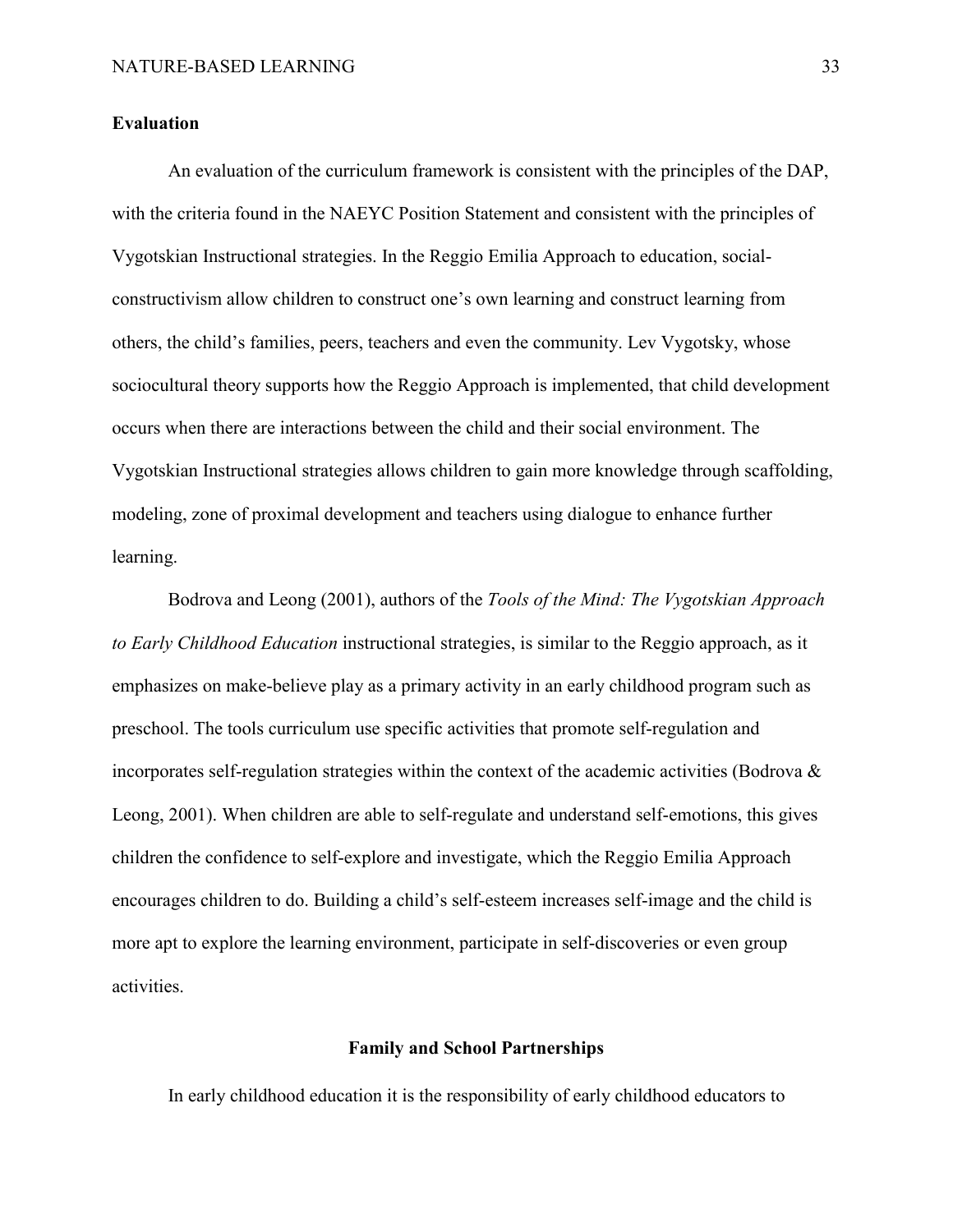make certain that children are provided with developmentally appropriate practices that allows children the best opportunities to learn. The NAEYC's DAP: Position Statement states that early childhood educators must have knowledge of a child's cultural background that includes the family system. The definition of family fits into many families today with diverse culture backgrounds and being linguistically diverse, and includes families with children with special needs (Riojas-Cortez & Berger, 2020). For families to meet the needs of the WHOLE child, it means to have a family unit that has consistent relationships, who are caring, nurturing, and supportive of meeting the child's needs. Research has shown when educators build relationships with the families, both can support a child's developing social, emotional, physical and intellectual needs.

As Riojas-Cortez & Berger (2020) imply, having respect for all families, which includes collaborating with families to provide safe and healthy experiences to support a child's development, creating a trusting relationship between families and educators. Being able to examine the diversity of families will allow early childhood educators to be effective teachers to provide an environment with equitable learning opportunities for all learners. Being culturally responsive is essential for all culturally and linguistically diverse children allows for opportunities allow for families and children for a better life (Riojas-Cortez & Berger, 2020). When children and families are supported and feel supported in a school system, the chances of making a connection are increased. Research indicted when families see and understand what the school or an early childhood education can provide daily for children, a connection is made.

To support student learning equability, school environments need to be welcoming, where there is a positive climate and culture. Though climate and culture are different, both affect family-school partnerships. As culture is the behavior seen within the school environment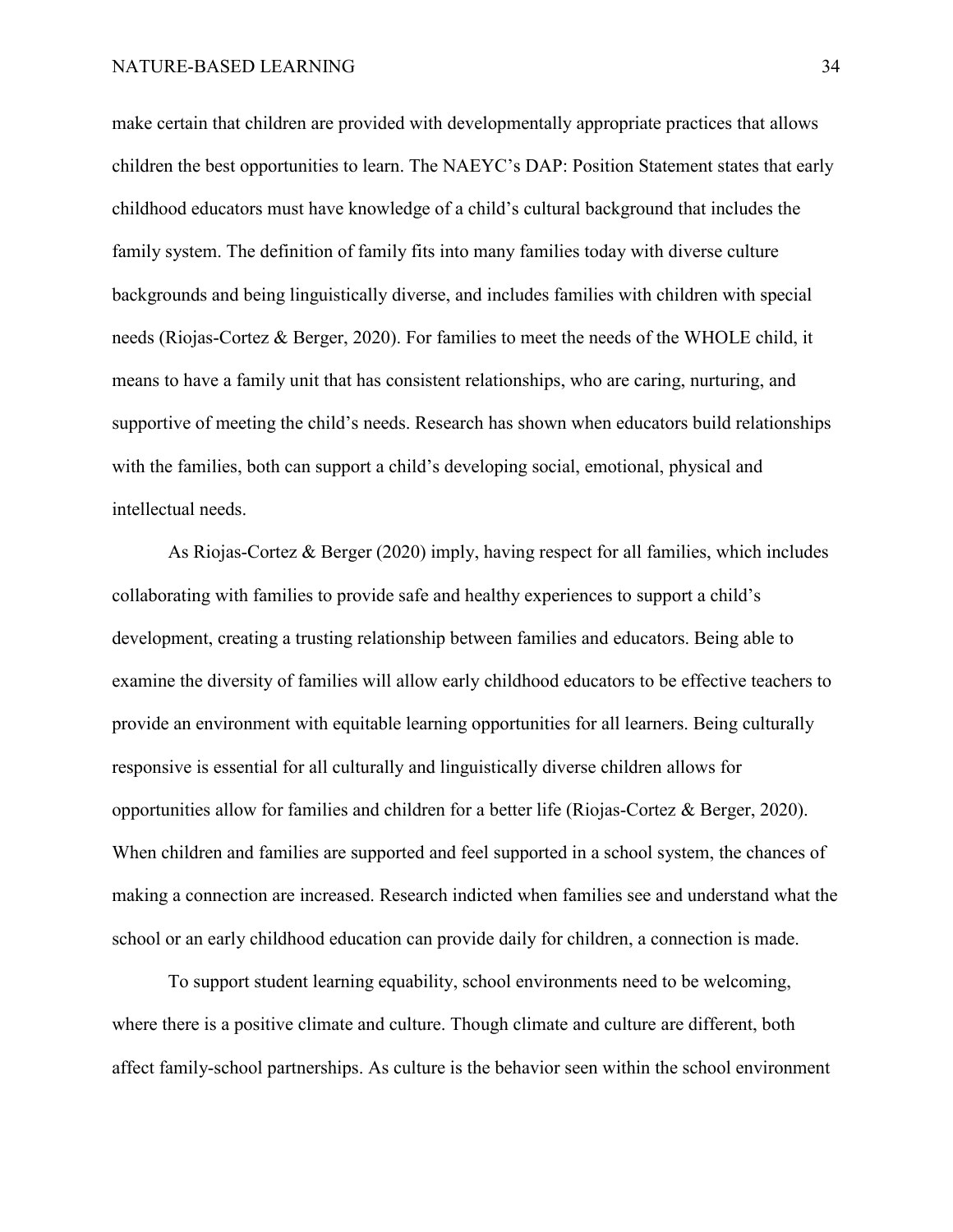and the climate is how the people actually feel (Muhammad, 2017, as cited in Riojas-Cortez  $\&$ Berger, 2020). Schools, including administration, staff and teachers, all need to have every child and family feel welcomed. It is important that teachers also provide an antibias classroom, to meet the needs of all the children. Riojas-Cortex & Berger (2020, p. 60) outlines some suggestions that uses a child's *funds of knowledge* as a resource for learning in a culturally relevant classroom. This includes providing children's books that reflect differences in race, gender, culture, and disabilities. Listening to different genres of music (rap, jazz, country, classical, etc.). Displaying art from around the world and allowing children to create their own art. Engage children in different types of games from around the world. Most importantly, creating an environment that parents or family members can support a child's learning, at home and at school. It is important for educators and administrators to provide antibias classrooms that applies to a student learner's life, which includes several cultural aspects of every child in the classroom (Riojas-Cortez & Berger, 2020). The classroom does not need to be inside a building, the suggestions to support a culturally relevant curriculum, can also be integrated in the outdoor learning environment. Educators need to be culturally responsive in how children are being taught in school.

## **Observations and Documentation**

<span id="page-35-0"></span>The same child assessment data that is used to understand how children grow and learn can also provide a wealth of information that lends to teachers practices (Snyder & Delgado, 2019). For children to be able play, explore, inquire, and be creative, educators have to plan for that. With that planning, teachers are then able to assess and documents progress. Stacey (2015) adds that observation and documentation provides a method and means to better understand the children's learning. Documenting takes time and that seems to be what challenges educators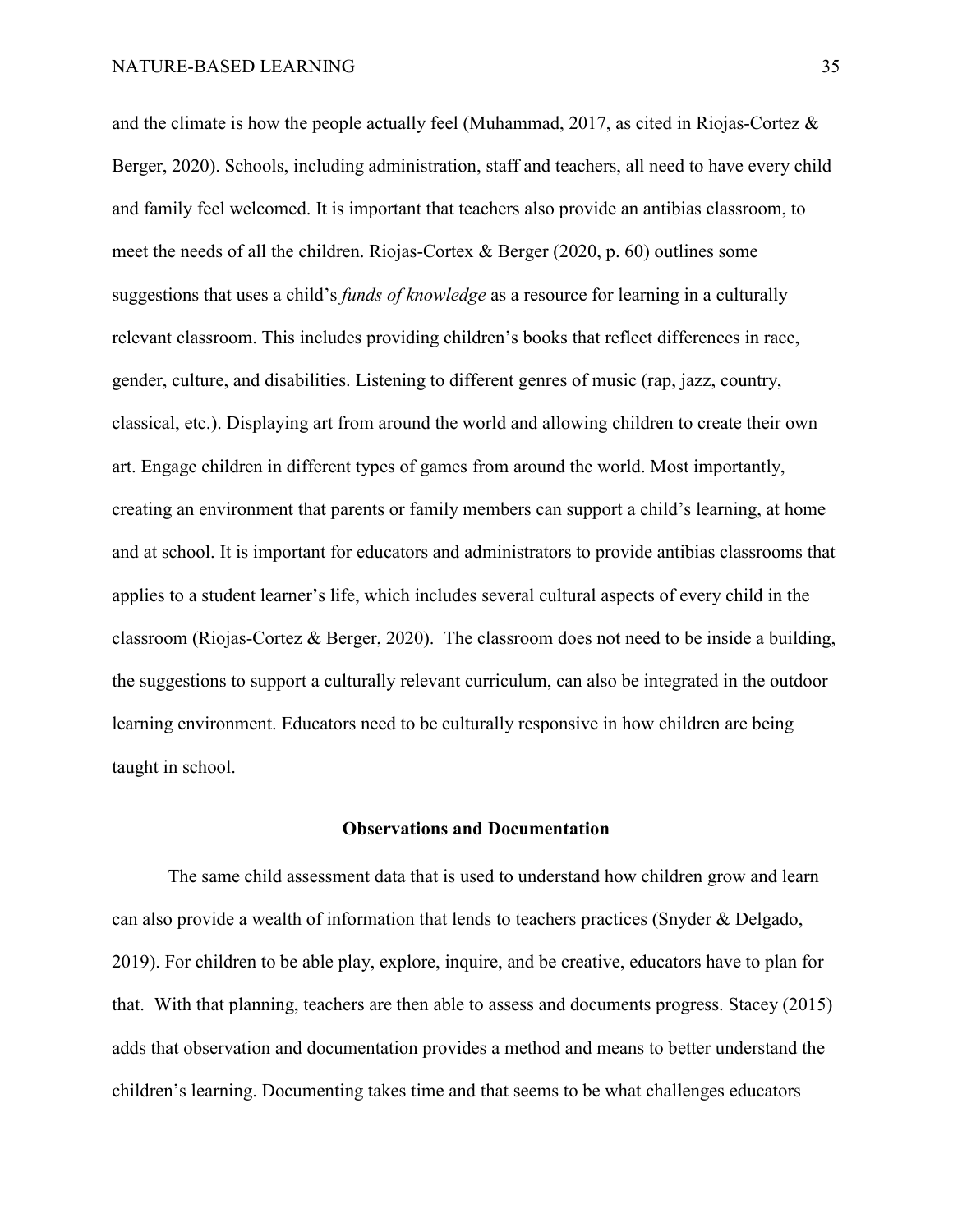most often, finding the time to observe, document, assess, and plan for further learning. The time spent in the process of observation and documentation will guide teachers to be intentional in meeting the needs of the whole child.

Hansel (2019) asserts how educators can use intentional and supportive assessments on children's learning across their developmental domains and reflecting on that information to plan for meaningful instruction, activities and environments. Whether it is an indoor or outdoor learning environment, it is important for the educator to observe, document, and assess children's development and learning. This is important to support and promote further learning, as well as providing evidence that learning is taking place (Hansel, 2019).

#### <span id="page-36-0"></span>**Promote Observation Practices**

As Stacey (2015) acknowledges how observation can be used as a tool and a methodology that provides an opportunity to focus on capturing those moments of learning that truly allows educators to gain a better understanding about the child and overall development. Using a multi-sensory process is noted by Stacey (2015) where teachers actually use many senses, but mostly looking and listening. This happens often in a classroom full of children where the educator needs to be able to see and hear all the children. Stacey continues that when teachers and children listen to each other, the teaching and learning relationship shifts (Stacey, 2015). This learning becomes universal in an environment that promotes observation practices. The ability to observe with knowledge of child development and listen with intent of learning is what teachers need to practice daily. When looking and listening that is created between the teacher and the child, it is raising levels of a better understanding as a result of this observation process (Fiore & Rosenquest, as cited in Stacey, 2015.)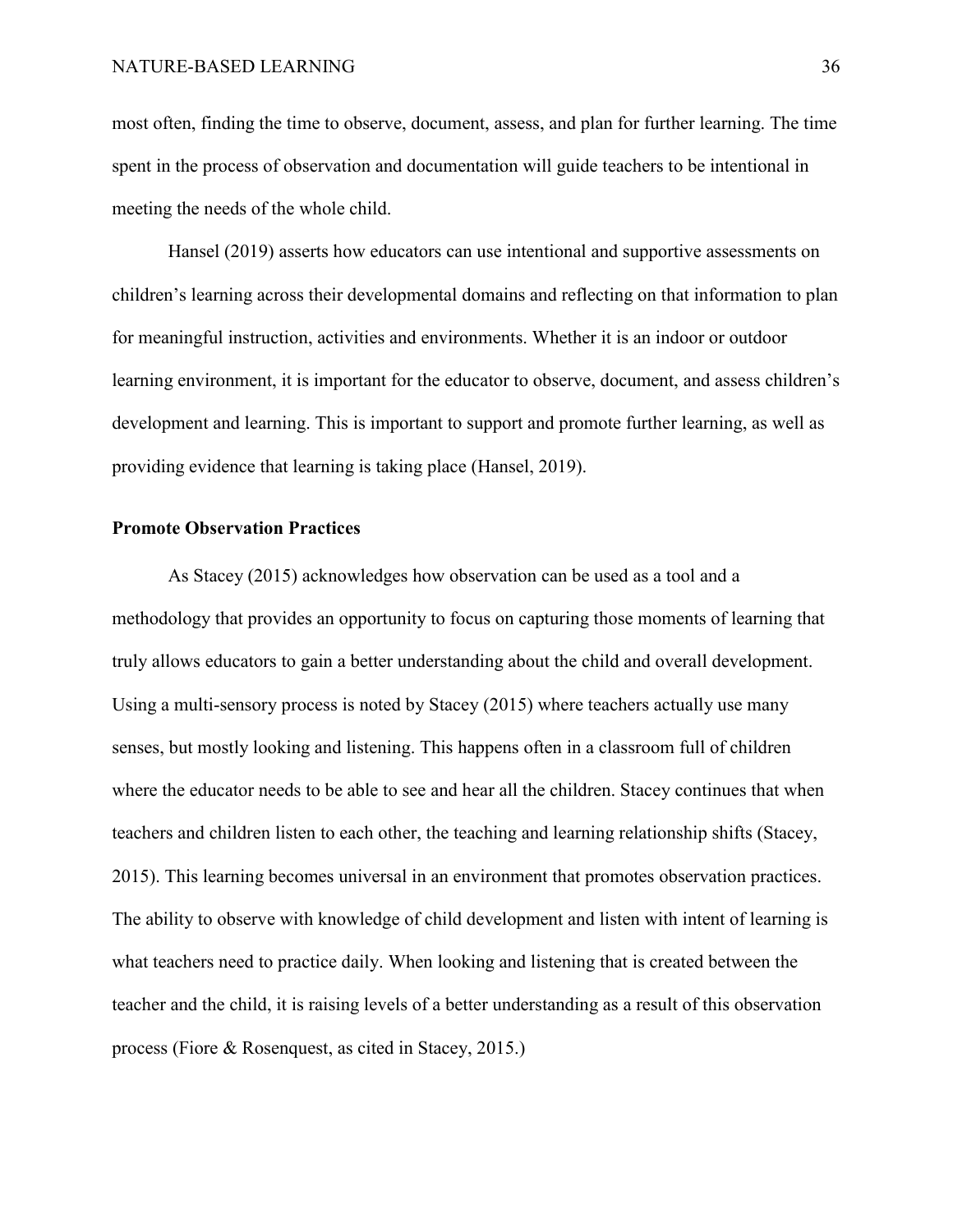There are many tools that early childhood educators can use to support evidence of a child's learning. Documentation takes time and practice, so every early childhood educator should find what process works best for the children being served. Stacey (2015) outlines some educational tools to promote observation.

## <span id="page-37-0"></span>**Educational Tools**

*Running Records*, which information starts at the observation and concludes at the end of the observation. This information includes everything that a child says and does with as much detail as possible to review at a later time.

*Anecdotal Notes,* which are brief notes that record a specific incident that occurs during the school hay or even during a specific activity. This may provide information that can be used for curriculum planning that is based on a child's interest.

*Student Notebooks,* which teachers can observe a child throughout the day. It is important to note that observations are based on one individual's interpretations. If there is an opportunity for observation to occur by another colleague, it can be helpful to compare notes and negotiate interpretations (Stacey, 2015).

*Checklists,* which can be a quicker way to use data and convert into numerical data. Stacey (2015) points out that checklists are most effective when the data that is gathered meets the philosophy of the classroom. Sometimes checklists do not provide enough time to observe a child. Meaning that the child could possibly master a skill if observed for a lengthier period of time.

*Reflective Practices,* which allows teachers to review documentation of learning and assess their own observation practices that leads to better teaching practices. Stacey (2015) explains that teaching practice is always evolving, just like how children's learning evolves, and how both are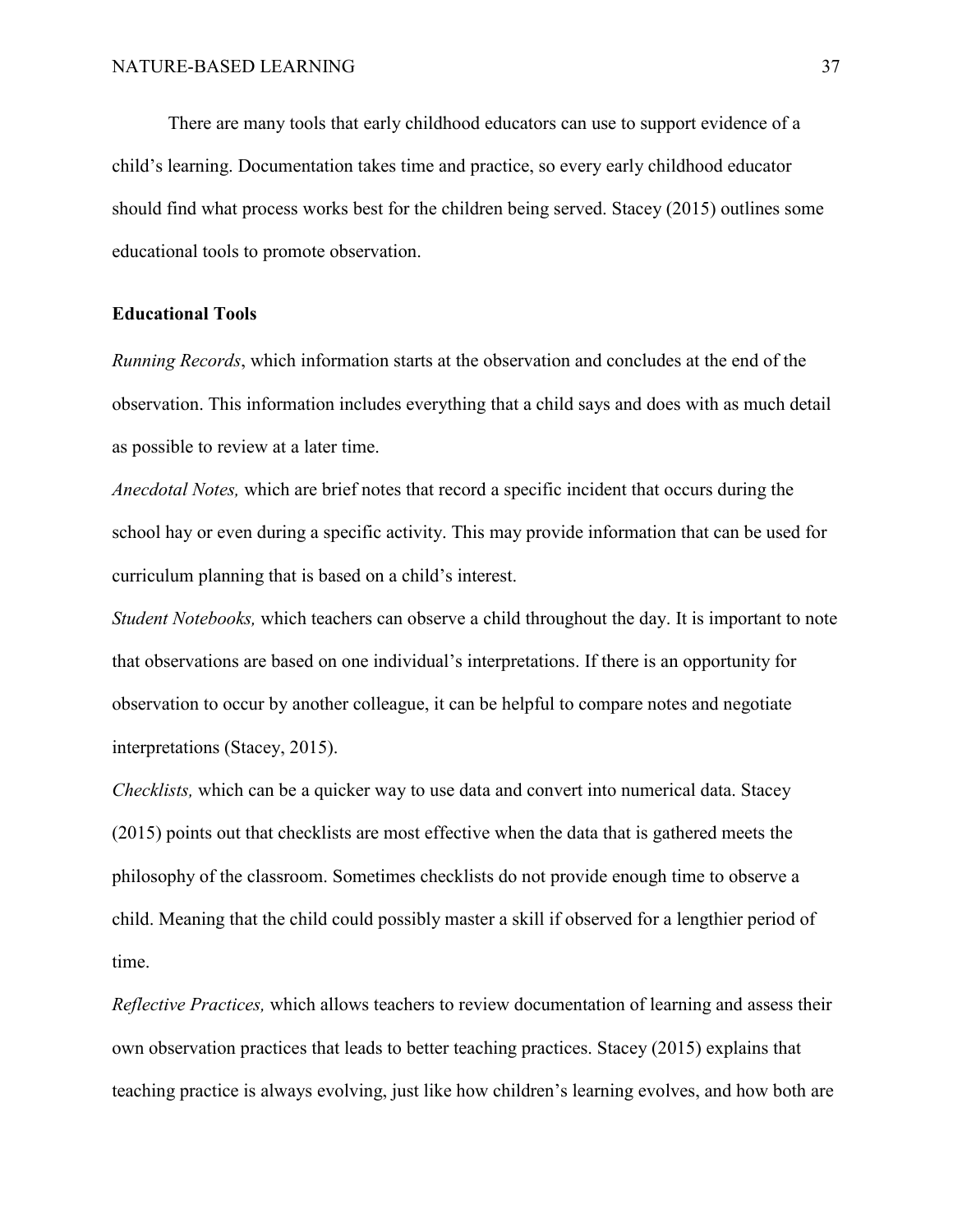actually working through each other's learning process. Promoting one or more of these observation practices can assist early childhood educators with building a learning environment that provides curriculum, instruction, observation and assessments. Building those learning environments can be done in nature, too.

Hancock & Carter (2016) emphasizes how creating a predictable environment encourages positive behavior, along with teaching expectations, acknowledging appropriate behavior and responding to challenging behavior. Just as the indoor environment has expectations, the outdoor environment should have consistent expectations, too. Teachers provide a multitude of learning opportunities in the indoor classroom. Those teachers already have the basic knowledge of child development and most often provide creative ways to support whole child development in the classroom. This is an opportunity for teacher's to extend children's learning beyond the four walls of the classroom.

#### **Solutions for Success**

<span id="page-38-0"></span>Research findings supported benefits of nature-based learning that provides an extension to today's early childhood education programs which includes outdoor learning environments. To begin integrating nature-based learning, one must envision the outdoor environment as a second classroom. Ghirotto and Mazzoni (2013) assert that children have an active role in navigating experiences that support greater autonomy within a child's capabilities, thinking and understanding of the child's idea. An outdoor classroom full of natural elements to discover, as well as enjoying the beauty of nature and all that it has to offer provides an environment for learning. Early childhood educators are an important resource for children's healthy development (Ghirotto & Mazzoni, 2013). The early childhood educator can guide the children's experiences to help children develop ideas, be creative and engaged in the learning process.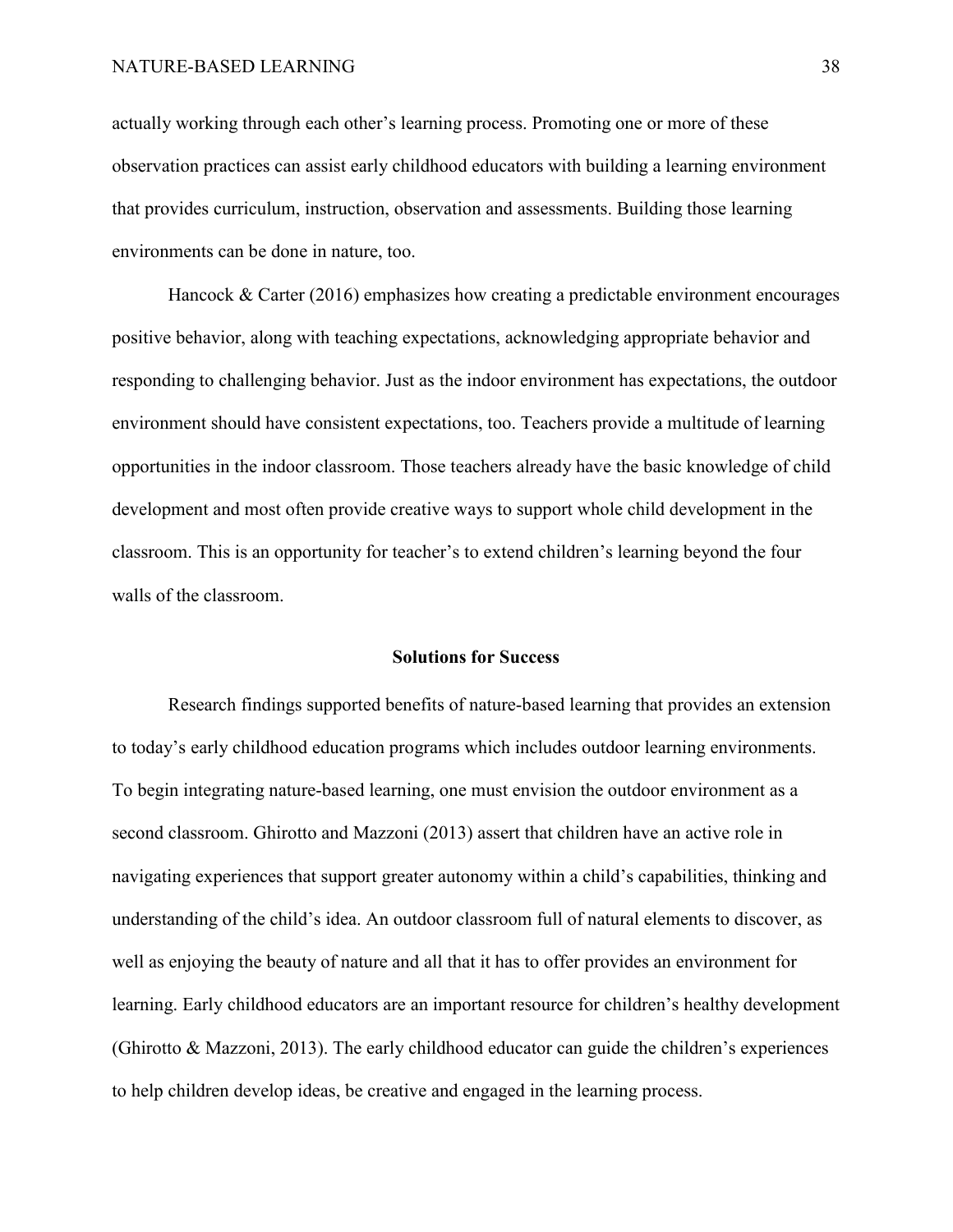## <span id="page-39-0"></span>**Specific Changes**

For nature-based learning to be successful in today's early childhood education program there must be professional development, along with motivational support that this can be a success (Hickey, 2019). Providing research on what nature-based learning is, how it supports children's growth and development, and understanding the significance of how including the outdoors can truly offer an optimal learning environment. Teachers will work together in establishing what resources are available and how to maximize the outdoor learning environment. Additional steps would be to include a parent survey, as getting families involved to help with providing additional resources. For example, the parent who works at the gravel pit can possibly provide some sand and different types of gravel. Or the parent who is a "natural gardener" may be able to assist with planning and help care for a vegetable and/or flower garden. Many families most often like to help in one way or another, but time or energy to assist in a classroom can be a challenge. It is important for teachers to consider a family's culture, beliefs, and values, when considering ways to have families participate (Ostrosky & Meadan, 2010). These strategies can encourage families to be involved in the child's school and support the child's learning.

Asking the children enrolled in the program, as to what the child would like to play with outside, will give educators some insights of what is interesting to the child. When the children are also involved in the planning and learning within a classroom, it becomes more meaningful and often more hands on. Research shows the more meaningful experiences and learning is for the children, the more children will retain and comprehend. Children who are provided with predictable, responsive relationships with peers and adults, have shown improved learning competencies and executive functions (NAEYC, 2020). By working together, this can alleviate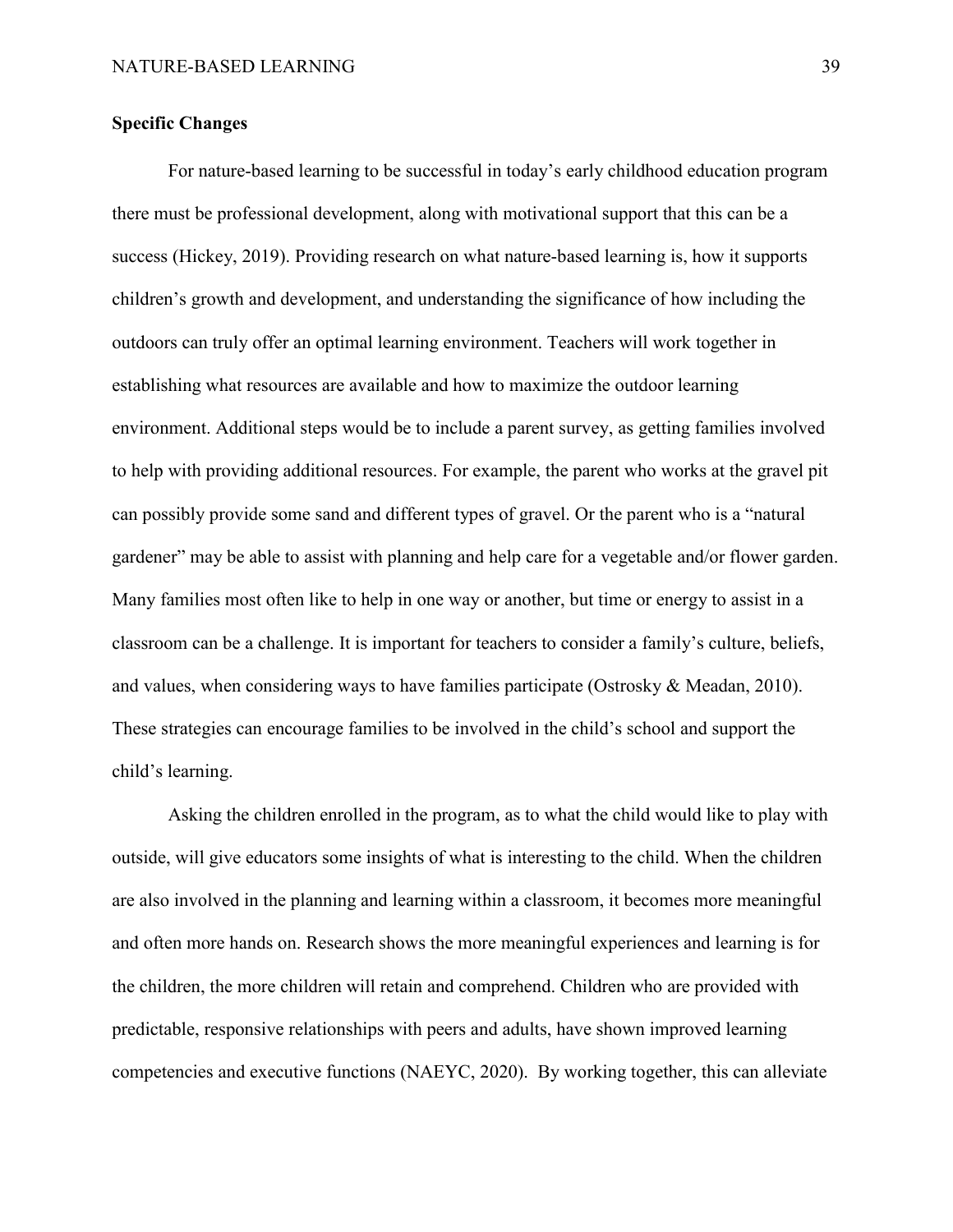some of the challenges in starting up a nature-based learning environment. Research concluded when all voices are heard and valued, then there is more of an investment in making things happen.

#### <span id="page-40-0"></span>**Assess for Success**

The assessment would start with small steps, starting with assessing the outdoor learning environment. This is an opportunity for teachers and the director to work together in identifying what "loose parts" are available and how these resources will be obtained. With mindful planning, the outdoors can provide aesthetics, active learning, a sense of flexibility, and working together and forming relationships (Fraser, 2006, as cited in Phillips, 2017). As teachers can plan for learning experiences in the outdoor learning environment, this is the same for planning for learning opportunities inside, building on more learning opportunities for the children to connect with nature and collected natural materials to bring in the indoor environment (Hughes, 2015).

Teachers can use an environmental rating scale (Appendix, p. 56) which can be provided to review the new process of planning the outdoor classroom. From that information, children's learning can also be documented in each play area in a student notebook or portfolio. The information is noted by the assessor, which can be a teacher or administrator. A parent can also have the opportunity to assess the environment, too. The environmental rating scale can be a shared vision of what learning outside can look like.

## <span id="page-40-1"></span>**Child Engagement and Learning**

Teacher observations and assessments can determine if the changes implemented in a program have improved child engagement and learning (LeeKeenan & Ponte, 2018). Because teachers work with children with different needs and abilities, so it's important to gather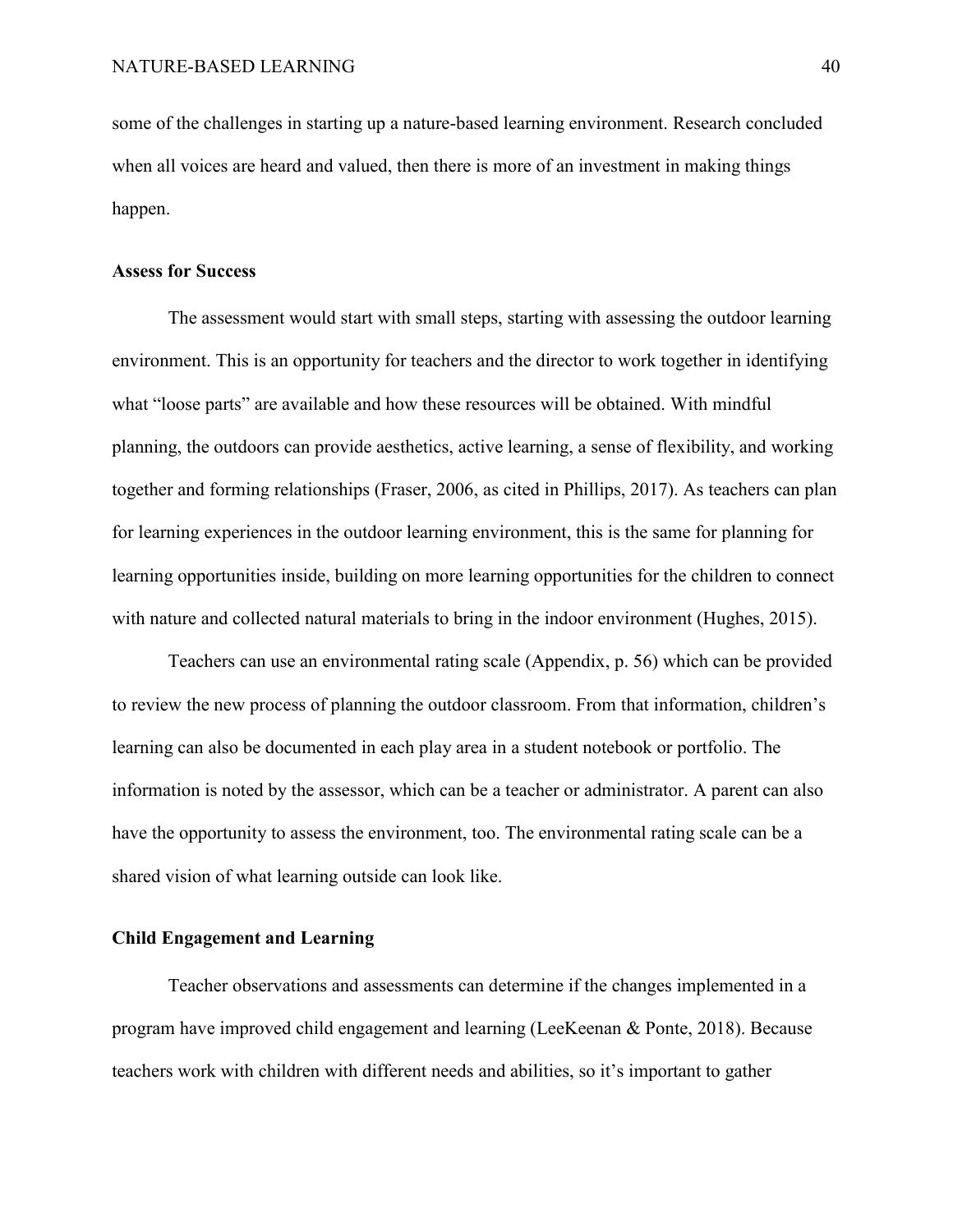information on every child, get to know each child through building trusting relationships to support and promote each child's developmental domains. An assessment is an ongoing responsibility of the early childhood educator. The guidelines in the National Association for the Education of Young Children's Code of Conduct (2011) are an educator' responsibilities to support children's development and learning.

Anecdotal observations offer details on a child's behavior and this can be helpful when assessing a child within the context of learning areas and/or centers. Effective assessments can provide documentation of a child's progress (Hansel, 2019). Evidence of learning is often through a child's own words, actions, behaviors or work samples. The teacher can organize this information in a sequence of learning from the beginning of the school program year until the end of the program year.

Using a Goals Chart can help determine a child's learning outcomes. This chart, shown below, would be useful with individual teacher planning or used as a collaborative tool in other areas of joint program planning.

|              | <b>Action</b><br>What do you<br>want to do? | <b>Action</b><br>What will you<br>need? | <b>Action</b><br>How long will it<br>take? | <b>Action</b><br>What do you<br>want to achieve | <b>Action</b><br>What did you<br>achieve? |
|--------------|---------------------------------------------|-----------------------------------------|--------------------------------------------|-------------------------------------------------|-------------------------------------------|
| Project #1   |                                             |                                         |                                            |                                                 |                                           |
| Project #2   |                                             |                                         |                                            |                                                 |                                           |
| Project $#3$ |                                             |                                         |                                            |                                                 |                                           |

## <span id="page-41-0"></span>**Anticipated Response**

Early childhood educators can also create a child's portfolio to determine learning. It can be useful when educational goals are identified and the portfolio serves as a purpose to support learning (Snyder & Delgado, 2019). When teachers are equipped with resources to understand what is being proposed and are part of the process, teachers are more likely to invest in something that provides some flexibility and always an opportunity to be outside to enjoy the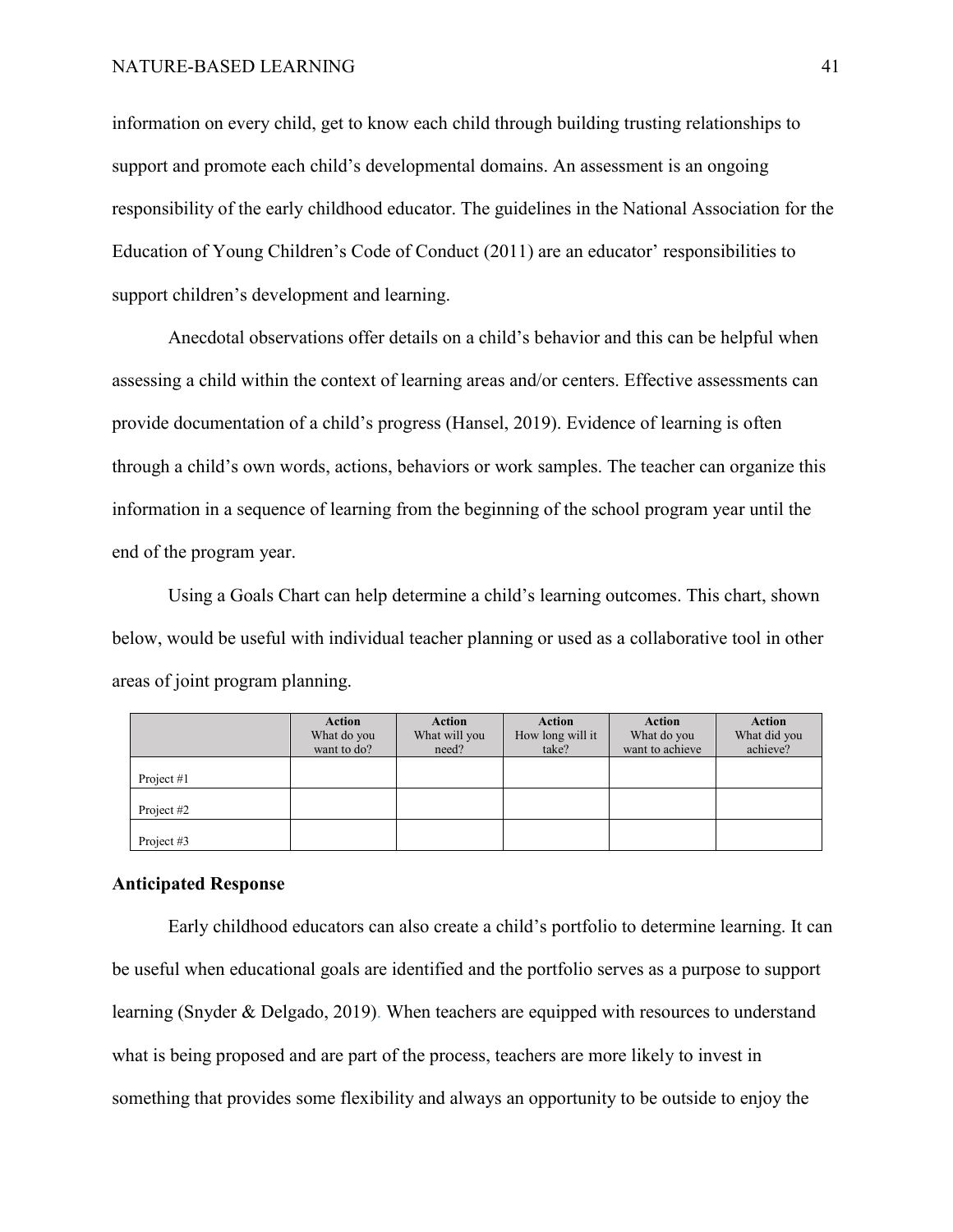outside world. Teachers may initially respond to using an environmental rating scale as just one more thing to do. As teachers become more involved in the process of including nature-based learning, this may provide an opportunity for the teacher to balance both environments. This is not adding to the indoor classroom but possibly lessening indoor planning and incorporating outdoor learning, therefore providing a balance of both environments. Even on those days where it seems cold to the adults, the children are ready with snow suits on, shovels and ready to build forts, go sledding, or hunt for hidden treasures (toys that got buried in the snow). The children's outdoor playtime provides opportunities for self-exploration, active learning, working alone or working with a friend and discovering the outside world. The teachers in an early childhood education program rarely hear preschool children wanting to go inside to play. According to Snyder and Delgado (2019) having opportunities for children to experience the natural beauty of the real world can offer creative and meaningful ways for a child to learn, which is supported by current educational research, and evidence of learning through documentation and assessments.

Teachers can share portfolios of the children's learning outside will provide evidence to families how much learning occurs in the outdoors, too. Some ways to make home-school connections are having newsletters to let families know what is happening at school. Communicating with families is essential in building a stronger relationship with parents and when parents feel informed, parents will invest in the child's learning at school (Riojas-Cortez & Berger, 2020). These solutions mentioned would provide administration that learning does occur in an outdoor environment. When the weather allows, learning opportunities can be provided, just as educators plan for learning to happen in the classroom, educators can plan for learning to happen in the outdoor classroom. Allowing teachers, families and the children, along with school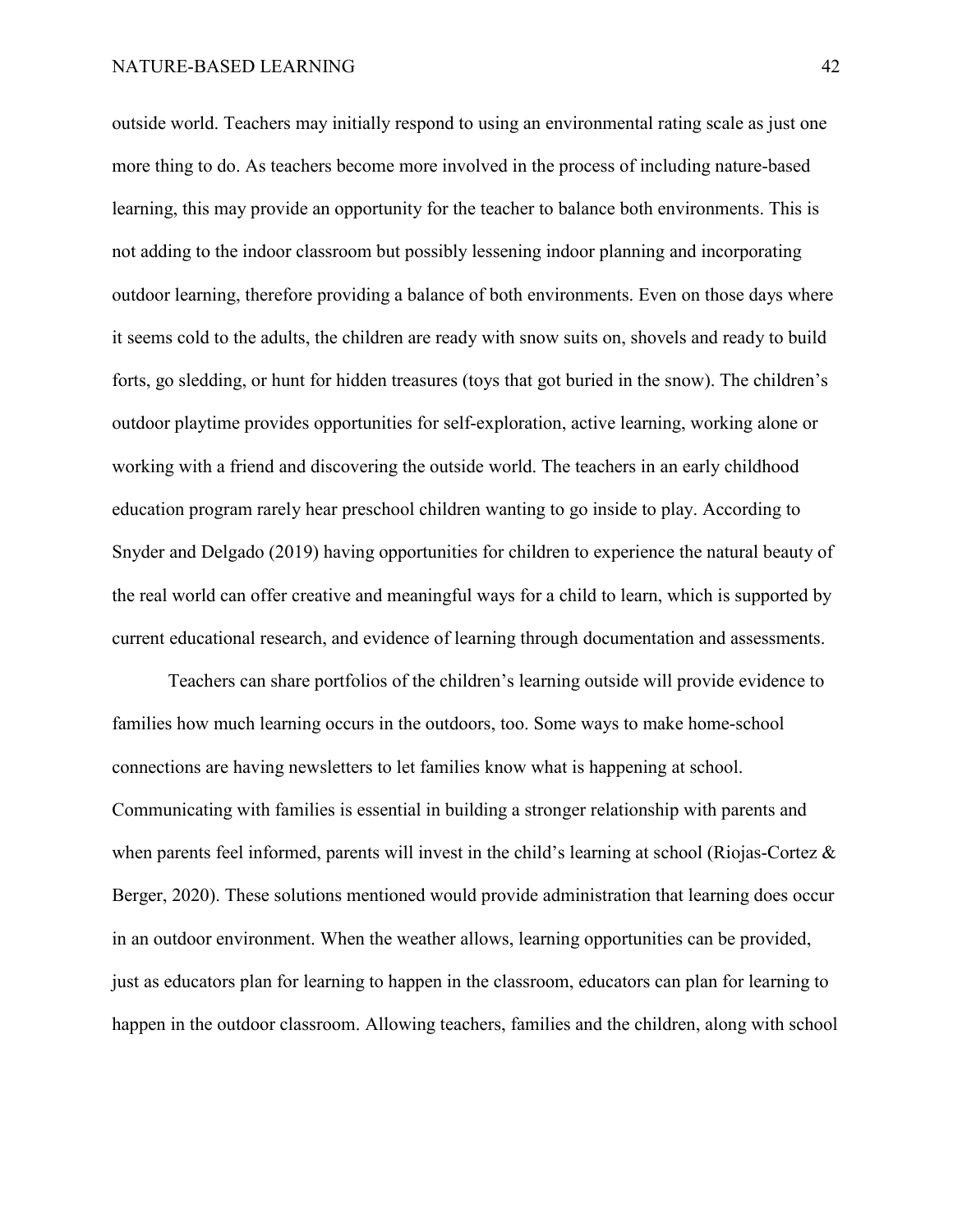<span id="page-43-0"></span>administration, to all be part of the planning and implementing of a nature-based play space creates a sense of connectedness and community.

## **Future Studies**

#### <span id="page-43-1"></span>**COVID-19**

Due to the current pandemic of COVID-19 and the world is still navigating through this pandemic, a future study could be conducted on how the long term effects of children learning from home by communicating through computer technology with the teacher. Questions to consider would be, has learning from home stifled or set back the progress of the student learner? Did children's behaviors change from learning at home? For early childhood education programs who used technology to communicate and provide "at home" activities for the child at home, were the teacher's able to assess the child's learning through technology? Did programs who increased outside time when children were social distancing at school, did teachers find that challenging behaviors diminished or remain the same? Learning outcomes that includes understanding how learning in nature compares to learning in a classroom, including varying factors of age, gender, socioeconomic status, family background, or special needs. What short and long-term changes would teachers have to make to implement more nature-based learning? Because the pandemic is still at the forefront of health and safety in early childhood programs, it will take more time to incorporate studies to assess how the COVID-19 pandemic affected children and families, as well as education programs finding ways to increase learning when challenging factors arise. This worldwide pandemic comes with many complex factors in determining the outcome of the pandemic and time and research will provide opportunities to improve the education of young children.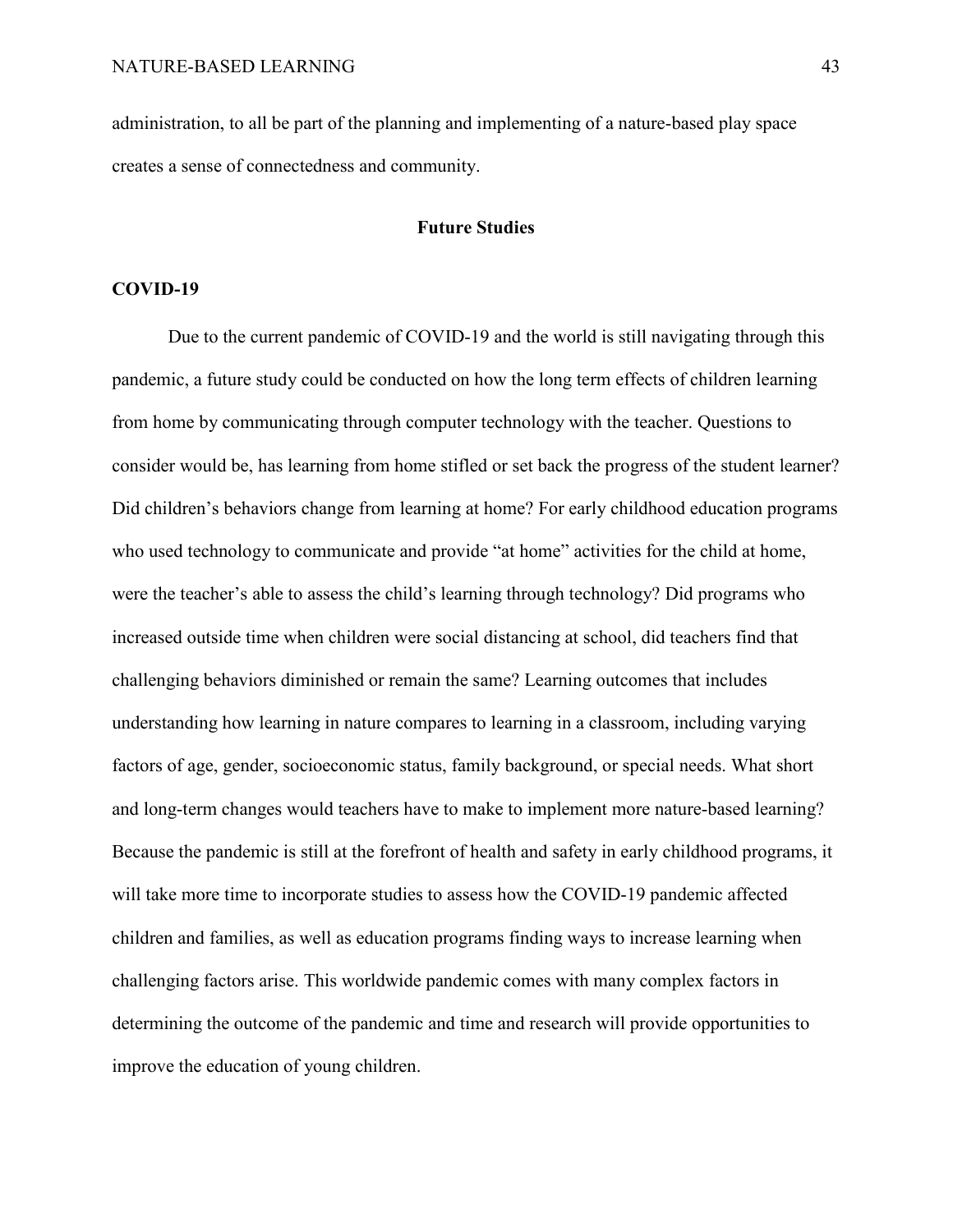## <span id="page-44-0"></span>**Developmentally Appropriate Practices**

Research has identified that early childhood educators who implement developmentally appropriate practices (DAP) provides quality, equitable learning opportunities to help children achieve their full potential (NAEYC, 2020). Further research could include how children engage in DAP in the outdoors as compared to learning indoors. Children can be engaged in counting rocks in a pile outside or counting plastic blocks inside, both experiences providing math skills. Using natural elements can motivate the youngest learners. The early childhood educators can encourage children to explore the environment while using scaffolding to further conversations and get children engaged in the learning environment.

## <span id="page-44-1"></span>**Authentic Assessments**

Every early childhood educator should know about assessing young children. Stacey (2015) acknowledges the value of assessments requires the educator to have a purpose, with the intent of evaluating a child's learning and how to promote further learning. Catlett & Soukakou (2019) provides practices, with a set of strategies that can be used in early childhood programs for assessment opportunities. As Stacey (2015) asserts documentation starts with observing and listening to children, so ideas can be put into action, to enhance children's learning. The school year has to begin with understanding what the children know, from family background to experiences, and begin to grasp children are conveying to the educators.

According to Bates, Scheck, S.M., & Hoover (2019), using anecdotal records can provide concrete descriptions and enough details that will help to guide future lessons. Portfolio examples will also be discussed and are most often used to show parents the child's work samples, along with notes & photos taken. Encourage staff to find an assessment system that works best for the educator to assess. Further research could include how authentic tools are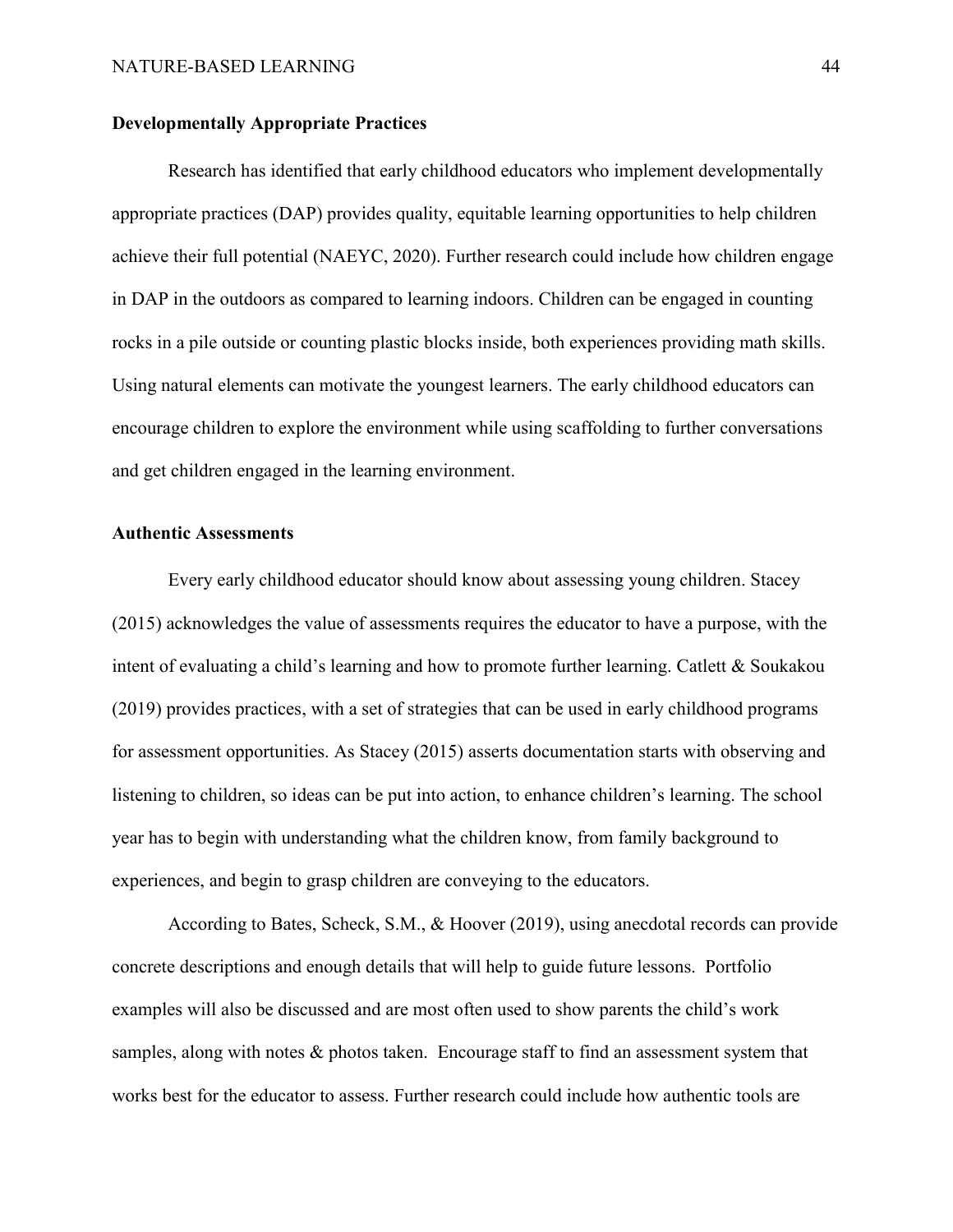implemented in early childhood programs for nature-based learning outside and learning that takes place indoors.

## **Conclusion**

<span id="page-45-0"></span>This paper summarized research to answer the question: How does nature-based learning support the overall heathy development of preschoolers? Early childhood educators continue to search for ways to provide equitable learning opportunities for children to grow and support the child's overall development. The National Association for the Education of Young Children (NAEYC) advocates for the support of the whole-child development. Whole child development emphasizes on meeting all the developmental areas (social-emotional, cognitive, and physical) (NAEYC, 2009). Research identified what nature provides by creating a sense of selfparticipation that may help children gain more attention and thinking skills to possibly perform at a higher level (Bodrova & Leong, 2001). Early childhood program can incorporate opportunities in nature for self-discovery, investigating, peer engagement, and creative play. In play, a child is learning to self-manage, self-direct, and be responsible for the choice child makes.

Early childhood educator's focus is the child and meeting the needs of the child. It's important to see the child as capable of constructing a child's own learning, though it is the role as educator to learn alongside the child, being involved, observing, documenting, and reflecting on what works or doesn't work for the child or classroom. Showing and sharing of ideas is a great way to continue conversation on what works for each classroom. Stacey (2015) points out how educators can follow a cycle of observation, reflection, documentation, and then decision making for future learning opportunities for the child. Research found that teachers need to find a system of documenting, so that information can support what and how the child is learning, as well as sharing that information with families.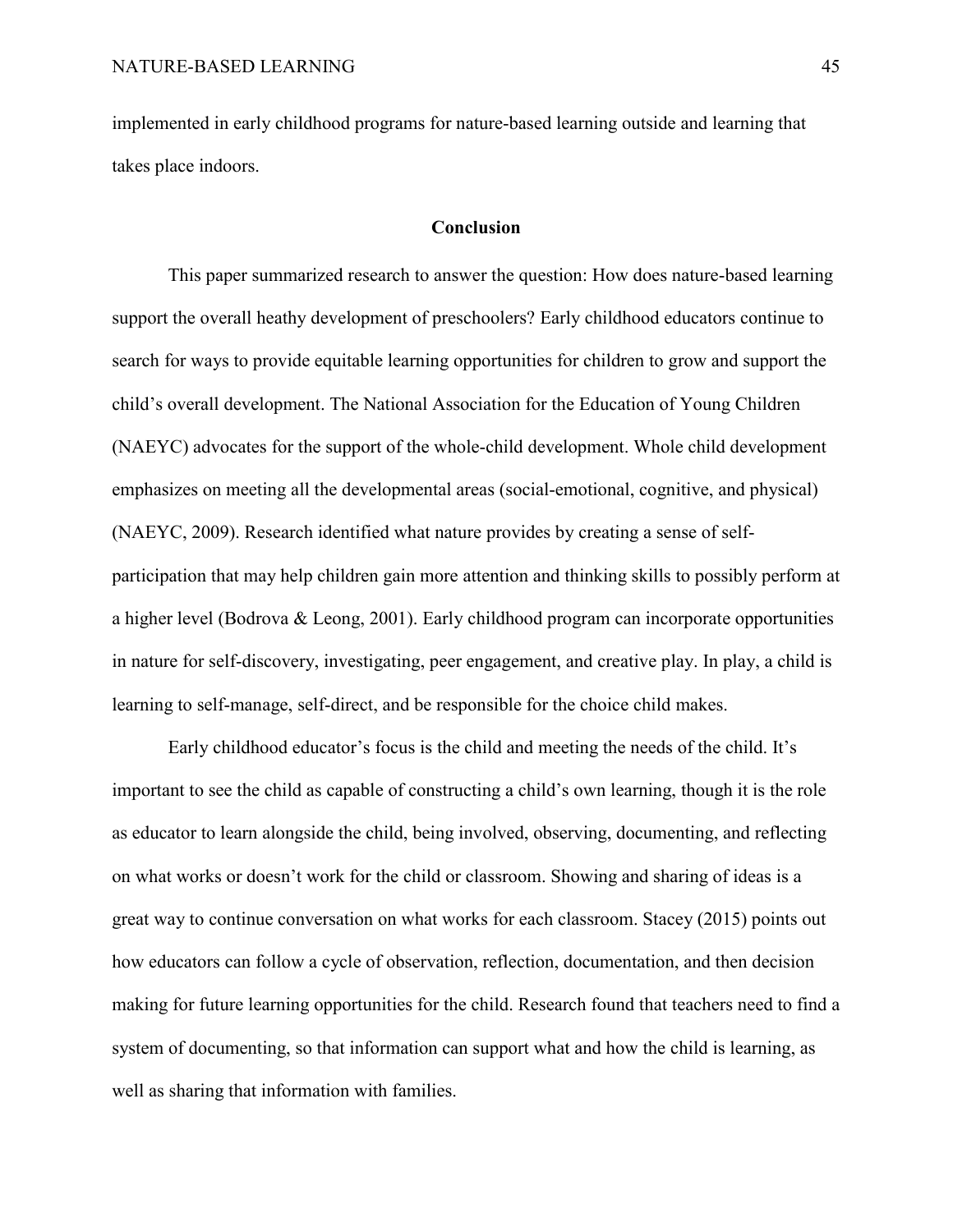Providing learning opportunities with less instruction and let the children learn through play, indoors and outdoors. Children communicate thorough play and it is important for educators to observe children during play, learning right alongside of the children, and create dialogue to continue to support a child's learning at the child's own pace. Play in nature provides a foundation of supporting and developing whole child development. It is essential for early childhood educators to create learning in spaces that allow children to explore and learn. This includes the outdoor space, in nature, where children can explore, be creative, and be provided with an abundance of opportunities to support the child's whole being. When there is a deeper understanding of what nature can provide for the youngest learners, this will be an opportunity to guide practice and policy decision making in early childhood education (Jordan & Chawla, 2019). Early childhood educators need to advocate for early childhood education, using research to support how children learn best and to educate families and communities. Nature-based learning provides an added opportunity where children and adults can truly enjoy all the sights, sounds, touch, smells, and even tasting through garden spaces. As research continues to investigate the relationships between nature and learning, the NAEYC (2020) emphasizes that it is the professional responsibilities of early childhood educators to plan and implement intentional, effective, developmentally appropriate practices the support the healthy overall development of every child being served in a high quality early childhood program. Time spent in the outdoors must be included to support optimal learning and development for every child being served in every early childhood program. Every child deserves an opportunity to experience and enjoy learning in an equitable early child education program.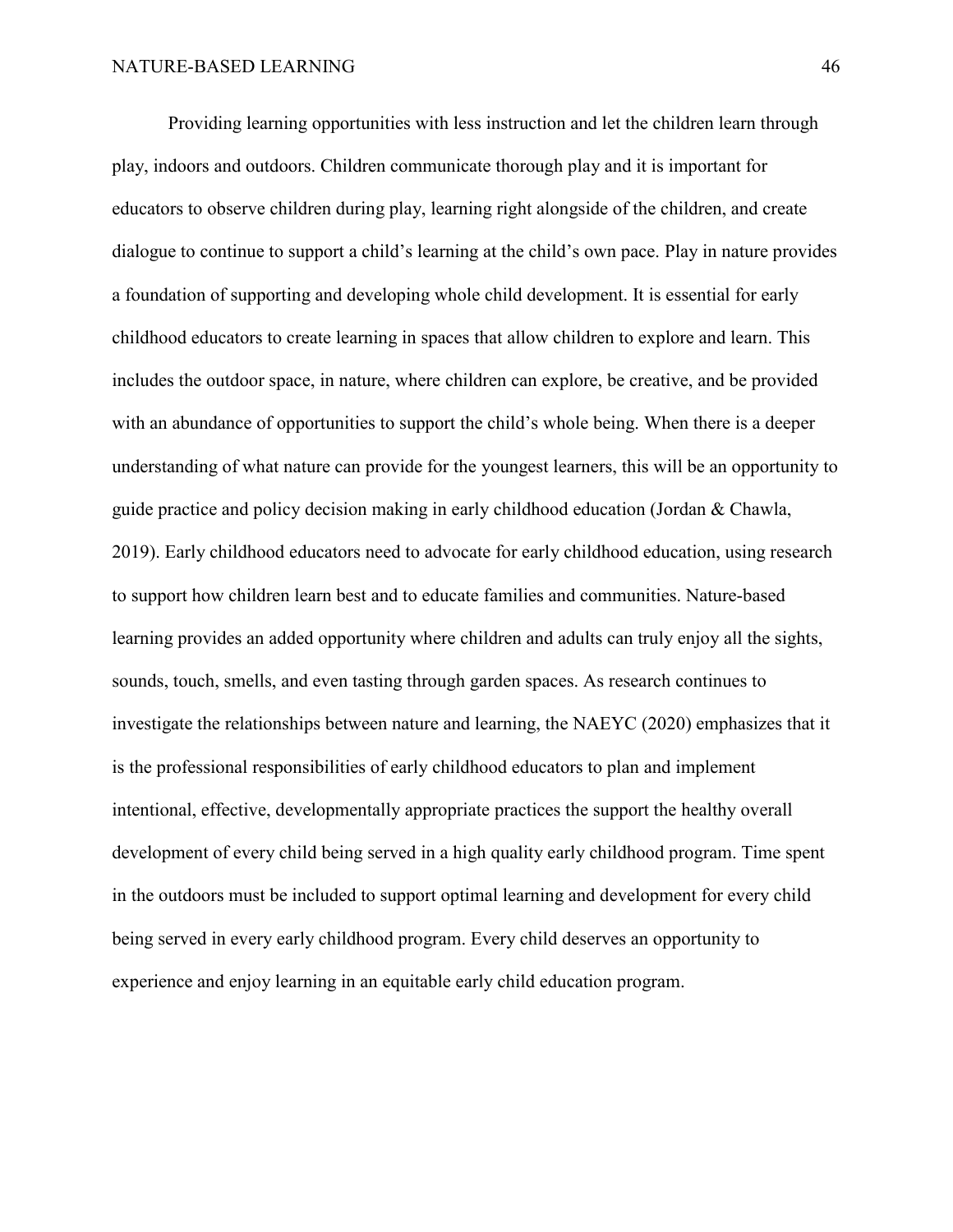#### **References**

- <span id="page-47-0"></span>Abdelfattah, M. (2015). Realizing a progressive pedagogy: A comparative case study of two Reggio Emilia preschool in San Francisco. *Universal Journal of Educational Research, 3(12)*, 1074-1086. DOI:10.13189/ujer.2015.031217. Retrieved from https://files.eric.ed. gov/fulltext/EJ1083239.pdf
- American Academy of Pediatrics Supports Childhood Sleep Guidelines. (2016). Retrieved from https://www.aap.org/en-us/about-the-aap/aap-press-room/Pages/American-Academy-of-Pediatrics-Supports-Childhood-Sleep-Guidelines.aspx

Arseven, A. (2014). The Reggio Emilia approach and curriculum development process. *International Journal of Academic research Part b; 2014;6(1),*166-171. DOI: 10.7813/2075-4124.2014/6-1/B.23. Retrieved from https://www.academia.edu/20823043/ THE\_REGGIO\_EMILIA\_APPROACH\_AND\_CURRICULUM\_DEVELOPMENT\_PR **OCESS** 

- Bates, C. C., Schenck, S. M., & Hoover, H. J. (2019). Anecdotal records: Practical strategies for taking meaningful notes. *YC Young Children, 74*(3), 14-19. Retrieved from https:// ezproxy. csp.edu /login?url=https://www-proquest-com.ezproxy.csp.edu/docview/ 2251000353?accountid =26720
- Bagnato, S. J., Goins, D. D., Pretti-Frontczak, K., & Neisworth, J. T. (2014). Authentic assessment as "Best Practice" for Early Childhood Intervention: National Consumer Social Validity Research. *Topics in Early Childhood Special Education*, 34(2), 116–127. Retrieved from https://doi.org/10.1177/0271121414523652
- Biermeier, M. (2015). Inspired by Reggio Emilia: Emergent curriculum in relationship-driven learning environments. *YC: Young Children, 70(5)*, 72-79. Retrieved from http://web.b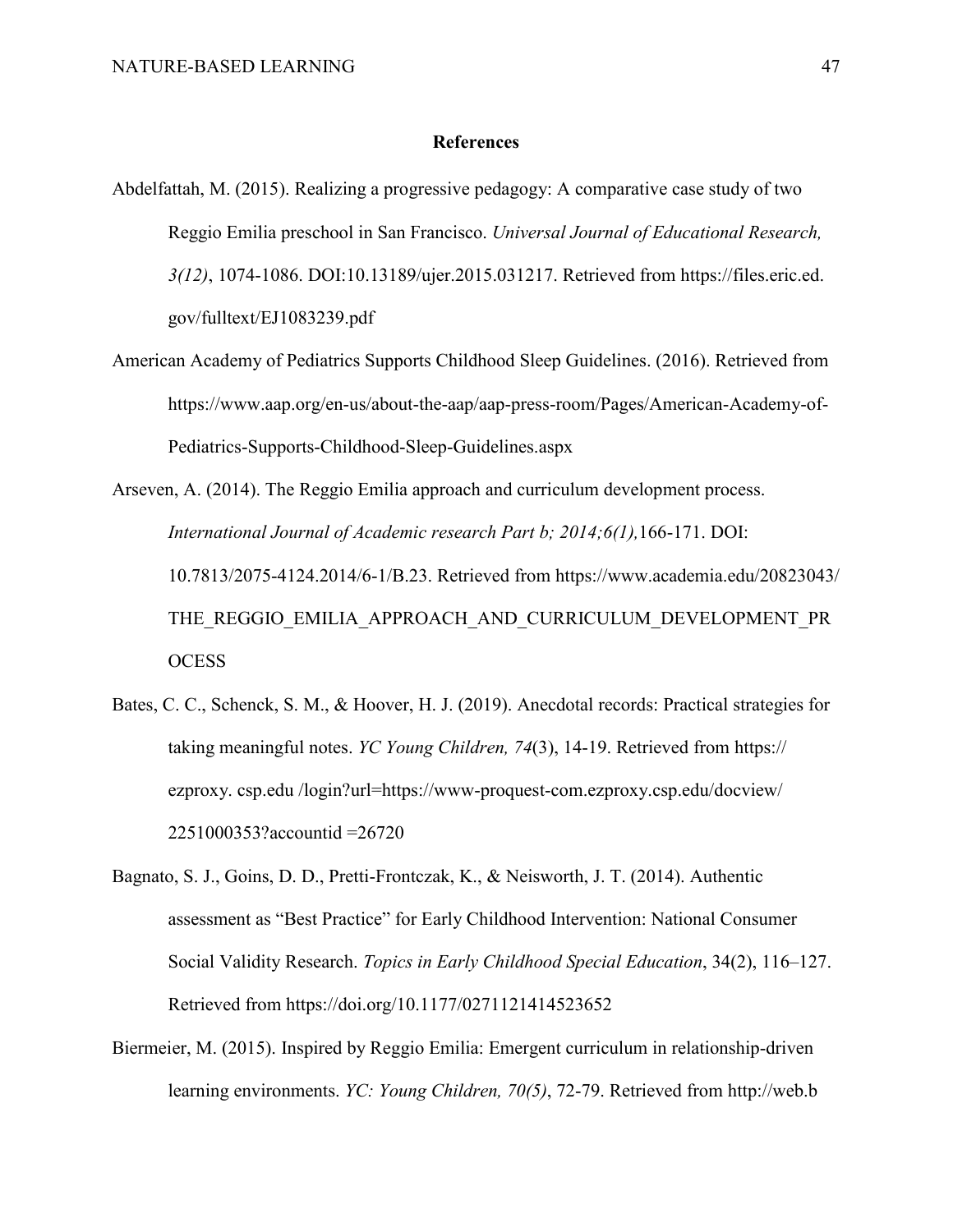.ebscohost.com/ehost/pdfviewer/pdfviewer?vid=8&sid=c5c757c0-3e4f-43c2-a439 a745114e56bb%40pdc-v-sessmgr03

- Bodrova, E., & Leong, D. J. (2001). *Tools of the mind: A case study of implementing the Vygotskian approach in American early childhood and primary classrooms*. Geneva: International Bureau of Education.
- Brillante, P. (2017). Every child belongs: Welcoming a child with a disability. *Teaching Young Children, 10*(5). Retrieved from https://www.naeyc.org/resources/pubs/tyc/ sep2017/ every-child-belongs
- Brussoni, M., Ishikawa, T., Brunelle, S., & Herrington, S. (2017*).* Landscapes for play: Effects of an intervention to promote nature-based risky play in early childhood centres. *Journal of Environmental Psychology*, 54, 139–150. doi:10.1016/j.jenvp.2017.11.001
- Catlett, C., & Soukakou, E. P. (2019). Assessing opportunities to support each child: 12 practices for quality inclusion. *Young Children, 74*(3), 34-43.
- Center for Disease Control and Prevention (CDC). (2016). Data & statistics. Retrieved from: https://www.cdc.gov/ncbddd/adhd/data.html
- Child Care Aware of America. (2021). The US and the high price of child care: 2019. Retrieved from https://www.childcareaware.org/our-issues/research/the-us-and-the-high-price-ofchild-care-2019/
- Crain, W. (2001). How nature helps children develop. *Montessori Life*, *13(3)*, 22–24. Retrieved from http://search.ebscohost.com/login.aspx?direct=true&db=ehh&AN=31806166&site =ehost-live
- Deaver, A. W., & Wright, L. E. (2018). A world of learning. *YC: Young Children, 73*(5), 22–27.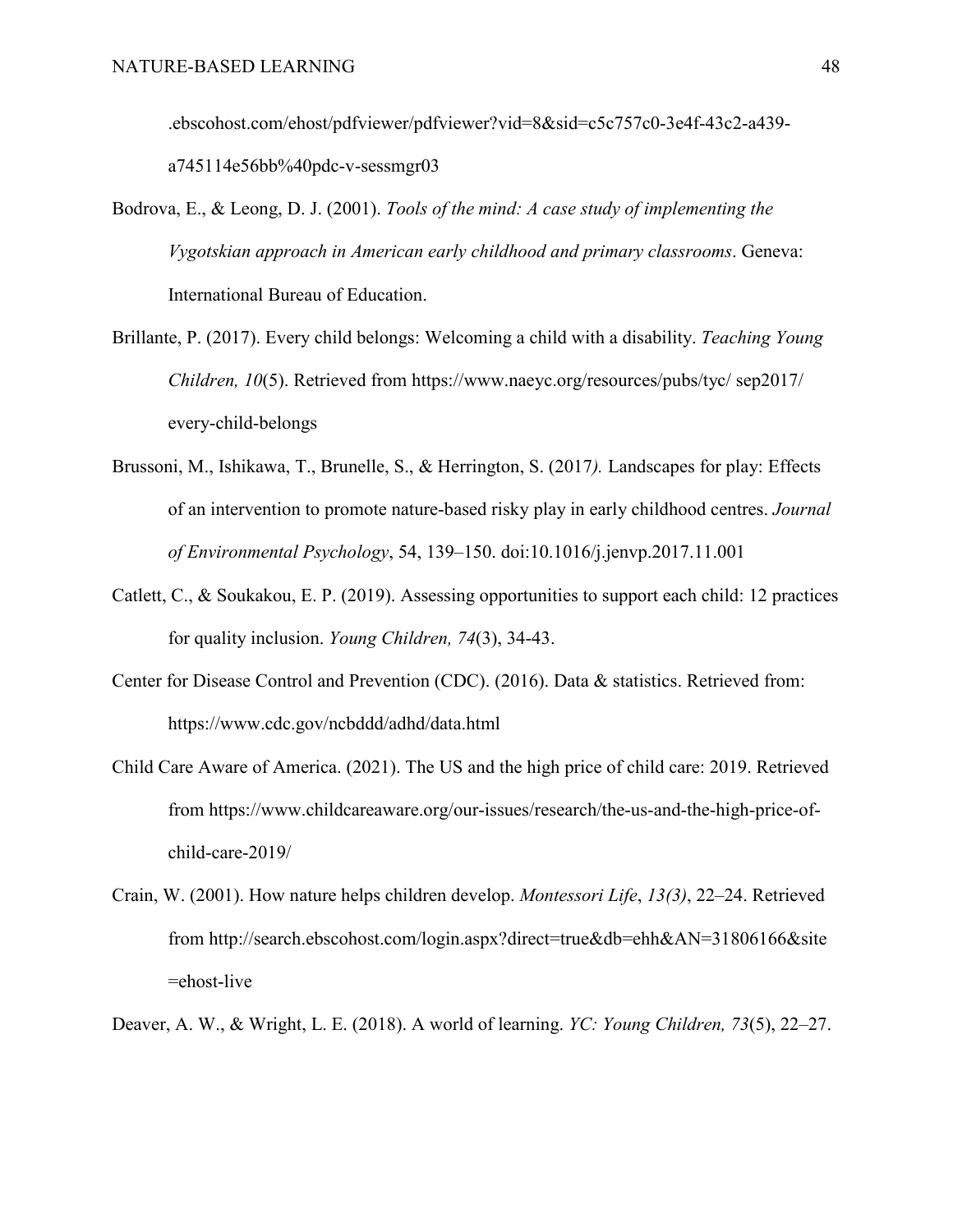- Dennis, S., & Kiewra, C. (2018). Studying nature-based outdoor classrooms. *Exchange (19460406)*, (240), 72–74. Retrieved from http://search.ebscohost.com/login.aspx?direct =true&db=ehh&AN=128320158&site=ehost-live
- Dodd-Nufrio, A. (2011). Reggio Emilia, Maria Montessori, and John Dewey: Dispelling teachers' misconceptions and understanding theoretical foundations. *Early Childhood Education Journal, 39(4)*, 235–237. https://doi.org/10.1007/s10643-011-0451-3
- Dunst, C. J. (2020). Everyday learning opportunities of young children with or without developmental disabilities or delays. *International Journal of Early Childhood Environmental Education, 7*(3), 23-41.
- Elkins, A. (2019). Creating a yes! environment supporting: Creativity and exploration. *Teaching Young Children, 12*(3), 22-23. Retrieved from https://ezproxy.csp.edu/login?url=https:// www-proquest-com.ezproxy.csp.edu/docview/2174191335?accountid=26720
- Ernst, J., & Tornabene, L. (2012). Preservice early childhood educators' perceptions of outdoor settings as learning environments. *Environmental Education Research*, *18*(5), 643–664. https://doi.org/10.1080/13504622.2011.640749
- Gehris, J. S., Gooze, R. A., & Whitaker, R. C. (2015). Teachers' perceptions about children's movement and learning in early childhood education programmes. *Child: Care, Health & Development*, *41*(1), 122–131. https://doi.org/10.1111/cch.12136
- Ghirotto, L., & Mazzoni, V. (2013). Being part, being involved: the adult's role and child participation in an early childhood learning context. *International Journal of Early Years Education, 21*(4), 300–308. https://doi.org/10.1080/09669760.2013.867166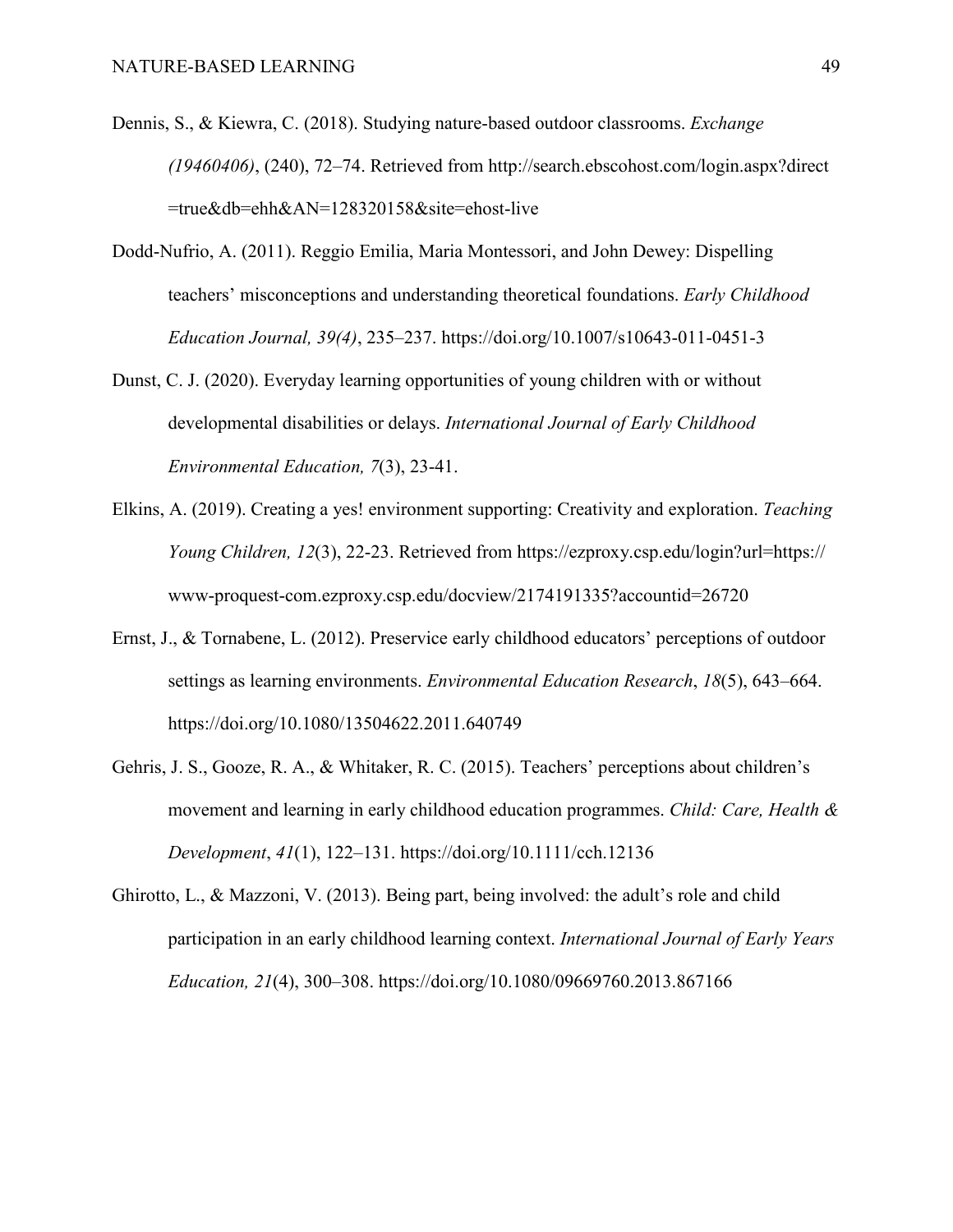- Gustavsson, L., & Pramling, N. (2014). The educational nature of different ways teachers communicate with children about natural phenomena. *International Journal of Early Years Education*, 22(1), 59–72. https://doi.org/10.1080/09669760.2013.809656
- Hancock, C. L., & Carter, D. R. (2016). Building environments that encourage positive behavior*. YC: Young Children, 71*(1), 66–73.
- Hansel, L. (2019). Intentional and supportive: Appropriate uses of early assessments. *YC Young Children, 74*(3), 4-5. Retrieved from https://ezproxy.csp.edu/login?url=https://wwwproquest-com.ezproxy.csp.edu/docview/2250995932?accountid=26720
- Hickey, M. (2019). Becoming your best: Building professional competencies. *Teaching Young Children, 13*(2), 28–30.
- Hughes, E. (2015). Collecting nature's treasures. *Dimensions of Early Childhood, 43*(2), 4–12. Retrieved from http://web.a.ebscohost.com/ehost/pdfviewer/pdfviewer?vid=18&sid= 9c1eced7-8777 -489f-adaa-664c9d671d1b%40sessionmgr4007
- Jacobi-Vessels, J. L. (2013). Discovering nature: The benefits of teaching outside of the classroom. *Dimensions of Early Childhood*, *41*(3), 4–10. Retrieved from http://search .ebscohost.com.libproxy.umcrookston.edu/login.aspx?direct=true&db=ehh&AN=954022 91&site=ehost-live
- Jordan, C., & Chawla, L. (2019). A coordinated research agenda for nature-based learning. *Frontiers in Psychology*, *10*, 766-766. https://doi.org/10.3389/fpsyg.2019.00766

Kelemen, G. (2013). The Reggio Emilia Method, a Modern Approach of Preschool Education*. Journal Plus Education/Educatia Plus, 9(1)*, 87–92. Retrieved from https://www.researchgate.net/publication/273729569 THE REGGIO EMILIA METHO D\_A\_MODERN\_APPROACH\_OF\_PRESCHOOL\_EDUCATION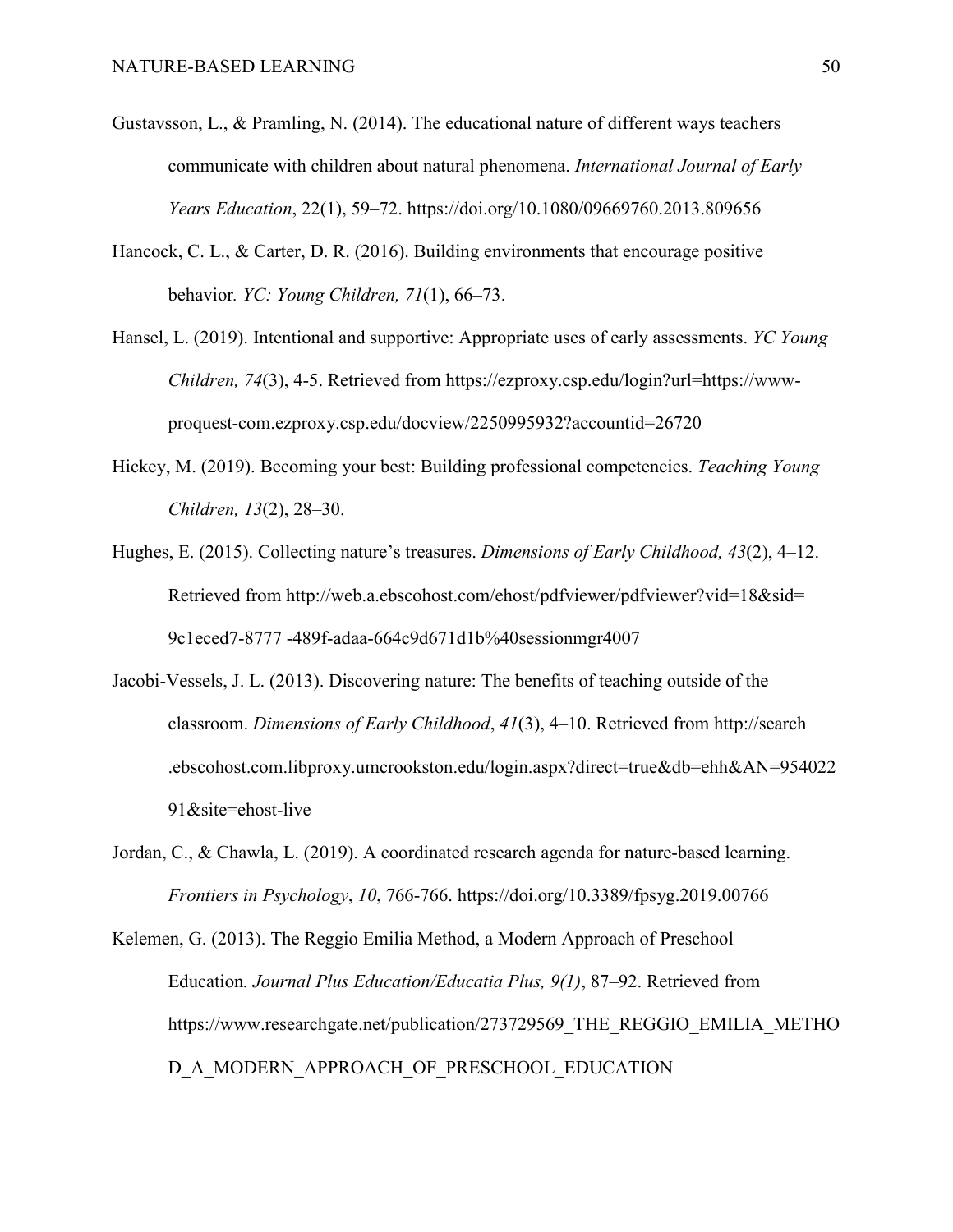- Kinsner, K. (2019). Fresh air, fun, and exploration: Why outdoor play is essential for healthy development. *YC: Young Children, 74*(2), 90–92.
- Klaar, S., & Öhman, J. (2014). Doing, knowing, caring and feeling: exploring relations between nature-oriented teaching and preschool children's learning. *International Journal of Early Years Education*, 22(1), 37–58. https://doi.org/10.1080/09669760.2013.809655
- Kuo, M., Barnes, M., & Jordan, C. (2019) Do experiences with nature promote learning? Converging evidence of a cause-and-effect relationship. *Frontiers in Psychology,* 10:305. doi:10.3389/fpsyg.2019.00305
- LeeKeenan, D., & Ponte, I. C. (2018). Meaningful assessment and documentation: How directors can support teaching and learning. *YC Young Children, 73*(5), 87-92. Retrieved from https://ezproxy .csp.edu/login?url=https://www-proquest-com.ezproxy.csp.edu/docview/ 2133351312? Accounted =26720
- Lundy, A., & Trawick-Smith, J. (2021). Effects of active uutdoor play on preschool children's on-task classroom behavior. *Early Childhood Education Journal, 49*(3), 463–471. https://doi-org.libproxy.umcrookston.edu/10.1007/s10643-020-01086-w
- MacDonald, M. (2011). Review of Kathy Hall et al. Loris Malaguzzi and the Reggio Emilia Experience. *Studies in Philosophy & Education, 30(6)*, 631–639. https://doi.org/10.1007 /s11217-011-9224-0
- Machado, J. (2016). *Early childhood experiences in language arts: early literacy* (11th ed). Boston, MA: Cengage Learning
- Mårtensson, F., Boldemann, C., Söderström, M., Blennow, M., Englund, J., & Grahn, P. (2009). Outdoor environmental assessment of attention promoting settings for preschool children. *Health & Place*, *15*(4), 1149-1157. doi:10.1016/j.healthplace.2009.07.002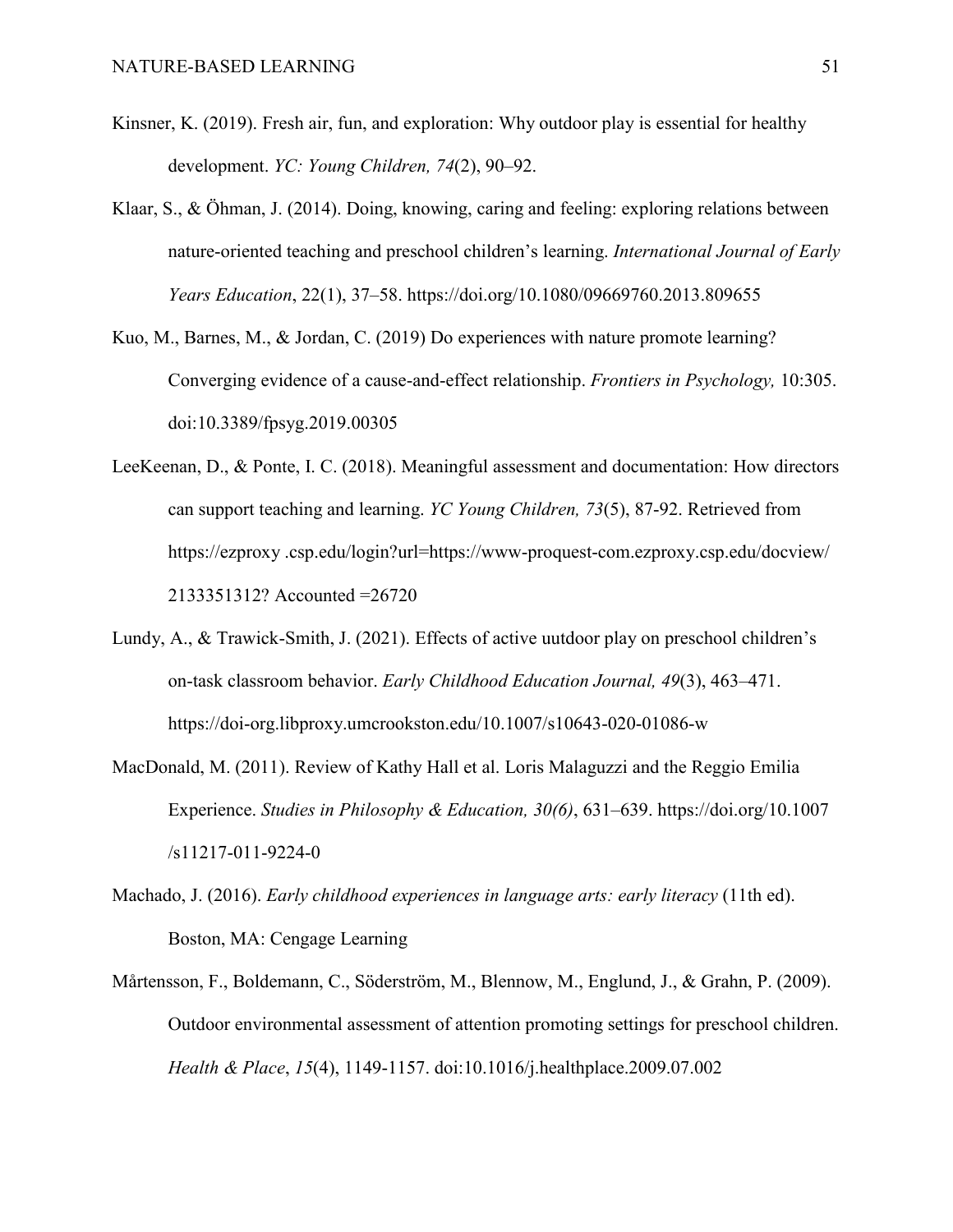- McCann, L. A. (2014). Mapping the School: A Reggio Emilia-Inspired Activity Helps Children Learn About Their Community. *YC: Young Children, 69(1)*, 16–20. Retrieved from http://web.b.ebscohost.com/ehost/pdfviewer/pdfviewer?vid=10&sid=37510358-447b-4ce5-be66-6bf0251c9e98%40pdc-v-sessmgr01
- McClintic, S. (2014). Loose parts: Adding quality to the outdoor environment. Texas Child Care, 38(3), 17–20
- McClintic, S., & Petty, K. (2015). Exploring early childhood teachers' beliefs and practices about preschool outdoor play: A qualitative study. *Journal of Early Childhood Teacher Education*, 36(1), 24–43. https://doi.org/10.1080/10901027.2014.997844
- McFarland, L., & Laird, S.G. (2018). Parents' and early childhood educators' attitudes and practices in relation to children's outdoor risky play. *Early Childhood Education Journal, 46*(2), 159-168. http://dx.doi.org/10.1007/s10643-017-0856-8
- National Association for the Education of Young Children (NAEYC). (2020). A *position statement of the national association for the education of young children.*
- National Association for the Education of Young Children (NAEYC). (2011). *Position statement on code of ethical conduct and statement of commitment.* Retrieved from https:// www.naeyc.org /sites/default/files /globally-shared/downloads/PDFs/resources/positionstatements/Ethics%20Position% 20Statement2011\_09202013update.pdf
- National Association for the Education of Young Children (NAEYC). (2020). *Position statement on developmentally appropriate practice in early childhood programs serving children from birth through age 8.* Retrieved from https://www.naeyc.org/sites/default/files/ globally-shared/downloads/PDFs/resources/position-statements/dap-statement\_0.pdf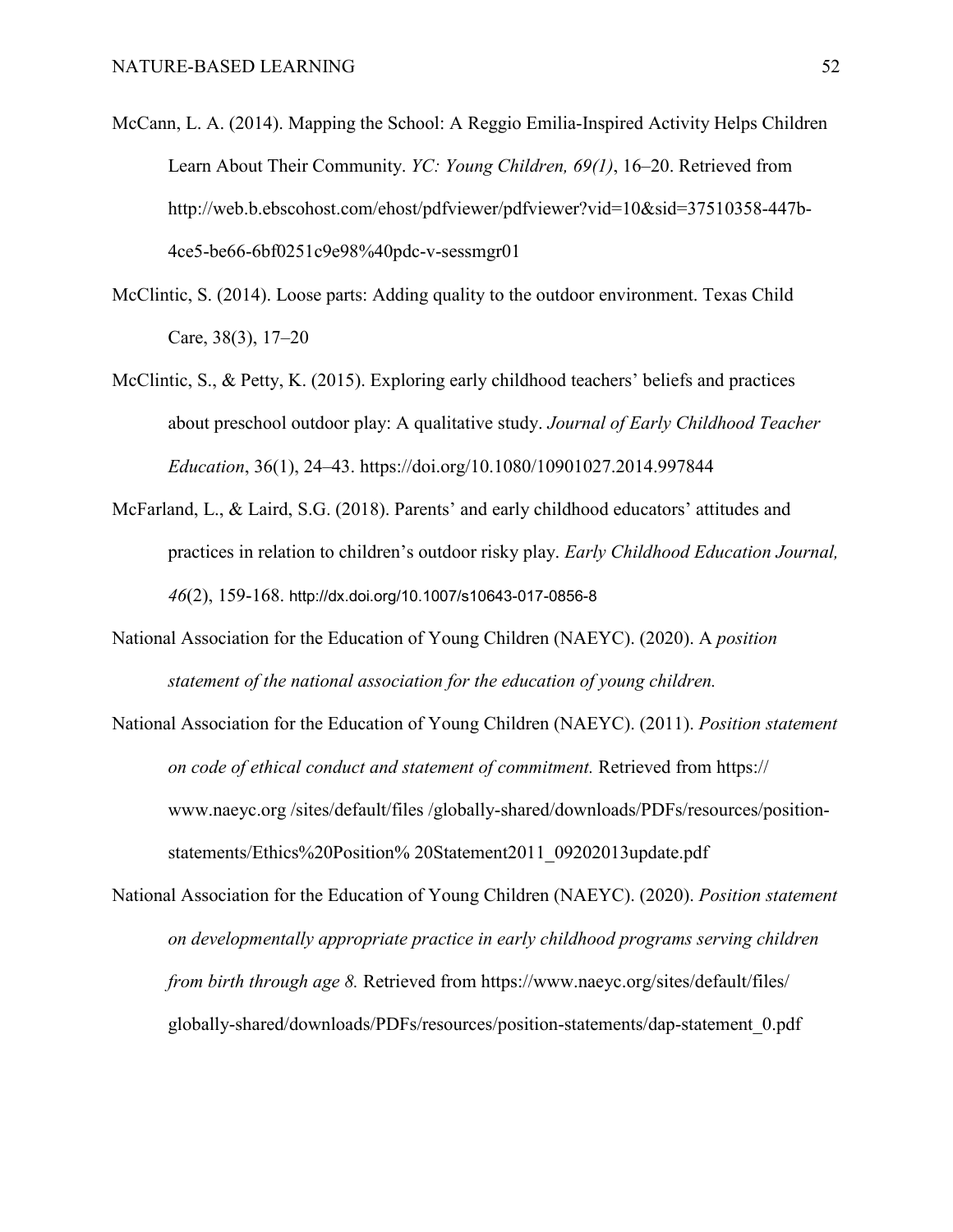- National Association for the Education of Young Children (NAEYC). (2009). *Position statement on developmentally appropriate practice in early childhood programs serving children from birth through age 8.* Retrieved from https://www.naeyc.org/sites/default/files/ globally-shared/downloads/PDFs/resources/position-statements/PSDAP.pdf
- National Association of Early Childhood Specialists in State Departments of Education. (2001). *Recess and the importance of play. A position statement on young children and recess*.
- Nedovic, S., & Morrissey, A.-M. (2013). Calm active and focused: Children's responses to an organic outdoor learning environment. *Learning Environments Research*, 16(2), 281– 295. https://doi.org/10.1007/s10984-013-9127-9
- Neuman, S., Copple, C., Bredekamp, S., (2000). *Learning to Read and Write, Developmentally Appropriate Practices for Young Children*. Washington, DC: NAEYC

North American Reggio Emilia Alliance (2020). Retrieved from https://www.reggioalliance.org

O'Donoghue, L. A. (2011). Moving Onward: Reflections and Re-interpretations of the Reggio Approach. *Canadian Children, 36(1)*, 20–25. Retrieved from http://web.a.ebscohost.com/ ehost/pdfviewer/pdfviewer?vid=5&sid=c368af1d-08c2-4877-a765-

2778487f6b58%40sdc-v-sessmgr01

- Ostrosky, M. M., & Meadan, H. (2010). Helping children play and learn together. *YC: Young Children, 65*(1), 104–110
- Olsen, H. (2013). Creating and enriching quality and safe outdoor environments. *Dimensions of Early Childhood*, *41*(3), 11–17. Retrieved from http://search.ebscohost.com/login.aspx? direct=true&db=eric&AN=EJ1044092&site=ehost-live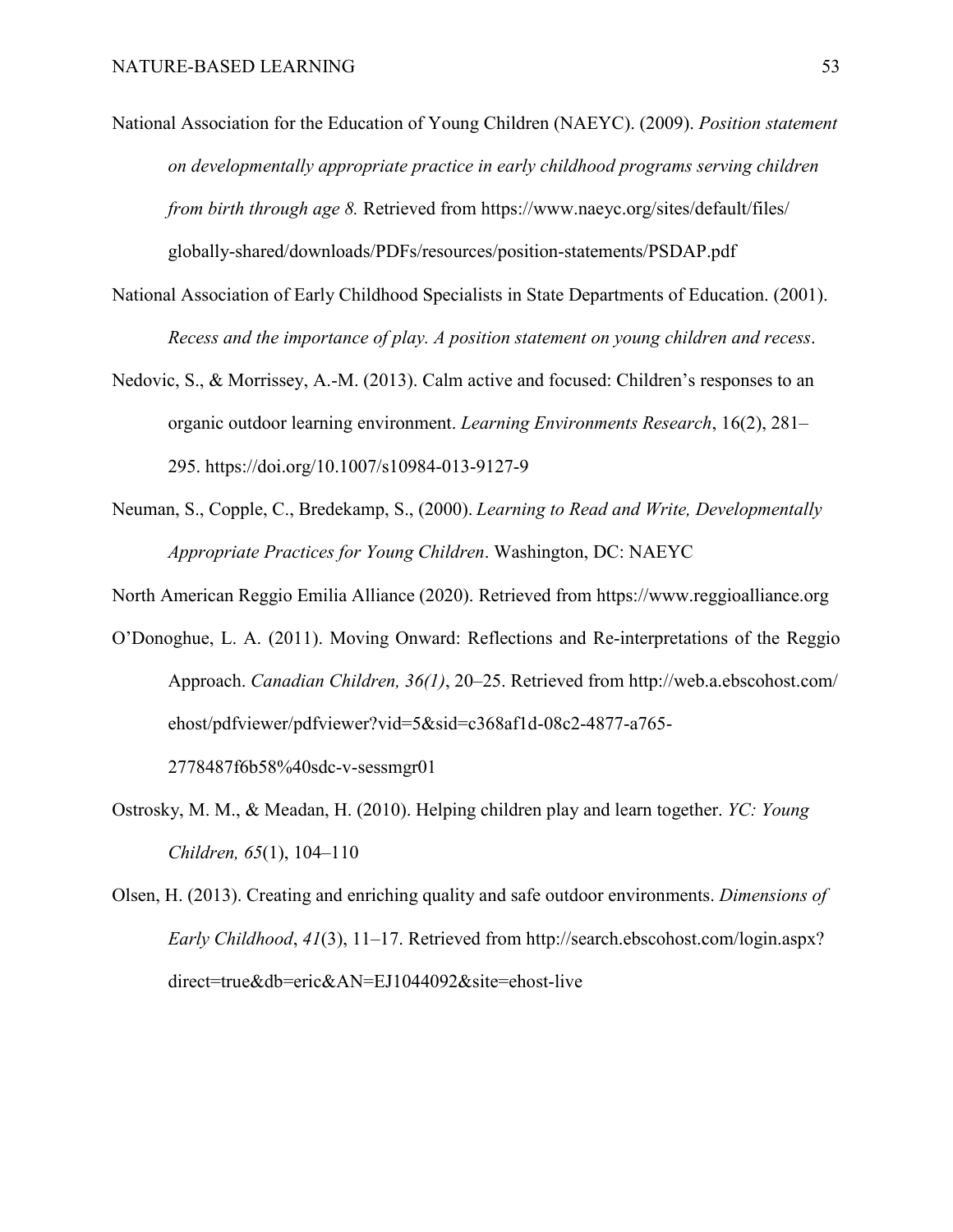- Phillips, L. (2015). How place can nourish language and literacy learning. *Practical Literacy: The Early & Primary Years*, 4–5. Retrieved from http://search.ebscohost.com/ login. aspx?direct=true& db=ehh &AN=103146114&site=ehost-live
- Riojas-Cortez, M. & Hepworth Berger, E. (2020). *Families as partners in education - Families and schools working together*. Pearson: Hoboken, NJ
- Shabazian, A. N. (2016). The Role of Documentation in Fostering Learning. *YC: Young Children, 71(3)*, 73–79.
- Snyder, C. M., & Delgado, H. P. (2019). Unlocking the potential of data-driven coaching: Child assessment evidence as a guide for informing instructional practices. *YC Young Children, 74*(3), 44-53. Retrieved from https://ezproxy.csp.edu/login?url=https://www-proquestcom.ezproxy.csp.edu/ docview/2250996936?accountid=26720
- Stacey, S. (2015) Pedagogical documentation in early childhood: Sharing children's learning and teachers' thinking, Ringgold Inc.
- Strong-Wilson, T., & Ellis, J. (2007). Children and place: Reggio Emilia's environment as third teacher. *Theory Into Practice, 46*(1), 40–47. https://doi.org/10.1080/00405840709336547
- Taylor, A., & Kuo, F. (2009). Children with attention deficits concentrate better after walk in the park. *Journal of Attention Disorders*, *12*(5), 402-409
- van den Berg, A. E., & van den Berg, C. G. (2011). A comparison of children with ADHD in a natural and built setting. *Child: Care, Health & Development, 37*(3), 430–439. https:// doi-org.libproxy.umcrookston.edu/10.1111/j.1365-2214.2010.01172.x

Ward, C. (2014). Connecting young children with nature. *Teaching Young Children, 8*(1), 24–27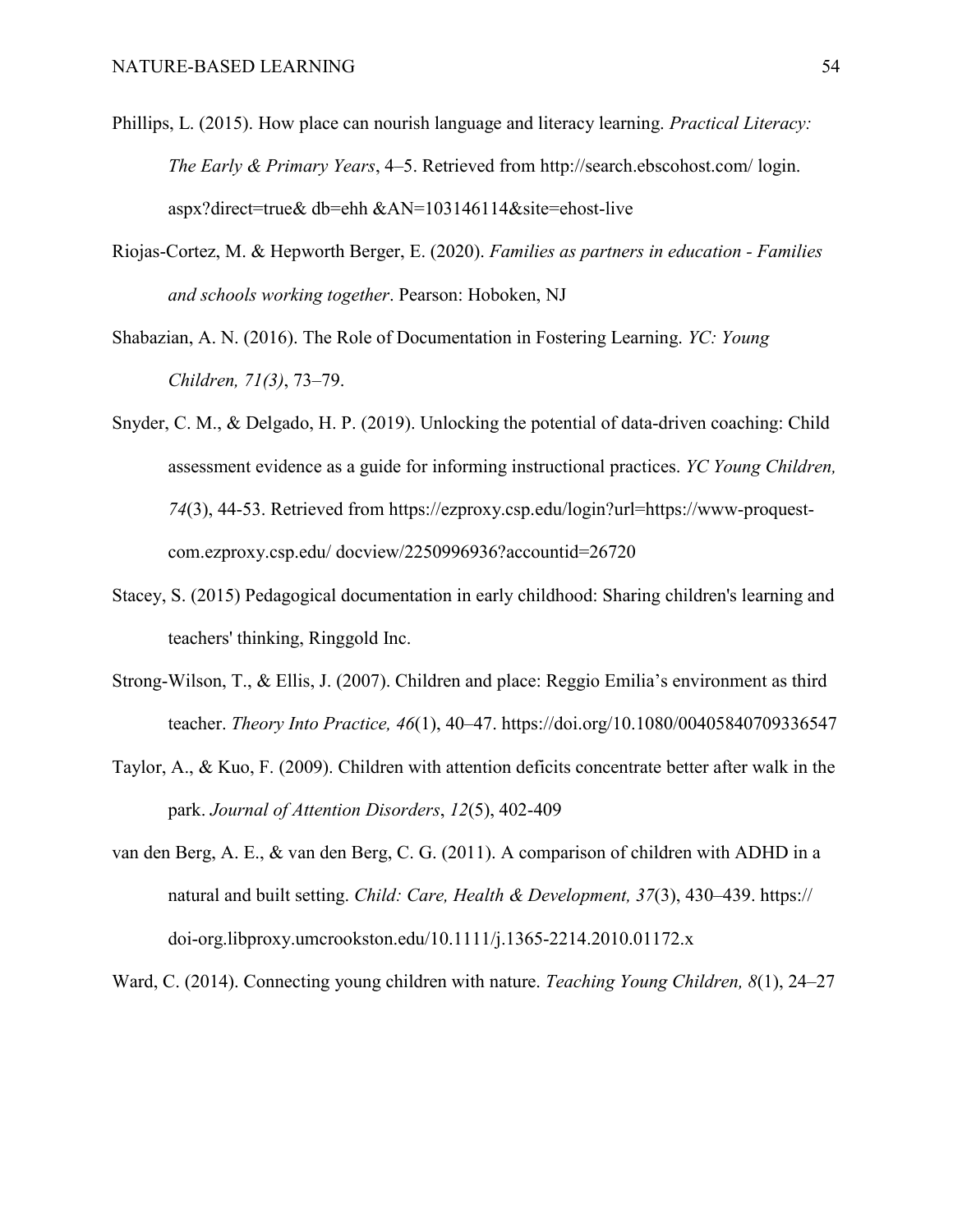- Wirth, S., & Rosenow, N. (2012). Supporting whole-child learning in nature-filled outdoor classrooms. *YC: Young Children*, *67*(1), 42–48. Retrieved from http://search.ebscohost. com/login.aspx?direct=true&db=ehh&AN=74296312&site=ehost-live
- Yıldırım, G., & Akamca, G. Ö. (2017). The effect of outdoor learning activities on the development of preschool children. *South African Journal of Education*, 37(2), 1–10.doi: 10.15700/saje.v37n2a1378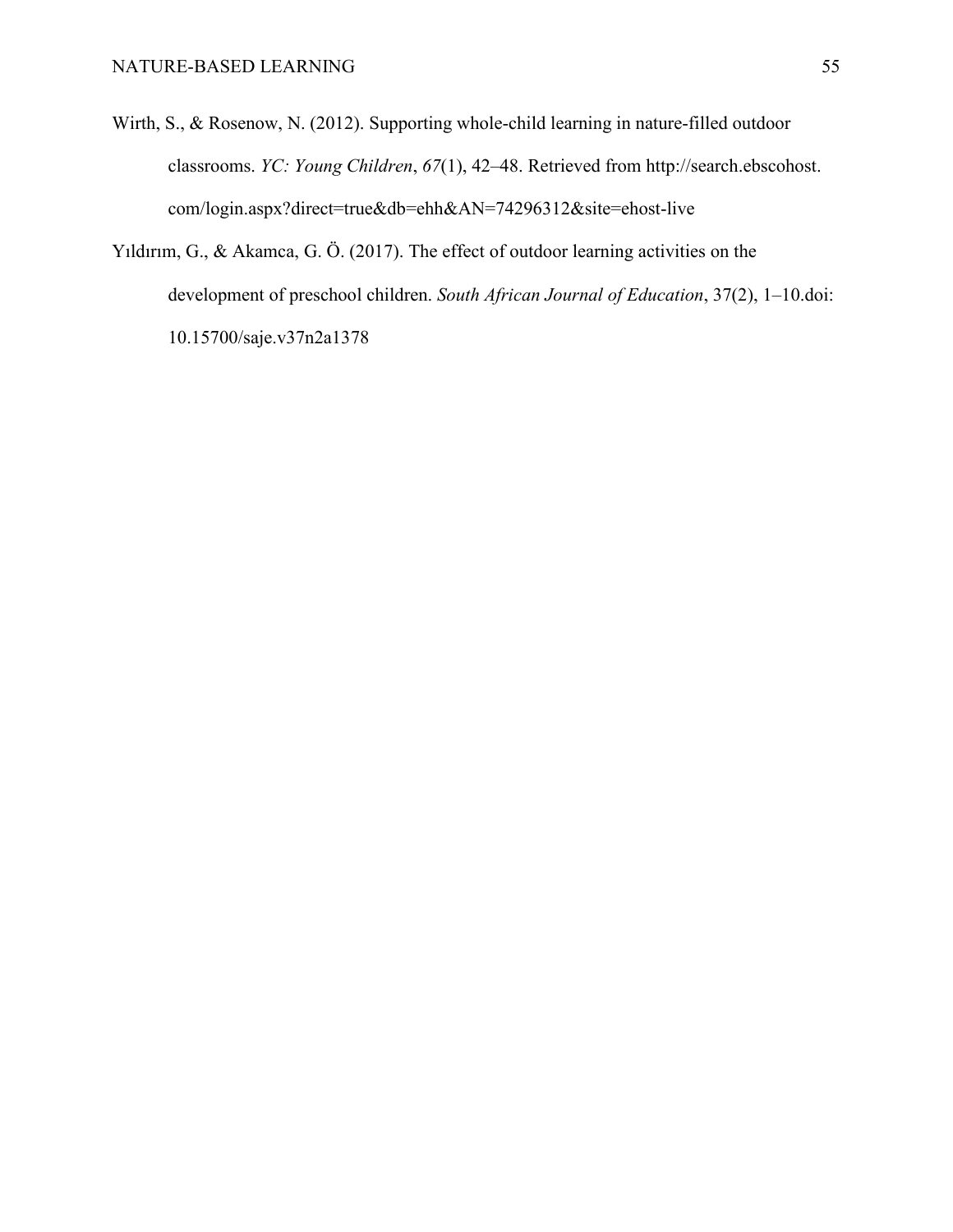# **Appendix**

# **Environmental Rating Scale**

<span id="page-56-0"></span>**Site Name:** 

**Program & Age Group:** 

**Date:** 

**Time of Observations:** 

**Assessor:** 

**Learning Centers & Areas:** Please rate by placing an X in the column that the observation best fits the indicator observed

**Comment section:** Include anecdotal observations when a child displays a developmental happening and/or communication between child-teacher or child-child.

| <b>Consistently</b> | <b>Occasionally</b> | <b>NO-Not Observed</b>       |
|---------------------|---------------------|------------------------------|
| Indicators are met  | Indicators are met  | Indicators were not observed |
| consistently        | occasionally        |                              |

| <b>Blocks Center</b>                             | <b>Consistently</b> | <b>Occasionally</b> | NO |
|--------------------------------------------------|---------------------|---------------------|----|
|                                                  |                     |                     |    |
| Aesthetically appealing center that is clean and |                     |                     |    |
| organized                                        |                     |                     |    |
| Area and/or shelf labeled with picture(s) and    |                     |                     |    |
| print at eye-level that serves a purpose         |                     |                     |    |
| Containers are labeled with picture & print      |                     |                     |    |
|                                                  |                     |                     |    |
| Variety of materials present: Soft Blocks, hard  |                     |                     |    |
| blocks, cardboard blocks, other materials        |                     |                     |    |
| Additional materials to manipulate or integrate  |                     |                     |    |
| into their block play (Animals, vehicles, people |                     |                     |    |
| figures or theme related toys)                   |                     |                     |    |
| Props and/or materials that represent different  |                     |                     |    |
| cultures, race, gender, ability and/or language  |                     |                     |    |
| Teacher engages in conversation with child (ren) |                     |                     |    |
| to promote thinking creatively, express thoughts |                     |                     |    |
| or ideas, practice problem-solving skills, and   |                     |                     |    |
| develop self-regulation skill                    |                     |                     |    |

# **Blocks Comments:**